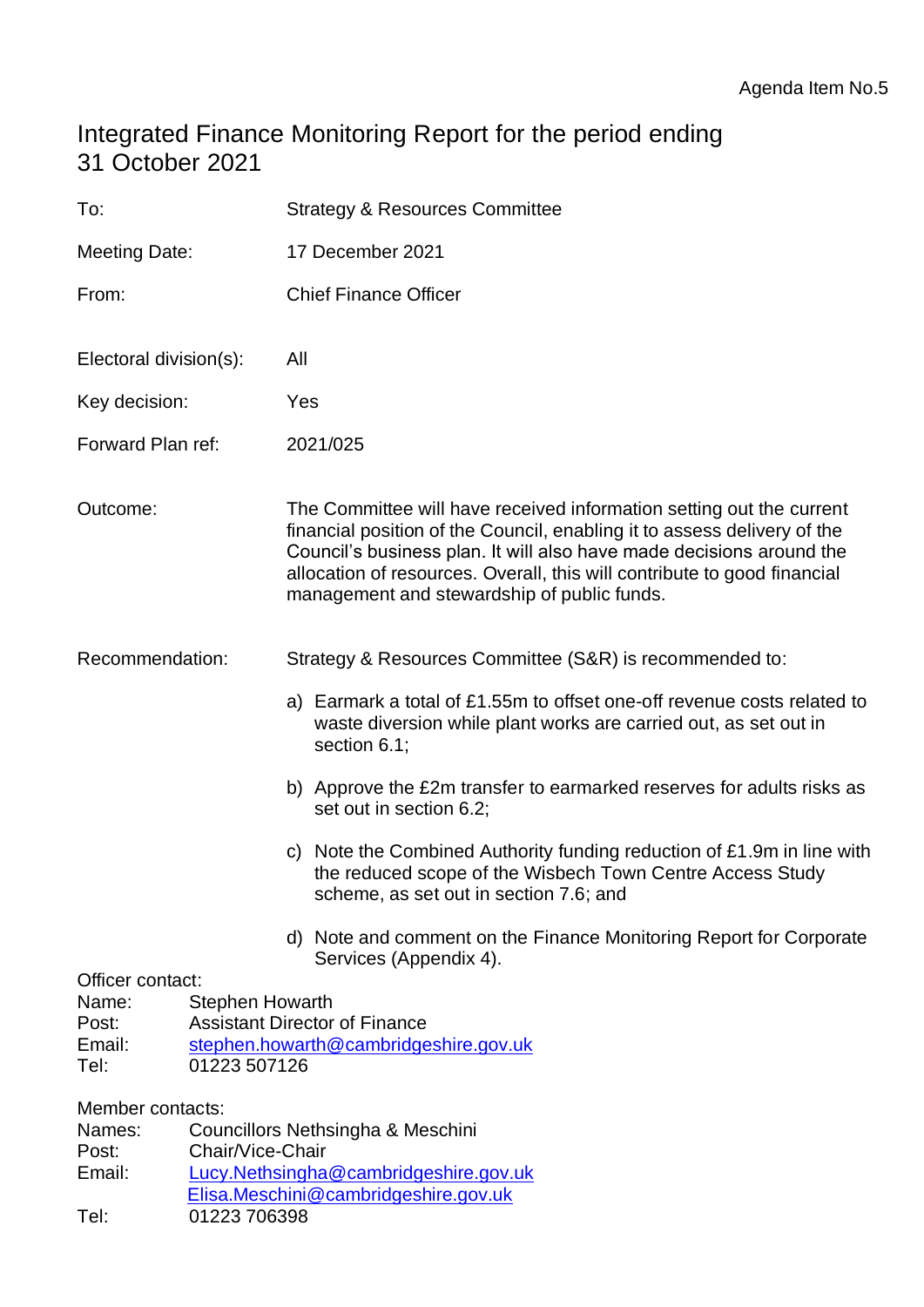## 1. Purpose

1.1 To present financial and performance information to assess progress in delivering the Council's Business Plan.

## 2. Overview

2.1 The following summary provides the Authority's forecast financial position at year-end and its key activity data for care budgets.

## Finance and Key Activity

| Revenue budget forecast<br>outturn                               | This is a £4.034m increase in<br>the forecast revenue<br>underspend compared to last<br>month. | Capital programme<br>forecast outturn |
|------------------------------------------------------------------|------------------------------------------------------------------------------------------------|---------------------------------------|
| $-E7.027m$ (-1.6%) forecast year<br>end variance, however, there |                                                                                                | -£7.3m (-4.2%) forecast year          |
| continues to be uncertainty                                      |                                                                                                | end variance                          |
| about the pandemic impact in                                     | There is a £0.287m decrease in                                                                 |                                       |
| the coming months                                                | the forecast capital year-end                                                                  | Green                                 |
|                                                                  | expenditure compared to last                                                                   |                                       |
| Green                                                            | month.                                                                                         |                                       |

## Number of service users supported by key care budgets

| Older people aged 65+<br>receiving long term services | <b>Budgeted</b><br>no. of care<br>packages<br>2021/22 | Actual<br><b>Oct 21</b> | Actual<br><b>May 21</b> | Trend in service user<br>numbers since May 21 | <b>Trend in average</b><br>weekly unit cost since<br>May $21$ |
|-------------------------------------------------------|-------------------------------------------------------|-------------------------|-------------------------|-----------------------------------------------|---------------------------------------------------------------|
| <b>Nursing</b>                                        | 585                                                   | 532                     | 492                     | Increasing                                    | Stayed the same                                               |
| Residential                                           | 987                                                   | 877                     | 864                     | Increasing                                    | Stayed the same                                               |
| Community                                             | 2,387                                                 | 1,954                   | 1,932                   | Increasing                                    | Stayed the same                                               |

| <b>Working Age Adults</b><br>receiving long term services | <b>Budgeted</b><br>no. of care<br>packages<br>2021/22 | Actual<br><b>Oct 21</b> | Actual<br>May $21$ | Trend in service user<br>numbers since May 21 | <b>Trend in average</b><br>weekly unit cost since<br><b>May 21</b> |
|-----------------------------------------------------------|-------------------------------------------------------|-------------------------|--------------------|-----------------------------------------------|--------------------------------------------------------------------|
| <b>Nursing</b>                                            | 60                                                    | 65                      | 69                 | Stayed the same                               | Increasing                                                         |
| Residential                                               | 346                                                   | 358                     | 358                | Stayed the same                               | Increasing                                                         |
| Community                                                 | 2,836                                                 | 2,920                   | 2,868              | Increasing                                    | Increasing                                                         |

| <b>Children in Care</b>     | <b>Budgeted</b><br>no. of<br>placements<br>2021/22 | Actual<br><b>Oct 21</b> | Actual<br>May $21$ | Trend in service user<br>numbers since May 21 | Trend in average<br>weekly unit cost since<br><b>May 21</b> |
|-----------------------------|----------------------------------------------------|-------------------------|--------------------|-----------------------------------------------|-------------------------------------------------------------|
| Children in Care placements | 314                                                | 301                     | 308                | Decreasing                                    | Increasing                                                  |
| Fostering and Supervised    |                                                    |                         |                    |                                               |                                                             |
| Contact                     | 297                                                | 258                     | 226                | Decreasing                                    | Decreasing                                                  |
| Adoption                    | 477                                                | 421                     | 430                | Decreasing                                    | Stayed the same                                             |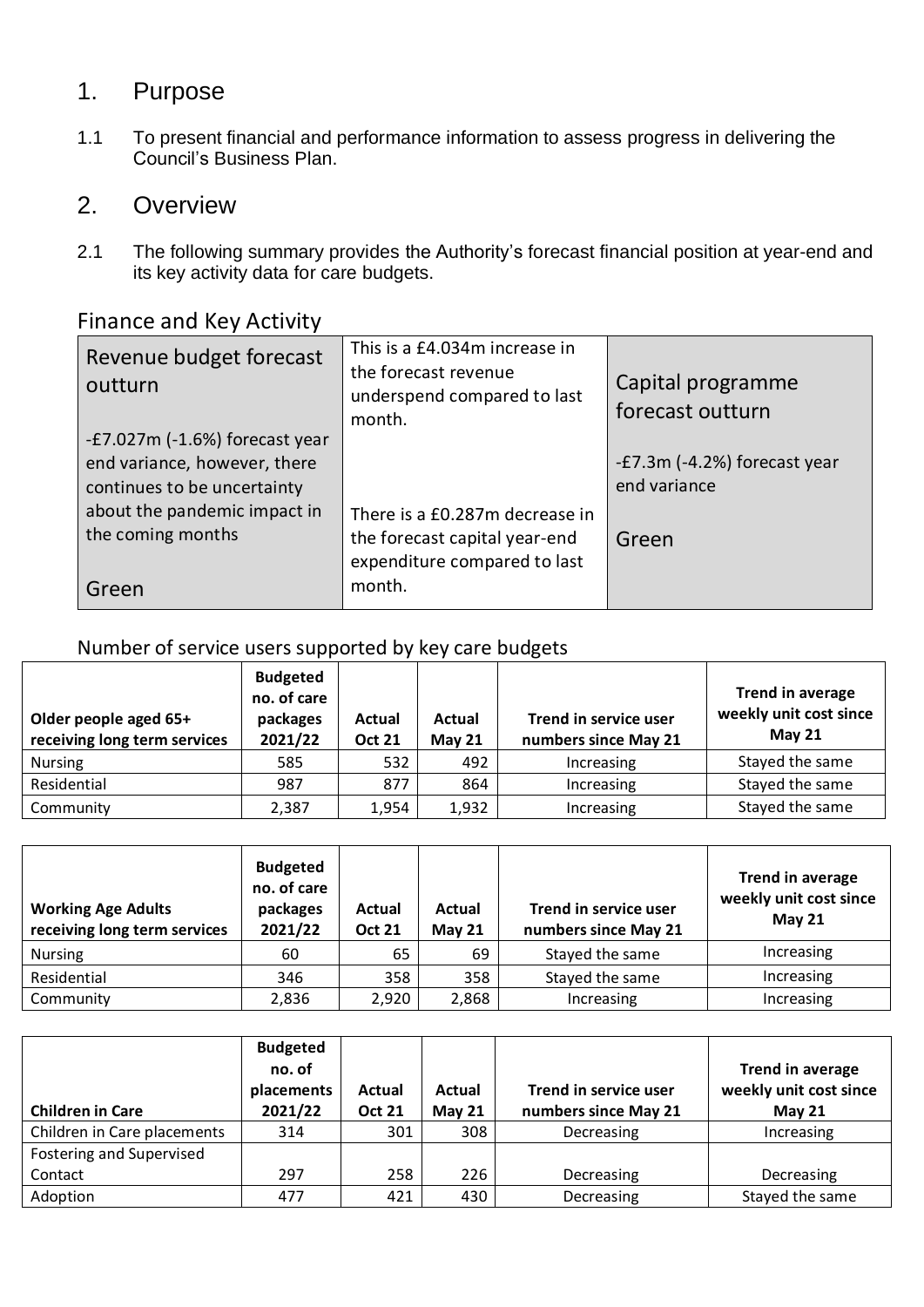Further details can be found in the quarterly service committee performance reports.

- 2.2 The key issues included in the summary analysis are:
	- The overall revenue budget position is showing a forecast year-end underspend of -£7.027m. The forecast underspends are largely within People & Communities (P&C) (-£4.7m), Funding Items (-£1.6m), CS Financing (-£0.7m) and Place & Economy (P&E) (-£0.03m). There is a small forecast pressure within Corporate Services (CS) (+£0.006m) See section 3 for details.
	- The Capital Programme is forecasting a year-end underspend of -£7.3m at year-end. This includes use of the capital programme variations budget. See section 7 for details.

## 3. Revenue Budget

#### 3.1 A more detailed analysis of financial performance is included below:

Key to abbreviations

| CS Financing | - Corporate Services Financing |  |  |
|--------------|--------------------------------|--|--|
|--------------|--------------------------------|--|--|

| יש                                                                     |                                        | Direction or Travel (up arrow means the position has improved since last monthly |                                                           |                                |                                              |                                           |                          |                   |
|------------------------------------------------------------------------|----------------------------------------|----------------------------------------------------------------------------------|-----------------------------------------------------------|--------------------------------|----------------------------------------------|-------------------------------------------|--------------------------|-------------------|
| Original<br><b>Budget</b><br>as per<br><b>Business</b><br>Plan<br>£000 | Forecast<br>Variance<br>(Sept)<br>£000 | <b>Service</b>                                                                   | <b>Current</b><br><b>Budget</b><br>for<br>2021/22<br>£000 | <b>Actual</b><br>(Oct)<br>£000 | <b>Forecast</b><br>Variance<br>(Oct)<br>£000 | <b>Forecast</b><br>Variance<br>(Oct)<br>℅ | Overall<br><b>Status</b> | <b>DoT</b>        |
| 64,317                                                                 | 108                                    | Place & Economy                                                                  | 64,257                                                    | 26,096                         | $-31$                                        | 0.0%                                      | Green                    |                   |
| 302,530                                                                | $-2,225$                               | People &<br>Communities                                                          | 299,771                                                   | 149,125                        | $-4,693$                                     | $-1.6%$                                   | Green                    |                   |
| 0                                                                      | 0                                      | <b>Public Health</b>                                                             | 0                                                         | $-27,091$                      | $\Omega$                                     |                                           | Green                    |                   |
| 25,489                                                                 | 729                                    | <b>Corporate Services</b>                                                        | 26,614                                                    | 13,871                         | 6                                            | 0.0%                                      | Amber                    |                   |
| 31,295                                                                 | $\overline{0}$                         | CS Financing                                                                     | 31,295                                                    | 3,212                          | $-705$                                       | $-2.3%$                                   | Green                    |                   |
| 423,632                                                                | $-1,389$                               | <b>Service Net</b><br><b>Spending</b>                                            | 421,937                                                   | 165,214                        | $-5,423$                                     | $-1.3%$                                   | Green                    |                   |
| 11,745                                                                 | $-1,604$                               | Funding Items                                                                    | 13,440                                                    | 13,440                         | $-1,604$                                     |                                           | Green                    | $\leftrightarrow$ |
| 435,377                                                                | $-2,993$                               | <b>Grand Total Net</b><br><b>Spending</b>                                        | 435,377                                                   | 178,653                        | $-7,027$                                     | $-1.6%$                                   | Green                    |                   |
| 155,583                                                                |                                        | <b>Schools</b>                                                                   | 155,583                                                   |                                |                                              |                                           |                          |                   |
| 590,960                                                                |                                        | <b>Total Spending</b><br>2021/22                                                 | 590,960                                                   |                                |                                              |                                           |                          |                   |

DoT – Direction of Travel (up arrow means the position has improved since last month)

<sup>1</sup> The budget figures in this table are net.<br> $\frac{2}{3}$  Early budget virginants between Services

<sup>2</sup> For budget virements between Services throughout the year, please see  $\frac{\text{Appendix 1}}{\text{Appendix 1}}$ .

Public Health's budget is stated to be zero as it is entirely funded by ring-fenced grant, mainly the Public Health Grant. Public Health is expected to be underspent by £1,468k on its service budget, but this will be carried-forward into the public health grant reserve.

<sup>4</sup> The 'Funding Items' budget comprises the £9.2m Combined Authority Levy, the £424k Flood Authority Levy and £3.8m change in general and corporate reserves budget requirement. The forecast outturn on this line reflects any variance in the amount received from corporate grants and business rates from what was budgeted; a negative outturn indicates a favourable variance, i.e., more income received than budgeted.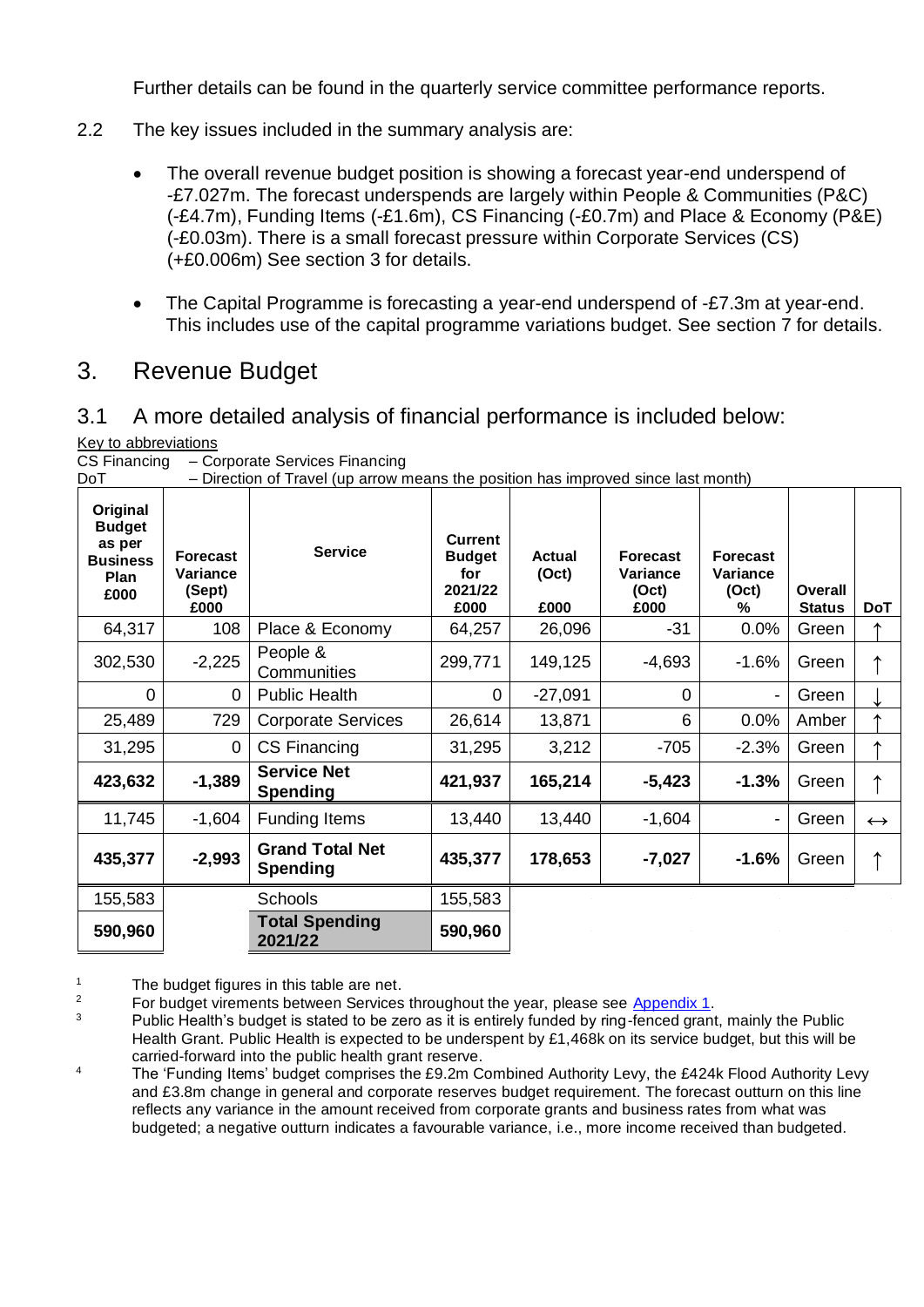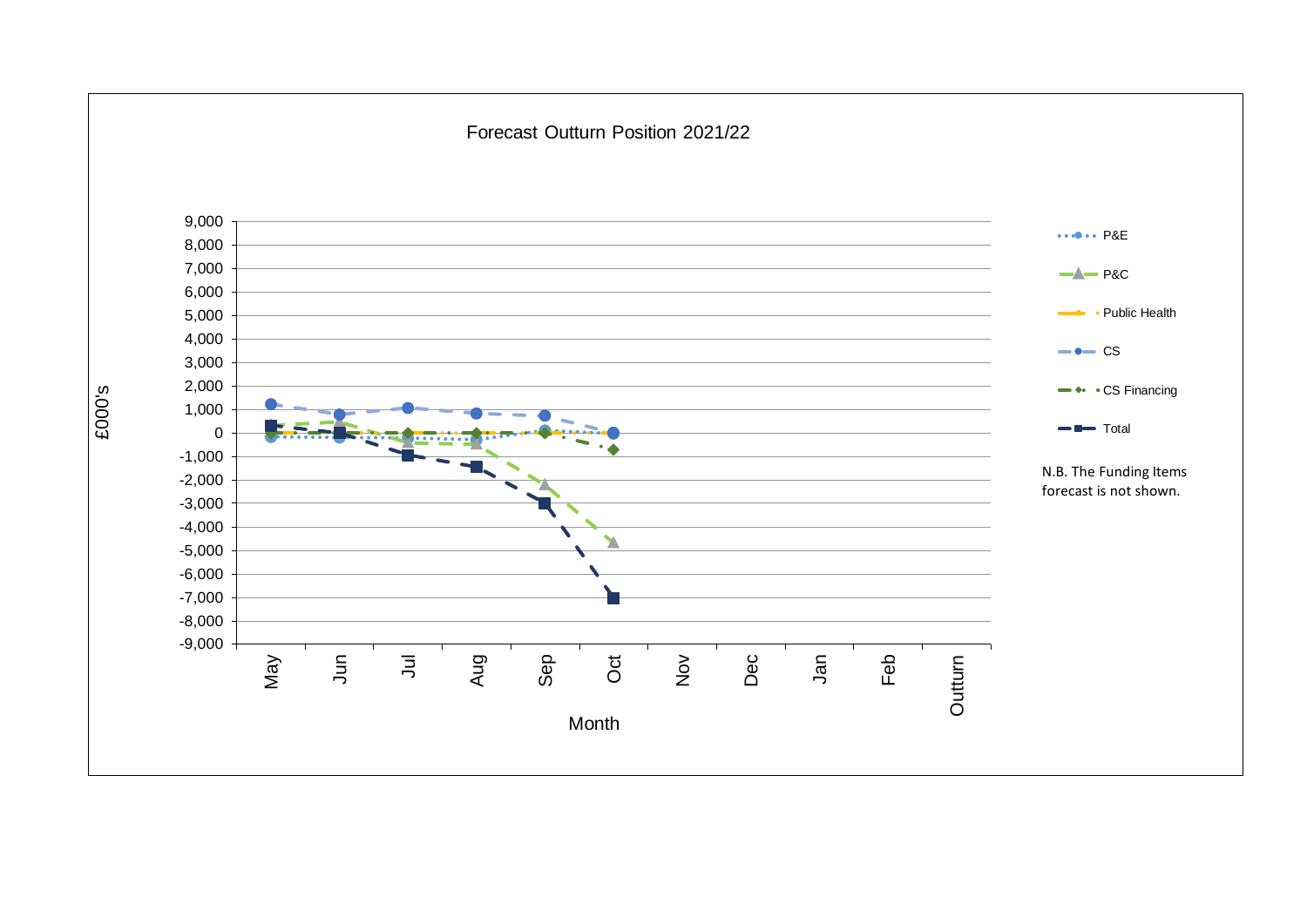## 3.2 Summary of Forecast Covid-19 Related Costs by Directorate for 2021/22

|                           | <b>Net Covid-19</b><br><b>Pressure</b> |
|---------------------------|----------------------------------------|
| <b>Directorate</b>        | £000                                   |
| Place & Economy           | 837                                    |
| People & Communities      | 11,597                                 |
| <b>Corporate Services</b> | 3,068                                  |
| Total                     | 15,502                                 |

These Covid-19 related costs are a mixture of additional expenditure, reduced income, and savings not delivered as a result of the pandemic. They are also net of any external funding received to cover specific functions and pressures (such as the Contain Outbreak Management Fund). Increasingly, some of these additional costs have been included within initial budgets and as such do not impact on the services' forecast outturns reported elsewhere within this report. However, the overall costs related to Covid-19 are still required to be categorized and reported to central government.

## 3.3 Key exceptions this month are identified below.

Exceptions relate to Forecast Outturns that are considered to be in excess of +/- £250k.

#### 3.3.1 Place & Economy:

-£0.031m (-0.0%) underspend is forecast.

## • Highways Development Management

| <b>Outturn Variance</b><br>£m | <b>Outturn Variance</b> |
|-------------------------------|-------------------------|
| $-0.268$                      | (-%)                    |

A -£0.268m underspend is forecast. There is an expectation that section 106 fees will come in higher than budgeted for new developments which will lead to an overachievement of income. However, this is an unpredictable income stream and the forecast outturn is updated regularly.

• A combination of more minor variances sum with the above to lead to an overall forecast outturn of -£0.076m. For full and previously reported details, see the [P&E](https://www.cambridgeshire.gov.uk/asset-library/place-and-economy-finance-monitoring-report-october-2021-v3.pdf)  [Finance Monitoring Report.](https://www.cambridgeshire.gov.uk/asset-library/place-and-economy-finance-monitoring-report-october-2021-v3.pdf)

## 3.3.2 People & Communities:

-£4.693m (-1.6%) underspend is forecast at year-end.

## • Strategic Management - Adults

| <b>Outturn Variance</b> | <b>Outturn Variance</b> |
|-------------------------|-------------------------|
| £m                      | $\frac{1}{2}$           |
| 0.237                   | $(+4%)$                 |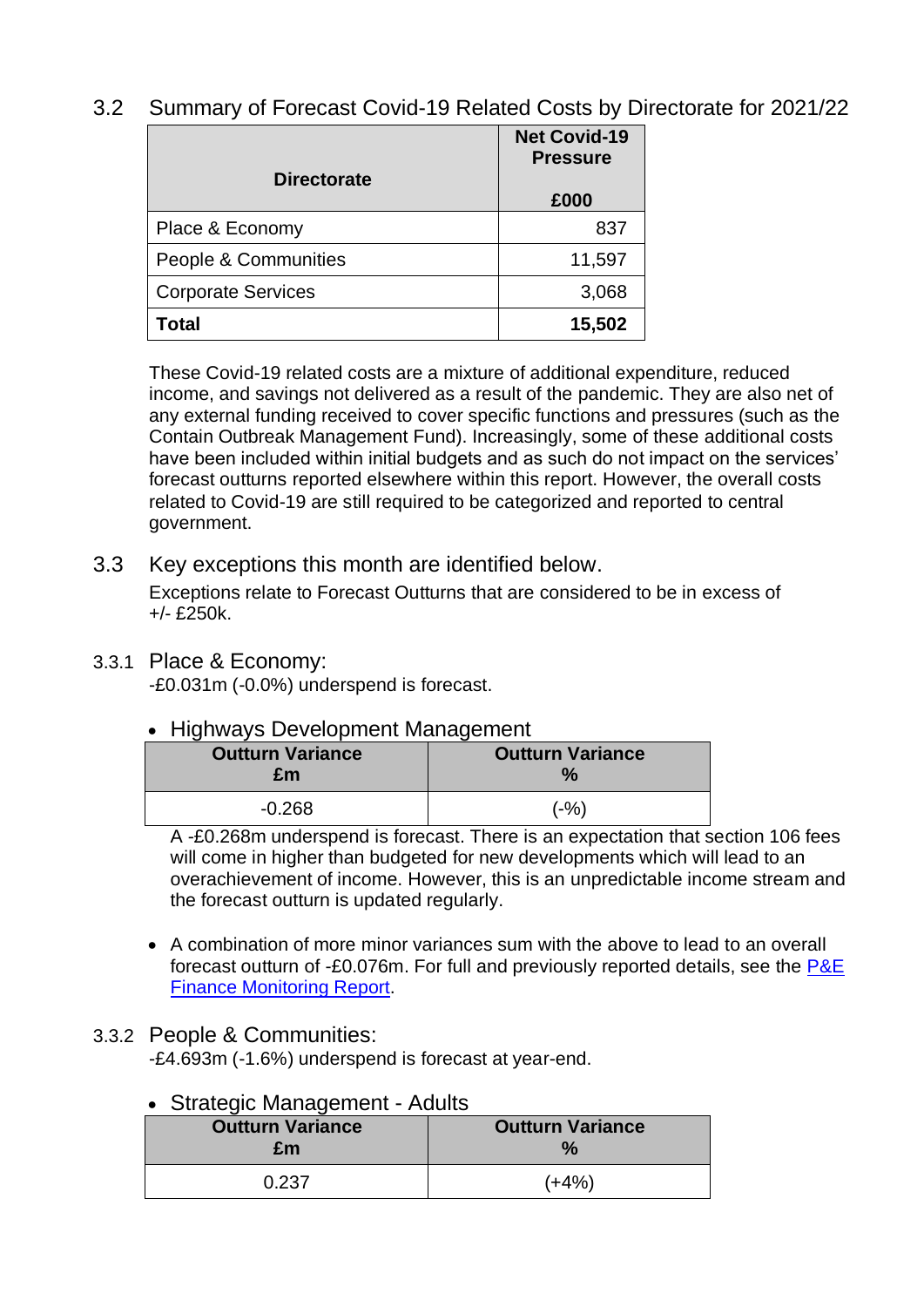A £0.237m pressure is forecast. This is a change of £1.234m on the underspend position previously reported last month. The Strategic Management – Adults line holds a range of central grant funding and Health funding including the Better Care Fund allocations. Funding from government grants is offsetting increased pressures in Learning Disabilities which have emerged in recent months. In addition, this line is holding a central risk assumption for demand changes that might emerge over the winter months across all care types. This will be monitored on a regular basis as we move through the remaining months of this financial year.

#### • Learning Disabilities

| <b>Outturn Variance</b><br>£m | <b>Outturn Variance</b> |
|-------------------------------|-------------------------|
| $+2.149$                      | $(+3%)$                 |

A £2.149m pressure is forecast. This is an increase of £0.655m on the pressure previously reported last month. Levels of need have risen greatly over the last year, and this is exacerbated by several new service users with LD care packages with very complex health and care needs, requiring significant levels of care that cost much more than we budget for an average new care service. The increase in forecast in October is largely due to care package changes for the existing cohort of service users, although £166k of the increase in Young Adults' pressure is due to service users transitioning to adults services; over 60% of this cost is to meet health needs. While £107k of the increase in the pressure for Huntingdonshire and Fenland localities is due to two service users being discharged from hospital into community placements. LD services in Cambridgeshire work in a pooled budget with the NHS, so any increase in cost in-year is shared.

A detailed review of activity information and other cost drivers has been undertaken as at the end of October and the forecast position updated accordingly. We will continue to review the position as we move through the autumn and winter months and the forecast remains subject to variation as circumstances change.

| • FIIVSICAI DISADIIIUSS       |                                          |
|-------------------------------|------------------------------------------|
| <b>Outturn Variance</b><br>£m | <b>Outturn Variance</b><br>$\frac{1}{2}$ |
| $-1.500$                      | $(-9%)$                                  |

## • Physical Disabilities

A -£1.500m underspend is forecast. This is an increase of £0.500m on the underspend position previously reported last month. Previously identified pressures resulting from increased demand for community-based care have been recognised through the business planning process and are manageable within current budget. Net demand in the current year is below budgeted levels and has stabilised over recent months.

A peak in demand for bed-based care in the last quarter of 2020/21 has now reversed, with numbers returning to pre-pandemic levels. This, in conjunction with an increase in income due from clients contributing towards the cost of their care, ongoing work to secure appropriate funding for service users with health needs and the slow-down in demand for community-based care, has resulted in the reported underspend.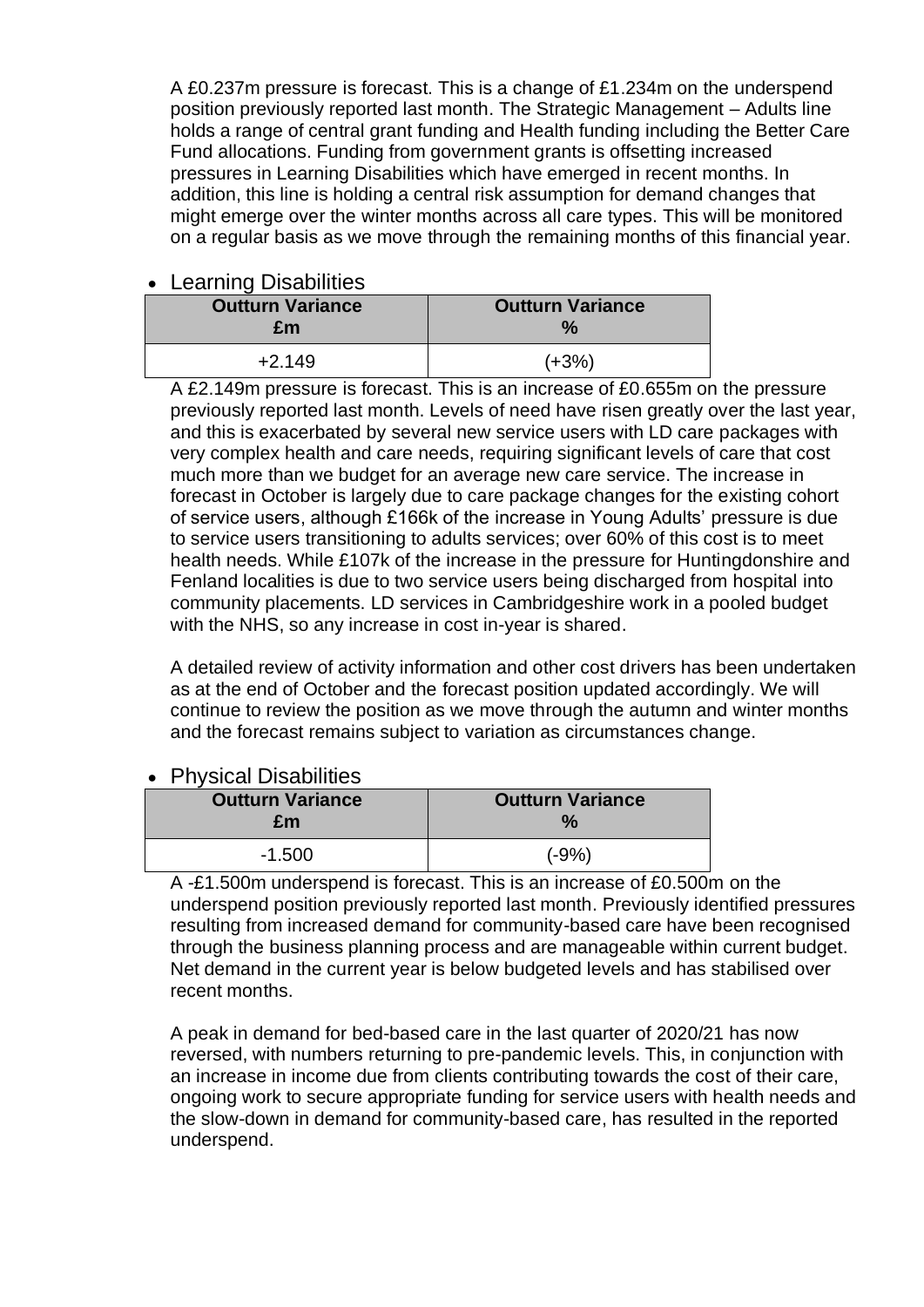#### • Older People's Services

| <b>Outturn Variance</b> | <b>Outturn Variance</b> |
|-------------------------|-------------------------|
| £m                      | $\frac{1}{2}$           |
| $-6.000$                | $(-10%)$                |

A -£6.000m underspend is forecast. This is an increase of £3m on the underspend position previously reported last month. This is a significant reduction since last month, reflecting increased certainty regarding the financial impact of current year activity at this stage of the year. This position allows for the proposed transfer of £2.0m to a risk reserve. (See also section 9.1)

As was reported throughout 2020/21, the impact of the pandemic has led to a notable reduction in the number of people having their care and support needs met in care homes. This short-term impact has carried forward into forecasting for 2021/22 and includes a reduction in care spend relating to the final months of 2020/21 that has manifested since year-end. Spend today is below the level budgeted for and therefore budget is available for rising demand or costs. This is causing the forecasted underspend on the Older People's budget, but the financial position of this service is considerably uncertain. There is a growing number of people who have survived Covid, being left with significant needs, and many vulnerable adults have developed more complex needs as they have not accessed the usual community-based or early help services due to lockdown. The impact on delayed health care treatments such as operations will also impact individual needs and health inequalities negatively. It is anticipated that demand will increase as we complete more annual reviews, many of which are outstanding due to the pandemic.

Hospital Discharge systems continue to be pressured and we expect some substantial cost increases as both NHS funding is unwound fully, and the mediumterm recovery of clients assessed as having primary health needs upon hospital discharge return to social care funding streams.

We will continue to review in detail activity information and other cost drivers to validate this forecast position. This remains subject to variation as circumstances change and more data comes through the system.

#### **Outturn Variance £m Outturn Variance %** +1.500 (+7%)

#### • Children in Care Placements

A £1.500m pressure is forecast. This is an increase of £0.250m on the pressure previously reported in July and relates in full to a change since last month. Despite a relatively stable position in the number of Children in Care (CiC) we are seeing increasing cost pressures due to changes in complexity of need, and continuing cost inflation within the sector. Specifically, changes in legislation from 1st September which required all local authorities to ensure no young people in care under the age of 16 were placed within unregistered provision. The consequence of this has been a knock-on effect within the residential and fostering markets responding to increased demand as young people moved on from unregistered provision. This has led to a significant increase in weekly cost for some placements. Also, we are seeing an increase in complexity of need within both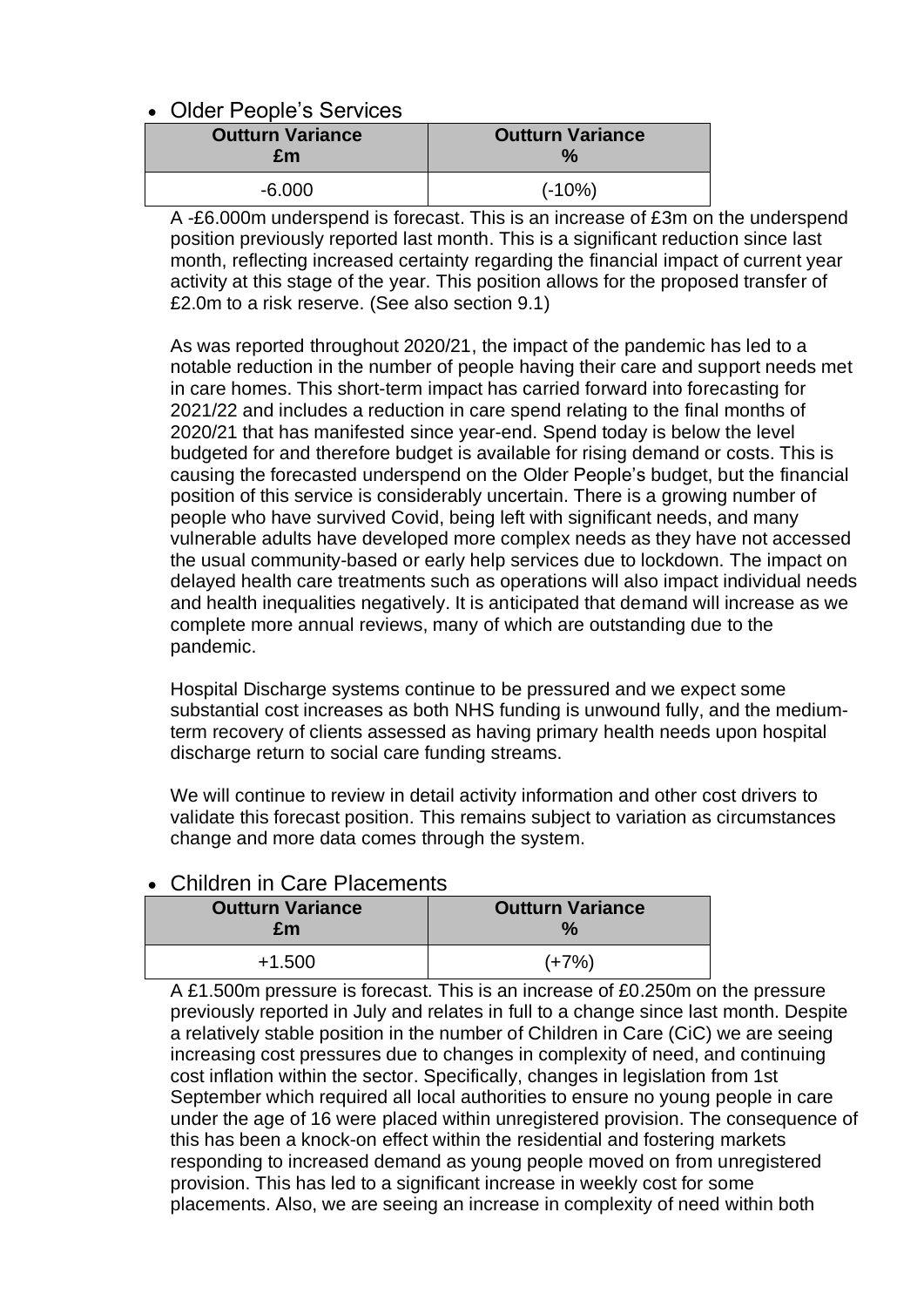existing and new placements. This increased demand, coupled with an overall shortage of availability, has led to price increases within the sector.

#### • Strategic Management – Children & Safeguarding

| <b>Outturn Variance</b> | <b>Outturn Variance</b> |
|-------------------------|-------------------------|
| £m                      | $\frac{9}{6}$           |
| $-0.900$                | $(-33%)$                |

A -£0.900m underspend is forecast. There has been an over-achievement of the vacancy savings target across the service. This is due to a combination of the difficulty in recruiting to social worker posts and also posts becoming vacant with recruitment to vacancies taking longer than anticipated in the current climate.

## • SEND Financing - DSG

| .                             |                                          |
|-------------------------------|------------------------------------------|
| <b>Outturn Variance</b><br>£m | <b>Outturn Variance</b><br>$\frac{1}{2}$ |
| +13.684                       | $(+18%)$                                 |

A £13.684m pressure is forecast within the high needs block of the Dedicated Schools Grant (DSG). This is an increase of £2.440m on the pressure previously reported in May and relates in full to a change since last month. Due to the continuing increase in the number of children and young people with Education, Health and Care Plans (EHCPs), and the complexity of need of these young people, the overall spend on the High Needs Block element of the DSG funded budgets has continued to rise. The revised forecast in-year pressure reflects the latest identified shortfall between available funding and current budget requirements.

## • Financing - DSG

| <b>Outturn Variance</b> | <b>Outturn Variance</b> |
|-------------------------|-------------------------|
| £m                      | $\frac{1}{2}$           |
| $-13.429$               | $(-15%)$                |

£13.429m will be required to be drawn down from the DSG reserve to meet the inyear pressure on DSG funded services (mainly the high needs block). This reserve is currently negative (a deficit on the DSG). Within P&C, spend of £90.8m is funded from the ring-fenced Dedicated Schools Grant. The final DSG balance brought forward from 2020/21 was a deficit of £26.4m.

This is a ring-fenced grant and, as such, pressures do not currently affect the Council's bottom line. We continue to work with the Department for Education (DfE) to manage the deficit and evidence plans to reduce spend.

#### • Home to School Transport – Special

| <b>Outturn Variance</b><br>£m | <b>Outturn Variance</b><br>$\frac{9}{6}$ |
|-------------------------------|------------------------------------------|
| $+0.250$                      | $(+2%)$                                  |

A £0.250m pressure is forecast. This reflects the significant increase in numbers of pupils with Education, Health and Care Plans (EHCPs). The revised position is due to the continuing demand for places at Special Schools and High Needs Units combined with an increase in complexity of transport need, often resulting in children being transported in individual taxis with a Passenger Assistant. This is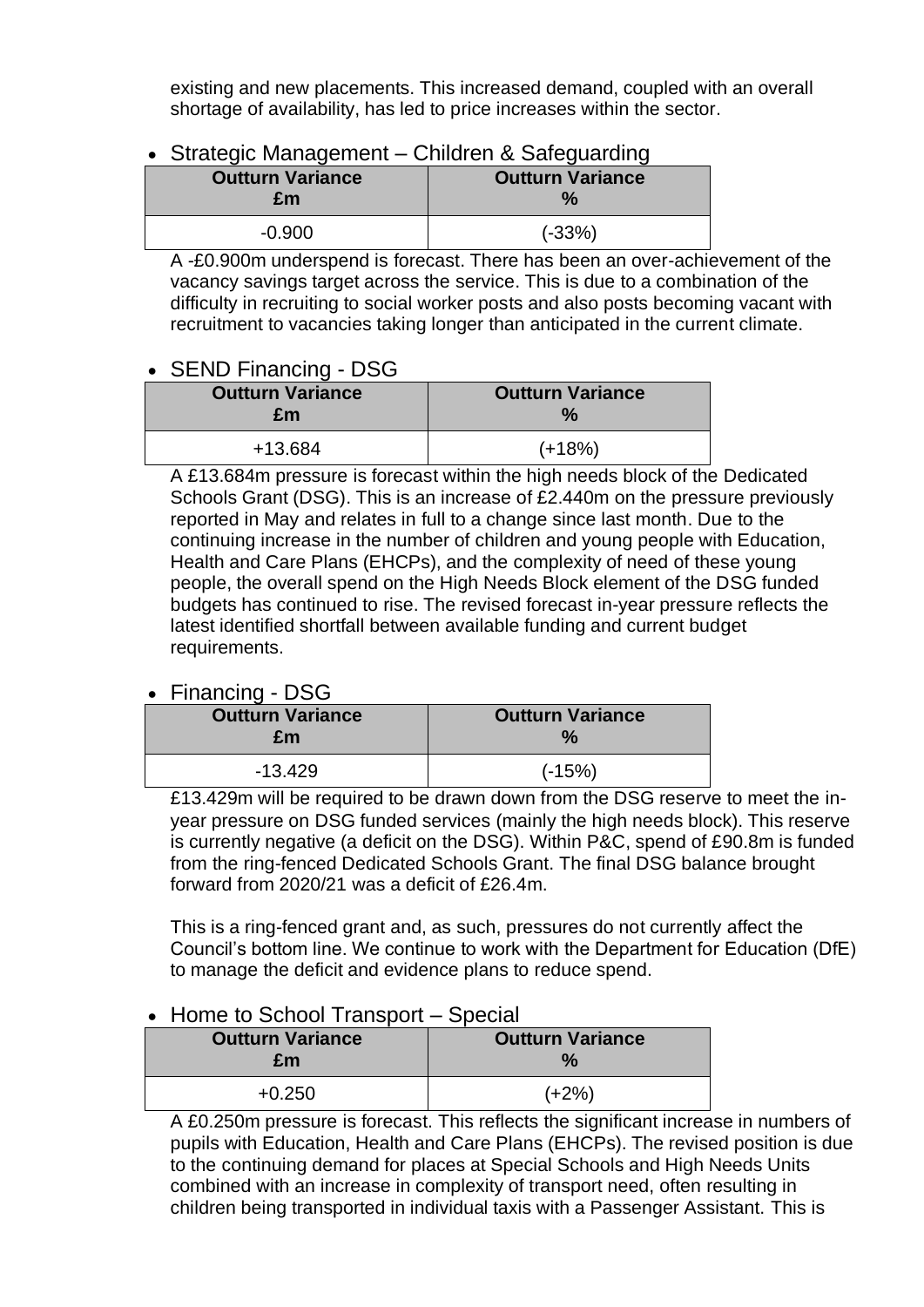compounded by an underlying national issue of driver availability which is seeing less competition for tendered routes and therefore promoting increased costs. This year we have also had numerous contracts handed back by operators. This is unprecedented. Replacement tenders for those routes have then resulted in higher costs being charged by the new operator for the same service.

#### • Executive Director

| <b>Outturn Variance</b> | <b>Outturn Variance</b> |
|-------------------------|-------------------------|
| £m                      | $\frac{1}{2}$           |
| $-0.917$                | $(-51%)$                |

A -£0.917m underspend is forecast. This is an increase of -£0.485m on the underspend position previously reported in May, of which -£0.264m relates to a change since last month. A provision of £900k was made against this budget line on a one-off basis in 2021/22 for the costs of Personal Protective Equipment (PPE) needed to deliver a variety of services across social care and education services. When budgets were agreed for 2021/22 there was uncertainty about what, if any, PPE would be provided directly by government rather than having to purchase it ourselves. The government subsequently confirmed that their PPE scheme would continue, and therefore PPE spend by the Council has been minimal.

• A combination of more minor variances sum with the above to lead to an overall forecast outturn of -£4.693m. For full and previously reported details, see the [P&C](https://www.cambridgeshire.gov.uk/asset-library/people-and-communities-and-public-health-finance-monitoring-report-october-2021.pdf)  [and PH Finance Monitoring Report.](https://www.cambridgeshire.gov.uk/asset-library/people-and-communities-and-public-health-finance-monitoring-report-october-2021.pdf)

## 3.3.3 Public Health:

-£1.468m underspend is forecast for year-end.

## • NHS Health Checks Programme - Prescribed

| <b>Outturn Variance</b><br>£m | <b>Outturn Variance</b> |
|-------------------------------|-------------------------|
| $-0.377$                      | $(-60%)$                |

A -£0.377m underspend is forecast. GP Health Checks are commissioned from GPs and as with other GP commissioned services payment is based on unit cost and activity. Planned activity in the first half of the year has not been achieved due to the ongoing impact of the pandemic and the GP involvement in the Vaccination Programme activity. This activity below commissioned levels is expected to continue for some time to come.

• The overall -£1.468m underspend being reported in the Public Health directorate will be transferred to the Public Health ring-fenced grant reserve at year-end, leading to a balanced budget overall. For full and previously reported details, see the [P&C and PH Finance Monitoring Report.](https://www.cambridgeshire.gov.uk/asset-library/people-and-communities-and-public-health-finance-monitoring-report-october-2021.pdf)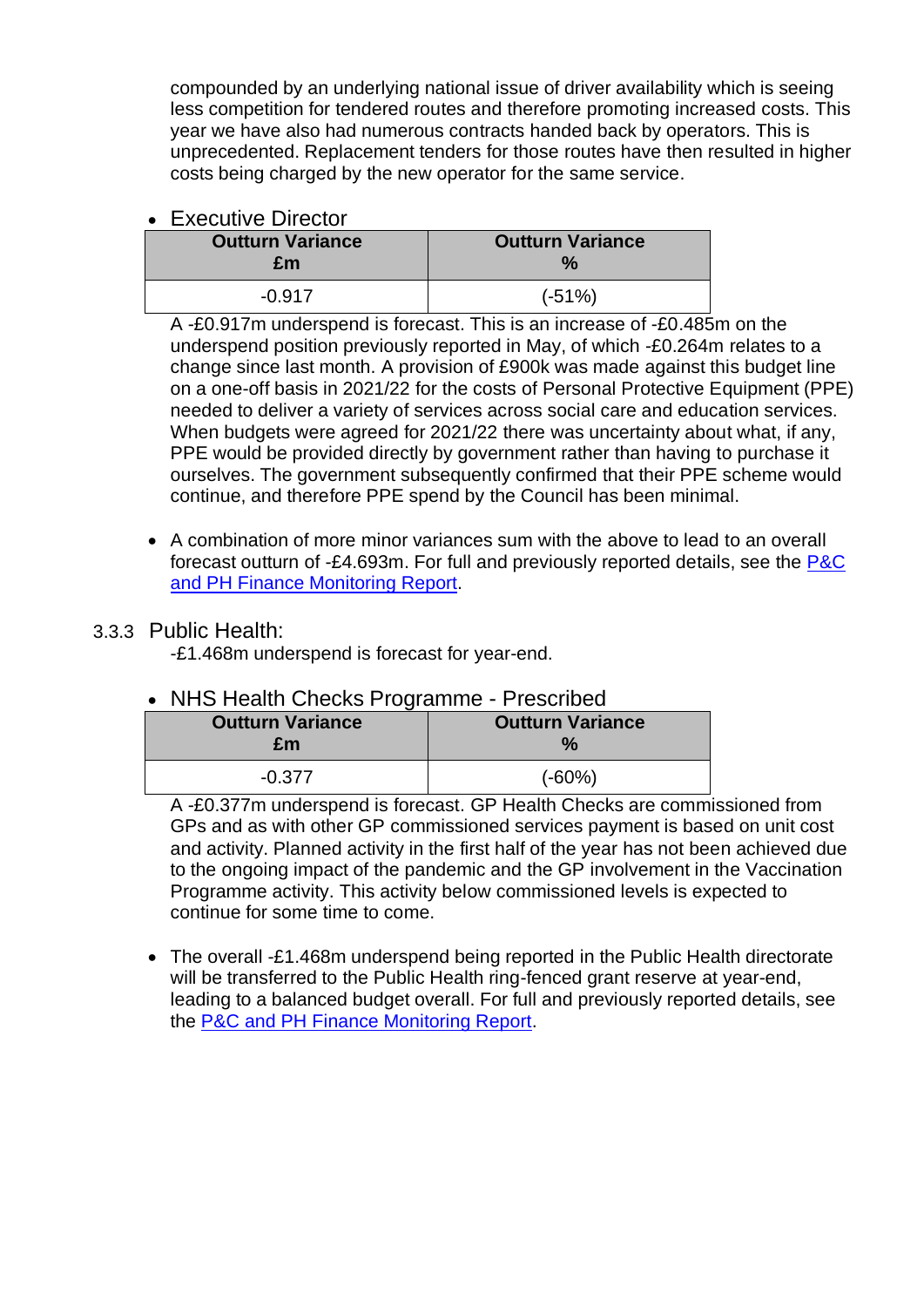## 3.3.4 Corporate Services:

+£0.006m (+0.0%) pressure is forecast for year-end.

## **Investment in Social Care Capacity**

| <b>Outturn Variance</b><br>£m | <b>Outturn Variance</b> |
|-------------------------------|-------------------------|
| $-0.650$                      | $(-50%)$                |

A -£0.650m underspend is forecast. The Investment in Social Care Capacity budget is a contingency budget held to offset any pressures resulting from Covid-19 in adult or children's social care. As a result of the pandemic significant additional grant funding has been received that has mitigated pressures, and in 2021/22 budget allocations to social care departments appear sufficient. This underspend reflects that no call on this budget was made in the first 6 months of the year. This has been re-planned as part of business planning for 2021-26 with this budget permanently reduced and an additional investment made in the demand impact of the pandemic recovery.

• A combination of more minor variances sum with the above to lead to an overall forecast outturn of +£0.006m. For full and previously reported details, see the [CS](https://www.cambridgeshire.gov.uk/asset-library/corporate-services-finance-monitoring-report-october-2021.pdf)  [Finance Monitoring Report.](https://www.cambridgeshire.gov.uk/asset-library/corporate-services-finance-monitoring-report-october-2021.pdf)

## 3.3.5 CS Financing:

-£0.705m (-2.3%) underspend is forecast for year-end.

#### • Debt Charges

| <b>Outturn Variance</b> | <b>Outturn Variance</b> |
|-------------------------|-------------------------|
| £m                      | $\frac{1}{2}$           |
| $-0.705$                | $(-2.3%)$               |

A £0.705m underspend is forecast. This is primarily due to a forecast underspend on interest payable partially offset by a higher than budgeted Minimum Revenue Provision (MRP). Following a review of cashflow forecasts and borrowing requirements, the interest payable forecast has been revised giving a £1,493k forecast underspend. The Council has been able to take advantage of lower rates on both PWLB and Local Authority borrowing for new loans and also when refinancing some of its existing loans. The cashflow position will continue to be monitored closely over the remaining months of the year and levels of borrowing will be adjusted accordingly. The Council is required to repay an element of the accumulated General Fund capital spend each year through a revenue charge (the MRP). Following analysis of capital schemes completed in 2020/21 and how they were funded, the MRP payment for 2021/22 has been recalculated and the forecast year-end position is £900k higher than budgeted.

• For full and previously reported details, see the [CS Finance Monitoring Report.](https://www.cambridgeshire.gov.uk/asset-library/corporate-services-finance-monitoring-report-october-2021.pdf)

#### 3.3.6 Funding Items:

-£1.604m underspend is forecast for year-end. There are no exceptions to report this month.

Note: exceptions relate to Forecast Outturns that are considered to be in excess of +/- £250k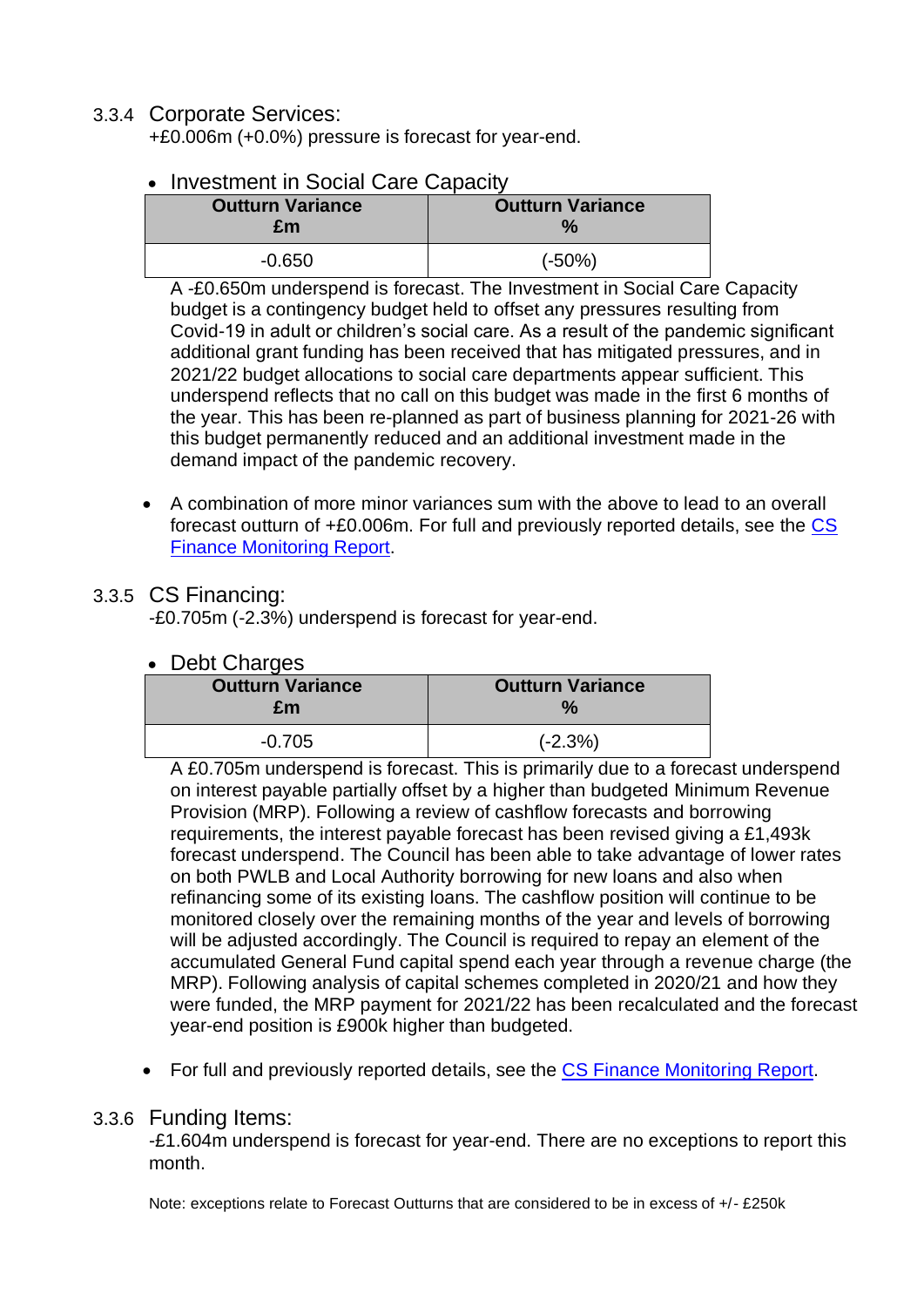# 4. Savings Tracker

4.1 The "Savings Tracker" report is a tool for summarising delivery of savings. Within the tracker the forecast is shown against the original saving approved as part of the 2021-22 Business Planning process. Currently, the Council is on track to deliver £8.0m of savings against its original plan. Blue rated savings total £0.7m, exceeding the target on those initiatives. Green rated savings total £4.5m. The Savings Tracker as at the end of quarter 2 is included as [Appendix 3](#page-30-0) to this report. It is also important to note the relationship with the reported position within this report. As pressures arise in-year, further mitigation and/or additional savings will be required to deliver a balanced position.

A summary of Business Plan savings achieved in previous years as per the savings tracker is shown below for comparison:

|              | <b>Business</b> |                  |          |
|--------------|-----------------|------------------|----------|
|              | Plan            |                  |          |
|              | Original        | Savings          | Total    |
| Financial    | Savings         | <b>Delivered</b> | Variance |
| Year         | £m              | £m               | £m       |
| 2016-17      | 43.4            | 35.5             | 7.9      |
| 2017-18      | 33.4            | 27.1             | 6.3      |
| 2018-19      | 38.3            | 27.8             | 10.5     |
| 2019-20      | 15.8            | 13.2             | 2.6      |
| 2020-21      | 15.9            | 8.9              | 7.1      |
| <b>TOTAL</b> | 146.8           | 112.5            | 34.3     |

4.2 A summary of 2021-22 Business Plan savings by RAG rating is shown below:

| <b>RAG</b><br><b>Status</b> | <b>Number</b><br><b>Savings</b> | <b>Total</b><br><b>Original</b><br><b>Savings</b><br>£000 | <b>Total</b><br>Variance<br>£000 | <b>RAG</b><br><b>Status</b> | <b>Number</b><br>of :<br><b>Savings</b> | <b>Total</b><br>Original<br><b>Savings</b><br>£000 | <b>Total</b><br>Variance<br>£000 | <b>RAG</b><br><b>Status</b> | <b>Number</b><br>οf<br><b>Savings</b> | <b>Total</b><br>Original<br><b>Savings</b><br>£000 | <b>Total</b><br>Variance<br>£000 | <b>RAG</b><br><b>Status</b> | <b>Number</b><br><b>Savings</b> | <b>Total</b><br>Original<br><b>Savings</b><br>£000 | Total<br>Variance<br>£000 | <b>RAG</b><br><b>Status</b> | <b>Number</b><br><b>Savings</b> | <b>Total</b><br><b>Original</b><br><b>Savings</b><br>£000 | <b>Total</b><br>Variance<br>£000 | Total<br>Original<br><b>Savings</b> | Total<br>Variance |
|-----------------------------|---------------------------------|-----------------------------------------------------------|----------------------------------|-----------------------------|-----------------------------------------|----------------------------------------------------|----------------------------------|-----------------------------|---------------------------------------|----------------------------------------------------|----------------------------------|-----------------------------|---------------------------------|----------------------------------------------------|---------------------------|-----------------------------|---------------------------------|-----------------------------------------------------------|----------------------------------|-------------------------------------|-------------------|
| <b>Blue</b>                 |                                 |                                                           | 164                              | <b>Green</b>                | 26                                      | $-4,494$                                           |                                  | <b>\mbe</b>                 |                                       | 2,939                                              | 746                              | Red                         |                                 | $-1,192$                                           | 587                       | <b>Black</b>                |                                 | $-2,185$                                                  | 2,185                            | 11.374                              | 3.354             |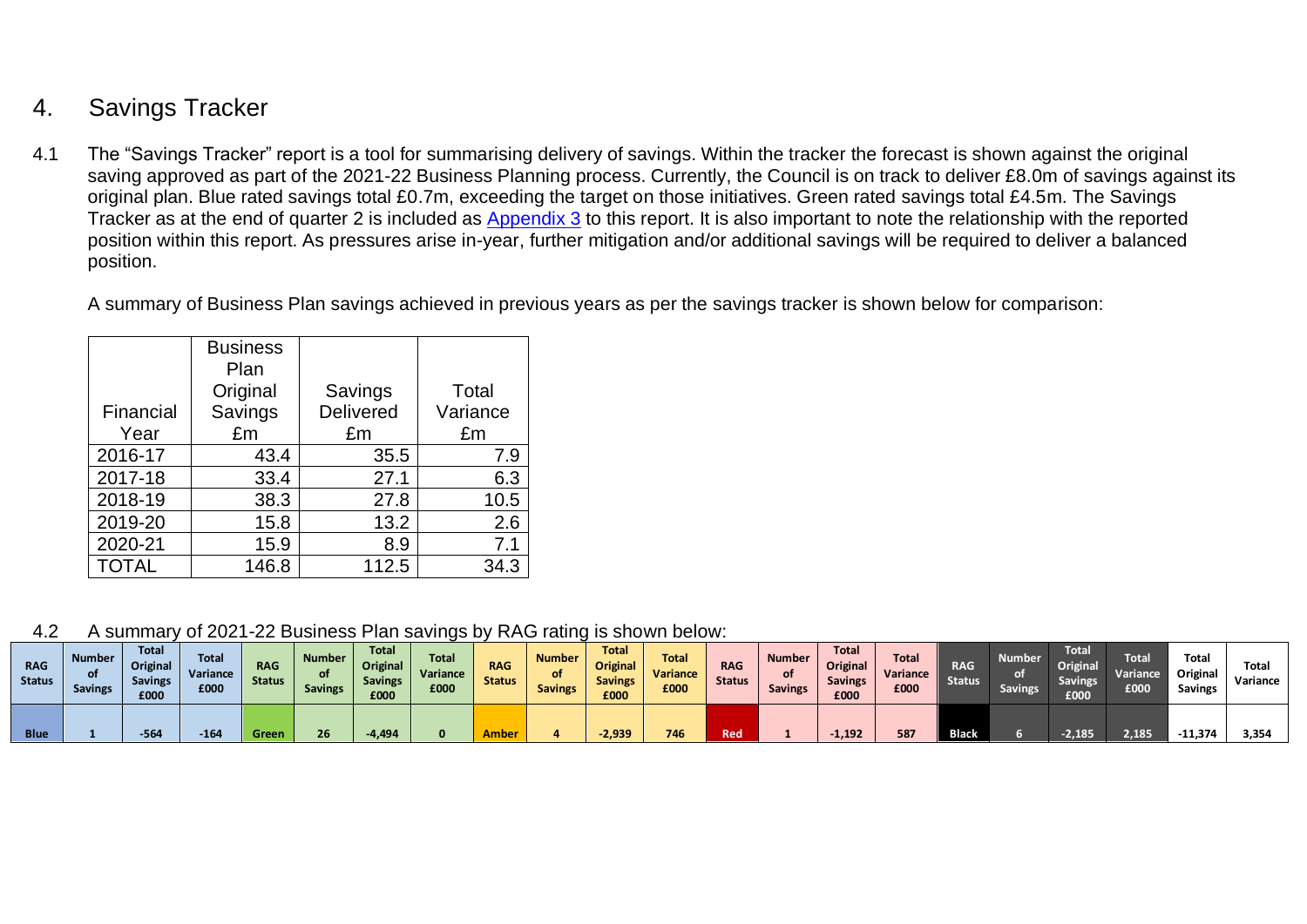## 5. Key Activity Data

5.1 The latest key activity data for: Children in Care Placements; Special Educational Needs (SEN) Placements; Adults & Safeguarding; Adult Mental Health; Older People (OP); and Older People Mental Health (OPMH) can be found in the latest P&C and [PH Finance Monitoring Report](https://www.cambridgeshire.gov.uk/asset-library/people-and-communities-and-public-health-finance-monitoring-report-october-2021.pdf) (section 5).

## 6. Funding Changes

#### 6.1 Waste diversion revenue costs

This committee was advised in July of significant revenue and capital pressures facing the Waste service due to the need to complete works to remain compliant with emissions regulations, and funding for these has been built into the draft business plan that is currently being considered by committees. Some of this financial pressure was temporary as it relating to short-term costs from waste diversion while work was carried out on the waste processing facility.

The service forecast to spend £850k of revenue expenditure to address the in-year cost of the emissions works, partly using the £638k of Covid budget which wasn't required for the purpose allocated. However, the works have now slipped into 2022/23 and so it is proposed to earmark this £850k for the works when they take place.

In addition, the Waste service is in a better financial position than expected in 2021/22 due to the identification of several rebates due to the Council for the incorrect attribution to CCC of some costs relating to street-sweeping and trade waste in the current and previous financial years. This totals £700k. In order to reduce the budget gap we face next year, it is proposed to earmark this £700K funding to be used as necessary to offset any one-off costs of meeting the emissions standards that were factored into the draft business plan for 2022/23.

Strategy & Resources Committee is asked to earmark a total of £1.55m to offset one-off revenue costs related to works to meet emission standards.

## 6.2 Strategic Management – Adults

At their meeting on 9 December 2021, Adults & Health Committee agreed a recommendation to request that S&R Committee agree a transfer of £2m from revenue this financial year into a reserve held to mitigate risks within Adult Social Care. This revenue funding is available as budgets within Adults Services have seen to date much less growth from increased demand than was expected over 2021/22. More detail on this is set out in the P&C Finance Monitoring Report linked above.

As part of business planning for 2022/23, a significant budget rebaselining of adult social care budgets is proposed to contribute to closing the budget gap. Based on current estimates, this is a realistic adjustment. However, there remains significant uncertainty in the financial position for those services in the short-term, particularly from the unknown effects of Winter, workforce pressures within the social care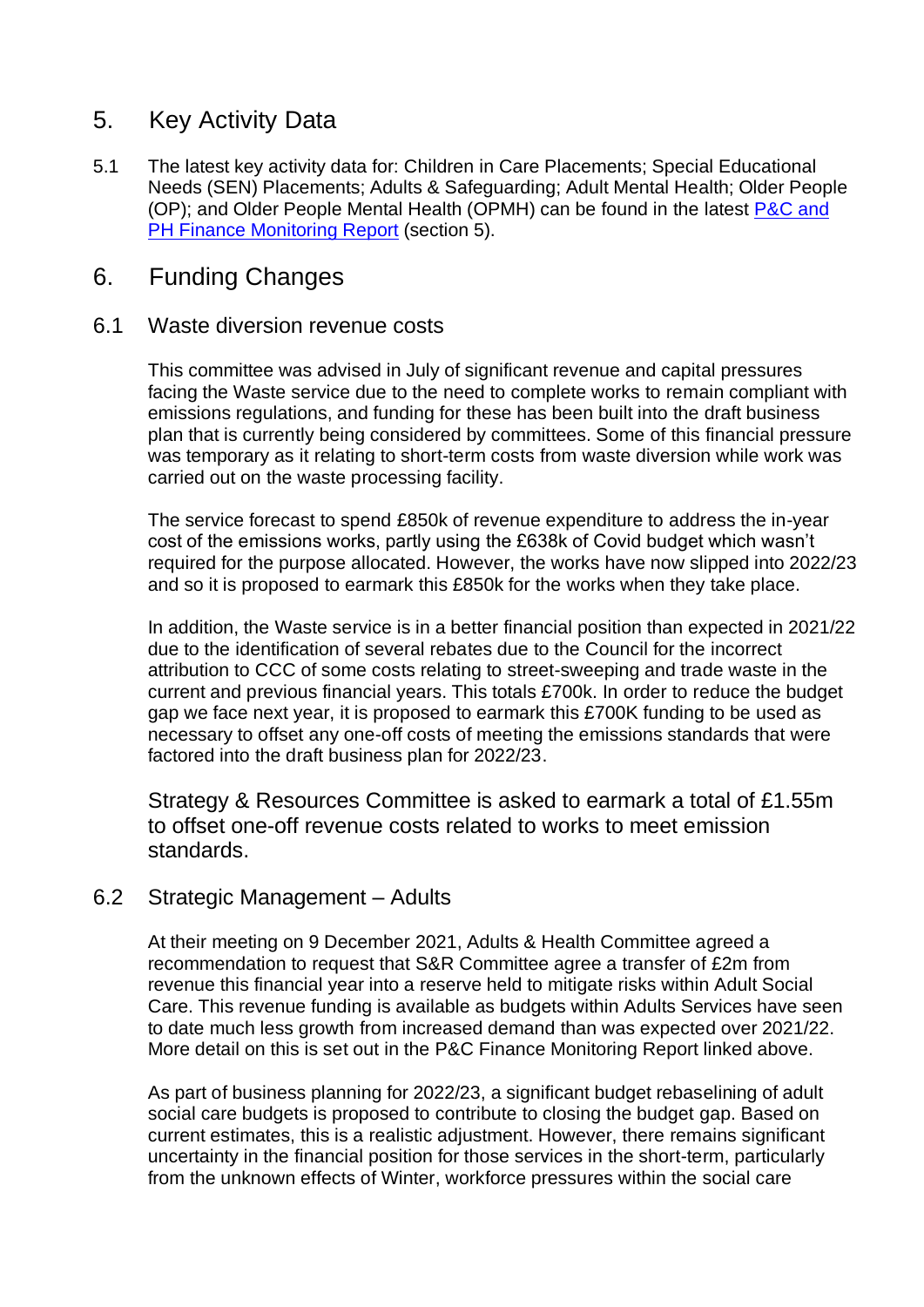provider market, and the future of government funded personal protective equipment and infection control measures.

This level of uncertainty mean that it would be prudent while we can to earmark further funding towards risks in adult social care budgets. Use of this reserve would need to be agreed by this committee, and if the reserve is not required in the shortterm it could be released back into revenue or transferred to another corporate reserve. This transfer is factored into the forecast set out for Older People's Services in section 3.3.2 above.

Strategy & Resources Committee is asked to approve the £2m transfer to earmarked reserves for adults risks as above.

- 7. Capital Programme
- 7.1 Capital financial performance

| Original<br>2021/22<br><b>Budget</b><br>as per<br><b>Business</b><br><b>Plan</b><br>£000 | <b>Forecast</b><br>Variance<br>- Outturn<br>(Sept)<br>£000 | <b>Service</b>                  | <b>Revised</b><br><b>Budget</b><br>for<br>2021/22<br>£000 | <b>Actual-</b><br>Year to<br><b>Date</b><br>(Oct)<br>£000 | <b>Forecast</b><br>Variance<br>- Outturn<br>(Oct)<br>£000 | <b>Forecast</b><br><b>Variance</b><br>- Outturn<br>(Oct)<br>℅ | <b>Total</b><br><b>Scheme</b><br><b>Revised</b><br><b>Budget</b><br>(Oct)<br>£000 | <b>Total</b><br><b>Scheme</b><br><b>Forecast</b><br><b>Variance</b><br>(Oct)<br>£000 |
|------------------------------------------------------------------------------------------|------------------------------------------------------------|---------------------------------|-----------------------------------------------------------|-----------------------------------------------------------|-----------------------------------------------------------|---------------------------------------------------------------|-----------------------------------------------------------------------------------|--------------------------------------------------------------------------------------|
| 96,983                                                                                   | $\overline{\phantom{a}}$                                   | P&E                             | 105,884                                                   | 19,763                                                    |                                                           | 0.0%                                                          | 575,099                                                                           | 32                                                                                   |
| 44,588                                                                                   | $-3,407$                                                   | P&C                             | 43,473                                                    | 12,007                                                    | $-3,507$                                                  | $-8.1%$                                                       | 535,133                                                                           | $-1,181$                                                                             |
| 10,261                                                                                   | $-3,594$                                                   | Corporate<br><b>Services</b>    | 23,758                                                    | 10,643                                                    | $-3,781$                                                  | $-15.9%$                                                      | 196,254                                                                           | $-337$                                                                               |
|                                                                                          |                                                            | Outturn<br>adjustment           |                                                           |                                                           |                                                           |                                                               |                                                                                   |                                                                                      |
| 151,832                                                                                  | $-7,001$                                                   | <b>Total</b><br><b>Spending</b> | 173,115                                                   | 42,413                                                    | $-7,288$                                                  | $-4.2%$                                                       | 1,306,486                                                                         | $-1,486$                                                                             |

#### A summary of capital financial performance is shown below:

**Notes:**

1. The 'Revised Budget' incorporates any changes in the funding available to what was originally budgeted. A breakdown of the use of the capital programme variations budget by service is shown in section 7.2.

2. The reported P&E capital figures do not include Greater Cambridge Partnership, which has a budget for 2021/22 of £40.0m and is currently forecasting a balanced budget at year-end.

3. The 'Total Scheme Forecast Variance' reflects the forecast variance against budget of the total expenditure for all active capital schemes across all financial years.

## 7.2 2021-22 capital programme variations budgets

7.2.1 A summary of the use of the 2021-22 capital programme variations budgets by services is shown below. These variation budgets are set annually and reflect an estimate of the average variation experienced across all capital schemes, and reduce the overall borrowing required to finance our capital programme. There are typically delays in some form across the capital programme due to unforeseen events, but we cannot project this for each individual scheme. We therefore budget centrally for some level of delay. Any known delays are budgeted for and reported at scheme level. If forecast underspends are reported, these are offset with a forecast outturn for the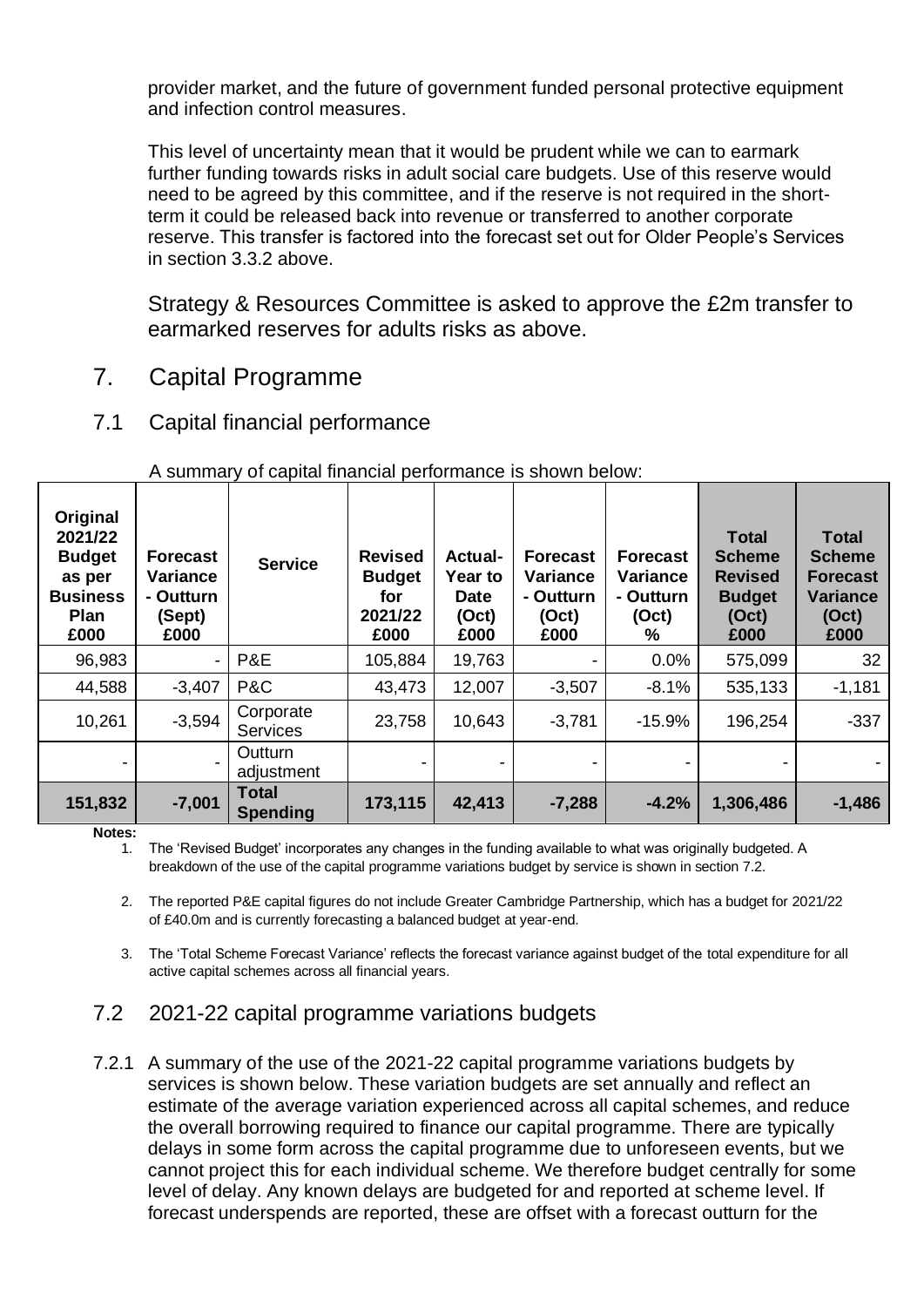variation budget, leading to a balanced outturn overall up to the point when rephasing exceeds this budget.

| <b>Service</b>        | Capital<br>Programme<br><b>Variations</b><br><b>Budget</b><br>£000 | <b>Forecast</b><br>Variance -<br>Outturn<br>(Oct)<br>£000 | Capital<br>Programme<br><b>Variations</b><br><b>Budget</b><br><b>Used</b><br>£000 | <b>Capital</b><br>Programme<br><b>Variations</b><br><b>Budget</b><br><b>Used</b><br>% | <b>Revised</b><br><b>Forecast</b><br>Variance -<br>Outturn<br>(Oct)<br>£000 |
|-----------------------|--------------------------------------------------------------------|-----------------------------------------------------------|-----------------------------------------------------------------------------------|---------------------------------------------------------------------------------------|-----------------------------------------------------------------------------|
| P&E                   | $-25,237$                                                          | $-12,062$                                                 | 12,062                                                                            | 47.8%                                                                                 |                                                                             |
| P&C                   | $-5,805$                                                           | $-9,312$                                                  | 5,805                                                                             | 100.0%                                                                                | $-3,507$                                                                    |
| <b>CS</b>             | $-5,620$                                                           | $-9,401$                                                  | 5,620                                                                             | 100.0%                                                                                | $-3,781$                                                                    |
| Outturn adjustment    | $\overline{\phantom{0}}$                                           | $\overline{\phantom{0}}$                                  | 7,288                                                                             | $\overline{\phantom{0}}$                                                              |                                                                             |
| <b>Total Spending</b> | $-36,662$                                                          | $-30,775$                                                 | 30,775                                                                            | 83.9%                                                                                 | $-7,288$                                                                    |

7.2.2 As at the end of October, Corporate Services and People & Communities schemes have exceeded the capital variations budgets allocated to them, forecasting in-year underspends of -£3.8m and -£3.5m respectively. The current overall forecast position is therefore a -£7.3m underspend; the forecast will be updated as the year progresses.

## 7.3 Capital Current Year Key Exceptions

A more detailed analysis of current year key exceptions this month by programme for individual schemes of £0.25m or greater is identified below.

## 7.3.1 Place & Economy:

A balanced budget is forecast at year-end.

## • Section 106 Northstowe Bus Only Link

| <b>Revised</b><br><b>Budget</b><br>for<br>2021/22<br>£'000 | Forecast<br>Spend -<br><b>Outturn</b><br>(Oct)<br>£'000 | <b>Forecast</b><br>Spend -<br><b>Outturn</b><br><b>Variance</b><br>(Oct)<br>£'000 | <b>Variance</b><br>Last<br><b>Month</b><br>(Sept)<br>£'000 | <b>Movement</b><br>£'000 | <b>Breakdown of</b><br><b>Variance:</b><br>Underspend/<br>pressure<br>£'000 | <b>Breakdown</b><br>of Variance:<br><b>Rephasing</b><br>£'000 |
|------------------------------------------------------------|---------------------------------------------------------|-----------------------------------------------------------------------------------|------------------------------------------------------------|--------------------------|-----------------------------------------------------------------------------|---------------------------------------------------------------|
| 318                                                        |                                                         | $-311$                                                                            |                                                            | $-311$                   |                                                                             | $-311$                                                        |

An in-year underspend of -£0.3m is forecast. There have been delays in seeking alternative construction procurement following high costs of the original target price.

#### • Local Infrastructure Improvements

| <b>Revised</b><br><b>Budget</b><br>for<br>2021/22<br>£'000 | Forecast<br>Spend -<br><b>Outturn</b><br>(Oct)<br>£'000 | Forecast<br>Spend -<br><b>Outturn</b><br><b>Variance</b><br>(Oct)<br>£'000 | <b>Variance</b><br>Last<br><b>Month</b><br>(Sept)<br>£'000 | <b>Movement</b><br>£'000 | <b>Breakdown of</b><br><b>Variance:</b><br>Underspend/<br>pressure<br>£'000 | <b>Breakdown</b><br>of Variance:<br>Rephasing<br>£'000 |
|------------------------------------------------------------|---------------------------------------------------------|----------------------------------------------------------------------------|------------------------------------------------------------|--------------------------|-----------------------------------------------------------------------------|--------------------------------------------------------|
| 1,085                                                      | 636                                                     | $-449$                                                                     |                                                            | $-449$                   |                                                                             | -449                                                   |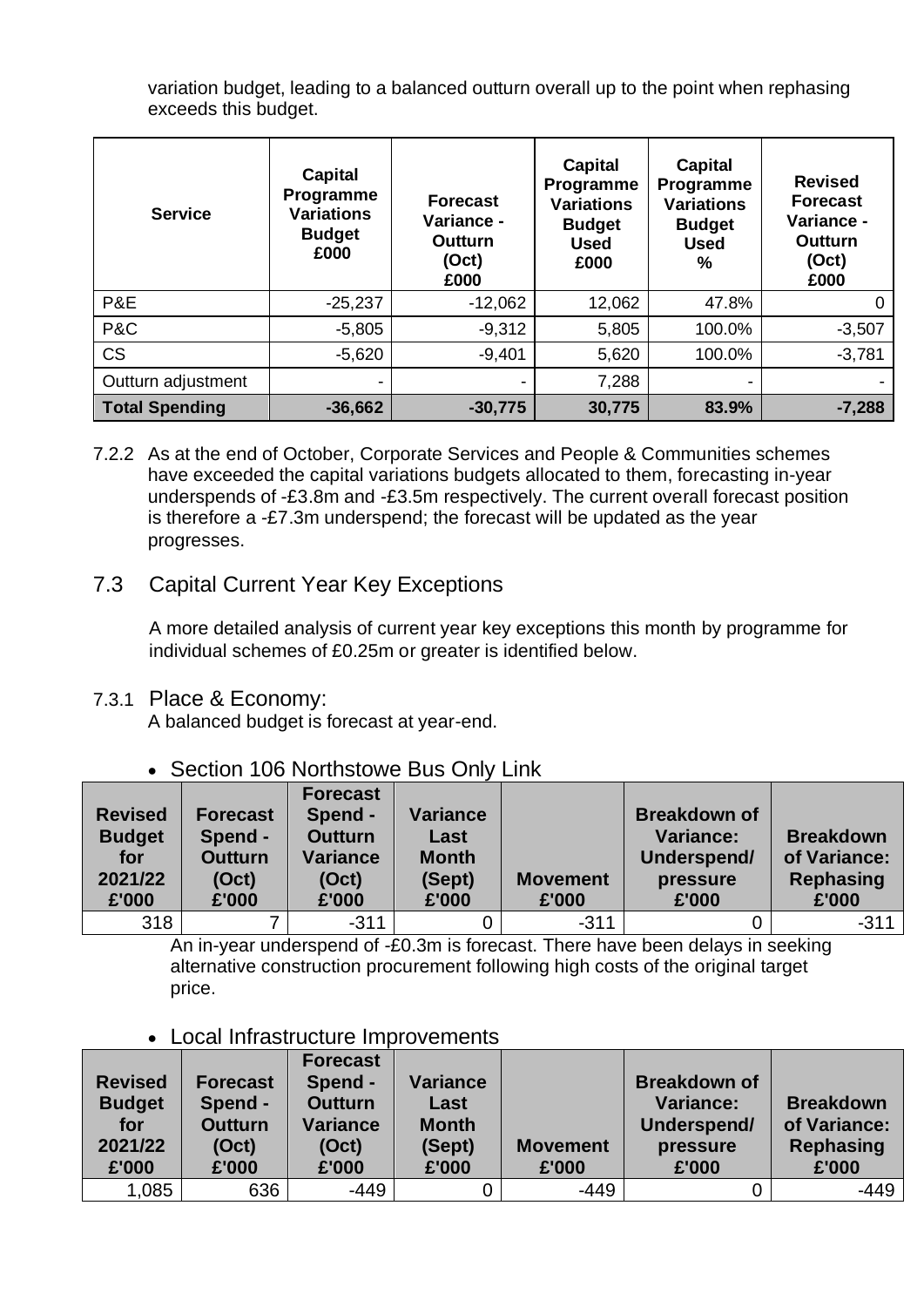An in-year underspend of -£0.4m is forecast. There are no projects which are individually over £100k, but there are 46 Local Highways Improvement (LHI) schemes which are to be delayed and carried forward to 22/23 (amounting to £449,842). Most of the delays are on the schemes which need to be safety audited; currently turnaround is around 10-12 weeks (usually 6-8 weeks) prior to proceeding to formal consultation or target costing. Other delays to date have been due to approval times from parish councils. The delays have also been exacerbated by project team resources.

## • A1303 Swaffham Heath Road Crossroads

| <b>Revised</b><br><b>Budget</b><br>for<br>2021/22<br>£'000 | <b>Forecast</b><br>Spend -<br><b>Outturn</b><br>(Oct)<br>£'000 | <b>Forecast</b><br>Spend -<br><b>Outturn</b><br><b>Variance</b><br>(Oct)<br>£'000 | <b>Variance</b><br>Last<br><b>Month</b><br>(Sept)<br>£'000 | <b>Movement</b><br>£'000 | <b>Breakdown of</b><br><b>Variance:</b><br>Underspend/<br>pressure<br>£'000 | <b>Breakdown</b><br>of Variance:<br><b>Rephasing</b><br>£'000 |
|------------------------------------------------------------|----------------------------------------------------------------|-----------------------------------------------------------------------------------|------------------------------------------------------------|--------------------------|-----------------------------------------------------------------------------|---------------------------------------------------------------|
| 480                                                        | 80                                                             | $-400$                                                                            |                                                            | $-400$                   |                                                                             | -400                                                          |

An in-year underspend of -£0.4m is forecast. Construction is not expected to begin until early 22/23 and is subject to ongoing land negotiation.

## • Delivering the Transport Strategy Aims- Highways Schemes

| <b>Revised</b><br><b>Budget</b><br>for<br>2021/22<br>£'000 | Forecast<br>Spend -<br><b>Outturn</b><br>(Oct)<br>£'000 | <b>Forecast</b><br>Spend -<br><b>Outturn</b><br><b>Variance</b><br>(Oct)<br>£'000 | <b>Variance</b><br>Last<br><b>Month</b><br>(Sept)<br>£'000 | <b>Movement</b><br>£'000 | <b>Breakdown of</b><br><b>Variance:</b><br>Underspend/<br>pressure<br>£'000 | <b>Breakdown</b><br>of Variance:<br><b>Rephasing</b><br>£'000 |
|------------------------------------------------------------|---------------------------------------------------------|-----------------------------------------------------------------------------------|------------------------------------------------------------|--------------------------|-----------------------------------------------------------------------------|---------------------------------------------------------------|
| 2,808                                                      | 1,474                                                   | $-1,334$                                                                          |                                                            | $-1,334$                 |                                                                             | $-1,334$                                                      |

An in-year underspend of -£1.3m is forecast. Most schemes have been delayed due to late agreement in September 2021, resulting in not enough time to complete pre-construction and investigations.

## • Other Cycling schemes

| <b>Revised</b><br><b>Budget</b><br>for<br>2021/22<br>£'000 | <b>Forecast</b><br>Spend -<br><b>Outturn</b><br>(Oct)<br>£'000 | <b>Forecast</b><br>Spend -<br><b>Outturn</b><br><b>Variance</b><br>(Oct)<br>£'000 | <b>Variance</b><br>Last<br><b>Month</b><br>(Sept)<br>£'000 | <b>Movement</b><br>£'000 | <b>Breakdown of</b><br><b>Variance:</b><br>Underspend/<br>pressure<br>£'000 | <b>Breakdown</b><br>of Variance:<br>Rephasing<br>£'000 |
|------------------------------------------------------------|----------------------------------------------------------------|-----------------------------------------------------------------------------------|------------------------------------------------------------|--------------------------|-----------------------------------------------------------------------------|--------------------------------------------------------|
| 355                                                        | 68                                                             | $-287$                                                                            |                                                            | $-287$                   |                                                                             | $-287$                                                 |

An in-year underspend of -£0.3m is forecast. Schemes that are to be funded by the Integrated Transport block were agreed in September 2021 and as a consequence those schemes with significant detailed design and longer lead-in times are now expected to be delivered in 2022/23.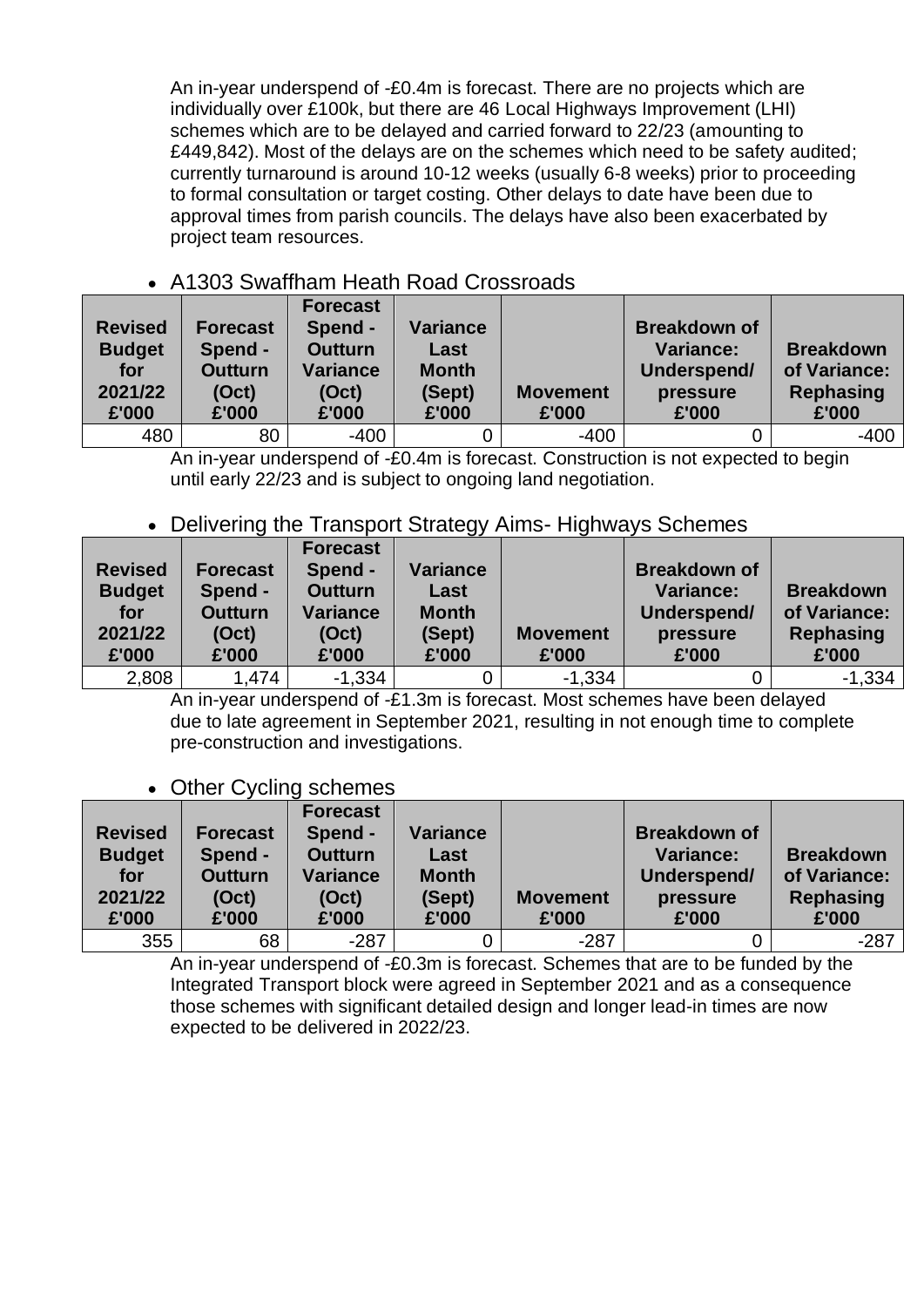## • Countywide Safety Fencing renewals

| <b>Revised</b><br><b>Budget</b><br>for<br>2021/22<br>£'000 | Forecast<br>Spend -<br><b>Outturn</b><br>(Oct)<br>£'000 | Forecast<br>Spend -<br><b>Outturn</b><br><b>Variance</b><br>(Oct)<br>£'000 | <b>Variance</b><br>Last<br><b>Month</b><br>(Sept)<br>£'000 | <b>Movement</b><br>£'000 | <b>Breakdown of</b><br><b>Variance:</b><br>Underspend/<br>pressure<br>£'000 | <b>Breakdown</b><br>of Variance:<br><b>Rephasing</b><br>£'000 |
|------------------------------------------------------------|---------------------------------------------------------|----------------------------------------------------------------------------|------------------------------------------------------------|--------------------------|-----------------------------------------------------------------------------|---------------------------------------------------------------|
| 1,115                                                      | 195                                                     | $-920$                                                                     |                                                            | $-920$                   |                                                                             | $-920$                                                        |

An in-year underspend of £-0.9m is forecast. The construction phase of the A505/ M11 Duxford safety fencing renewals has been delayed due to design complexities and coordination with National Highways. The scheme is now expected to be delivered in 22/23.

## • Countywide Surface Dressing programme

| <b>Revised</b><br><b>Budget</b><br>for<br>2021/22<br>£'000 | <b>Forecast</b><br>Spend -<br><b>Outturn</b><br>(Oct)<br>£'000 | <b>Forecast</b><br>Spend -<br><b>Outturn</b><br>Variance<br>(Oct)<br>£'000 | <b>Variance</b><br>Last<br><b>Month</b><br>(Sept)<br>£'000 | <b>Movement</b><br>£'000 | <b>Breakdown of</b><br><b>Variance:</b><br>Underspend/<br>pressure<br>£'000 | <b>Breakdown</b><br>of Variance:<br><b>Rephasing</b><br>£'000 |
|------------------------------------------------------------|----------------------------------------------------------------|----------------------------------------------------------------------------|------------------------------------------------------------|--------------------------|-----------------------------------------------------------------------------|---------------------------------------------------------------|
| 989                                                        | 314                                                            | $-675$                                                                     |                                                            | $-675$                   |                                                                             | $-675$                                                        |

An in-year underspend of -£0.7m is forecast. As detailed within the Carriageway & Footway Maintenance section below, three schemes are being brought forward as they are the most deliverable schemes that can be accommodated at this stage in the financial year.

## • Carriageway & Footway Maintenance schemes under £500k

| <b>Revised</b><br><b>Budget</b><br>for<br>2021/22<br>£'000 | Forecast<br>Spend -<br><b>Outturn</b><br>(Oct)<br>£'000 | <b>Forecast</b><br>Spend -<br><b>Outturn</b><br><b>Variance</b><br>(Oct)<br>£'000 | <b>Variance</b><br>Last<br><b>Month</b><br>(Sept)<br>£'000 | <b>Movement</b><br>£'000 | <b>Breakdown of</b><br><b>Variance:</b><br>Underspend/<br>pressure<br>£'000 | <b>Breakdown</b><br>of Variance:<br>Rephasing<br>£'000 |
|------------------------------------------------------------|---------------------------------------------------------|-----------------------------------------------------------------------------------|------------------------------------------------------------|--------------------------|-----------------------------------------------------------------------------|--------------------------------------------------------|
| 3,848                                                      | 3,360                                                   | $-488$                                                                            | -48                                                        | $-440$                   |                                                                             | $-440$                                                 |

An in-year underspend of -£0.5m is forecast. With the current levels of predicted underspend and unallocated funding, the following three schemes are being bought forward from the published Capital Maintenance Programme:

- o Brockly Road, Elsworth £180,000
- o Church Street, Guilden Morden £132,000
- o Balsham Road, Linton £168,000

These schemes are the most deliverable schemes that can be accommodated at this stage in the financial year.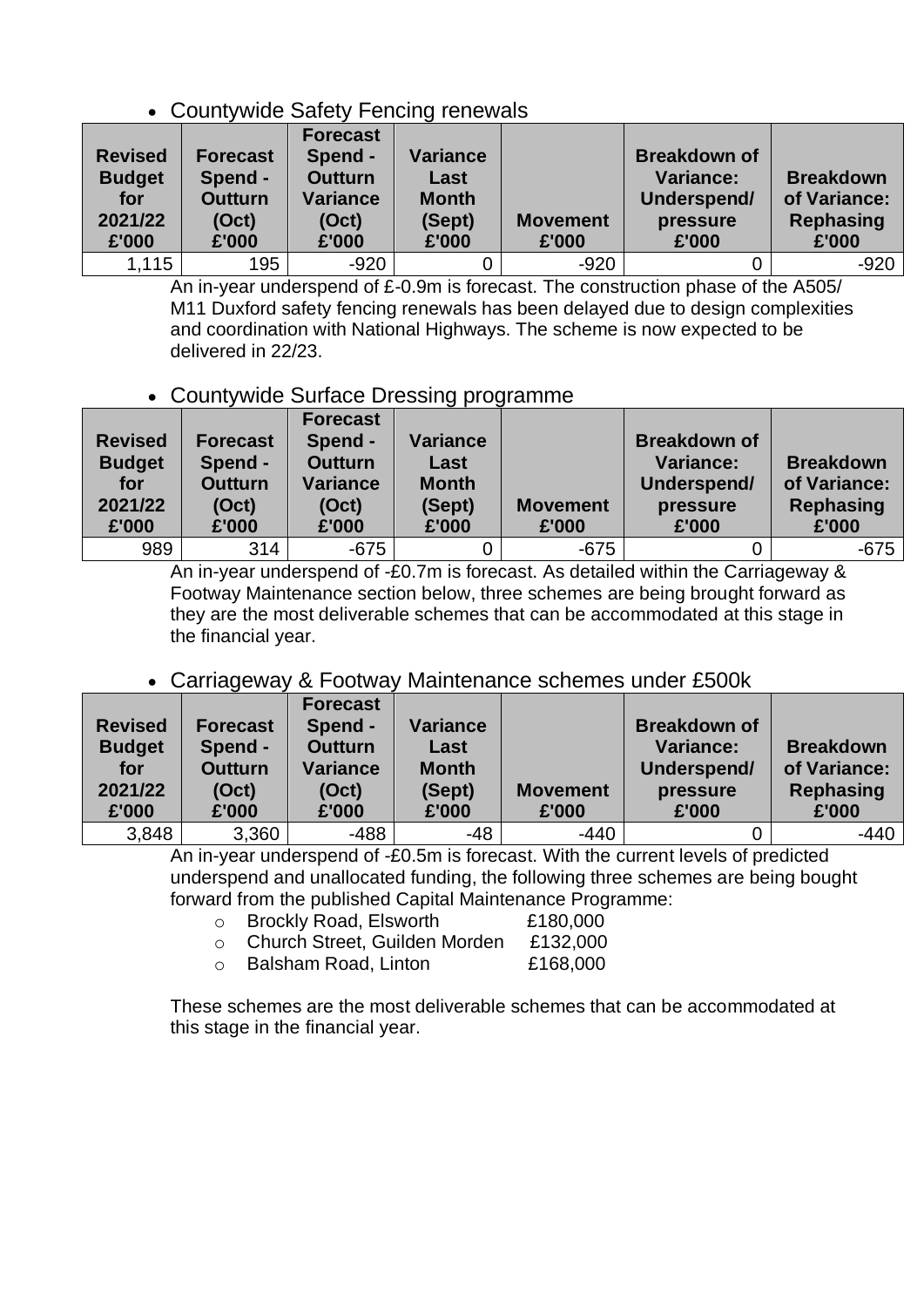## • £90m Highways Maintenance schemes - Other

| <b>Revised</b><br><b>Budget</b><br>for<br>2021/22<br>£'000 | <b>Forecast</b><br>Spend -<br><b>Outturn</b><br>(Oct)<br>£'000 | <b>Forecast</b><br>Spend -<br><b>Outturn</b><br><b>Variance</b><br>(Oct)<br>£'000 | <b>Variance</b><br>Last<br><b>Month</b><br>(Sept)<br>£'000 | <b>Movement</b><br>£'000 | <b>Breakdown of</b><br><b>Variance:</b><br>Underspend/<br>pressure<br>£'000 | <b>Breakdown</b><br>of Variance:<br><b>Rephasing</b><br>£'000 |
|------------------------------------------------------------|----------------------------------------------------------------|-----------------------------------------------------------------------------------|------------------------------------------------------------|--------------------------|-----------------------------------------------------------------------------|---------------------------------------------------------------|
| 6,566                                                      | 6,194                                                          | $-372$                                                                            | 13                                                         | $-385$                   |                                                                             | $-372$                                                        |

An in-year underspend of -£0.4m is forecast. This is primarily due to rephasing of the following schemes:

- o Littleport Road space issues with Highways England / Suffolk network; 50% of the scheme will be carried out when the diversion route falls within Cambridgeshire (predicted at £452k spend in 2021/22, £450k spend 2022/23).
- $\circ$  Parson Drove/Murrow Bank (£390k) Works to be programmed in 2022/23 to realise efficiencies by working alongside a 2022/23 Gull Road scheme.

## • Pothole grant funding

| <b>Revised</b><br><b>Budget</b><br>for<br>2021/22<br>£'000 | <b>Forecast</b><br>Spend -<br><b>Outturn</b><br>(Oct)<br>£'000 | ີ<br><b>Forecast</b><br>Spend -<br><b>Outturn</b><br><b>Variance</b><br>(Oct)<br>£'000 | <b>Variance</b><br>Last<br><b>Month</b><br>(Sept)<br>£'000 | <b>Movement</b><br>£'000 | <b>Breakdown of</b><br><b>Variance:</b><br>Underspend/<br>pressure<br>£'000 | <b>Breakdown</b><br>of Variance:<br><b>Rephasing</b><br>£'000 |
|------------------------------------------------------------|----------------------------------------------------------------|----------------------------------------------------------------------------------------|------------------------------------------------------------|--------------------------|-----------------------------------------------------------------------------|---------------------------------------------------------------|
| 6,841                                                      | 6,275                                                          | -566                                                                                   |                                                            | $-566$                   |                                                                             | -566                                                          |

An in-year underspend of -£0.6m is forecast. This is due to delays in the surface treatment programme and the reduced window for delivery during the winter months. Time taken to produce target costs may mean that some schemes may not be achievable this year, which may lead to some schemes in this programme being delivered in the next financial year, attributing to this variance.

## • Ring Fort Path

| <b>Revised</b><br><b>Budget</b><br>for<br>2021/22<br>£'000 | Forecast<br>Spend -<br><b>Outturn</b><br>(Oct)<br>£'000 | <b>Forecast</b><br>Spend -<br><b>Outturn</b><br><b>Variance</b><br>(Oct)<br>£'000 | <b>Variance</b><br>Last<br><b>Month</b><br>(Sept)<br>£'000 | <b>Movement</b><br>£'000 | <b>Breakdown of</b><br><b>Variance:</b><br>Underspend/<br>pressure<br>£'000 | <b>Breakdown</b><br>of Variance:<br><b>Rephasing</b><br>£'000 |
|------------------------------------------------------------|---------------------------------------------------------|-----------------------------------------------------------------------------------|------------------------------------------------------------|--------------------------|-----------------------------------------------------------------------------|---------------------------------------------------------------|
| 308                                                        | 40                                                      | $-268$                                                                            | 18                                                         | $-286$                   |                                                                             | $-268$                                                        |

An in-year underspend of -£0.3m is forecast. Due to ongoing land acquisition negotiations the scheme is not likely to be in a position to start on-site during 2021/22. The expected expenditure for the remainder of 2021/22 is a reflection of land purchase costs and legal fees.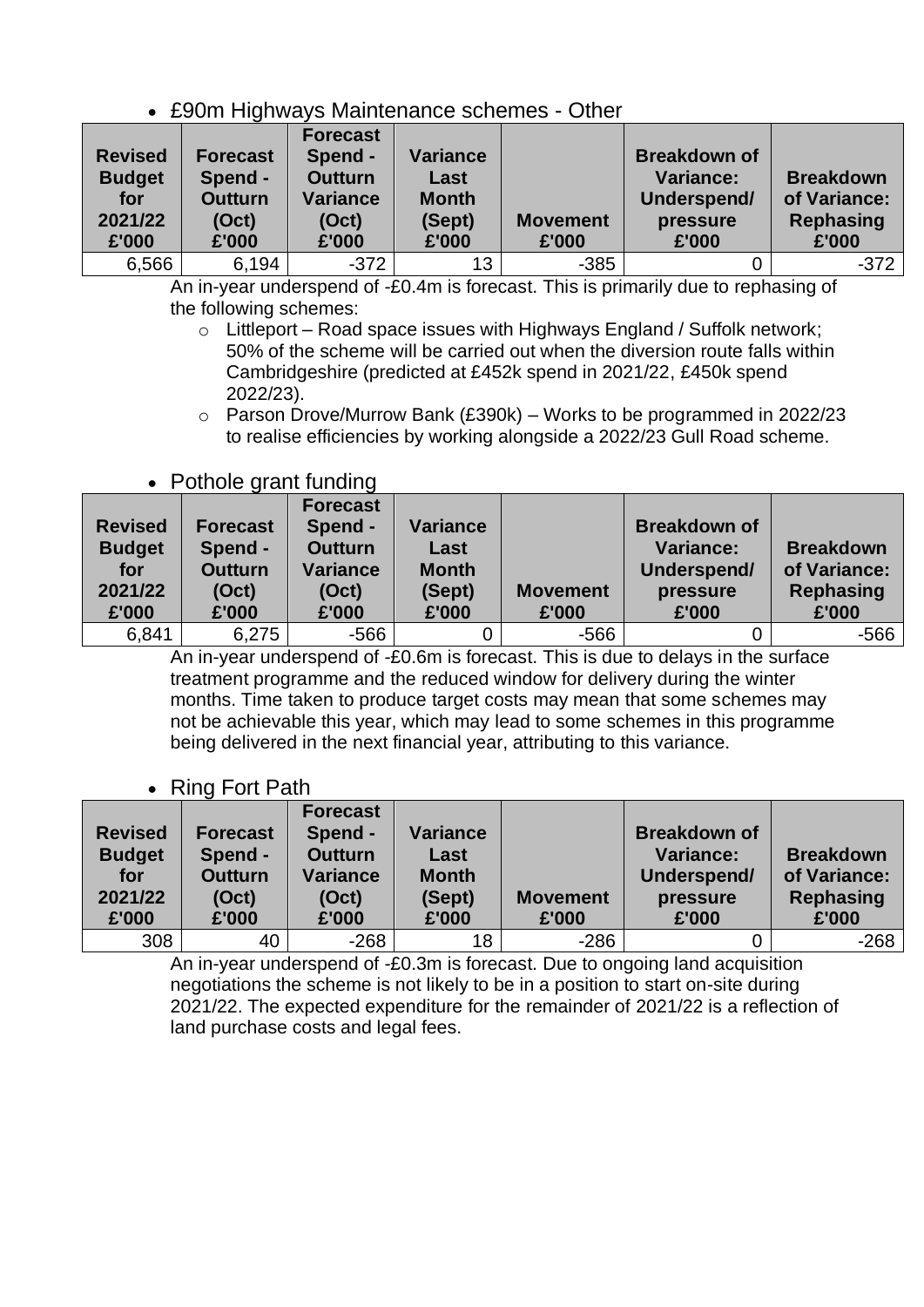## • Scheme Development for Highways Initiatives

| <b>Revised</b><br><b>Budget</b><br>for<br>2021/22<br>£'000 | <b>Forecast</b><br>Spend -<br><b>Outturn</b><br>(Oct)<br>£'000 | <b>Forecast</b><br>Spend -<br><b>Outturn</b><br><b>Variance</b><br>(Oct)<br>£'000 | <b>Variance</b><br>Last<br><b>Month</b><br>(Sept)<br>£'000 | <b>Movement</b><br>£'000 | <b>Breakdown of</b><br><b>Variance:</b><br>Underspend/<br>pressure<br>£'000 | <b>Breakdown</b><br>of Variance:<br><b>Rephasing</b><br>£'000 |
|------------------------------------------------------------|----------------------------------------------------------------|-----------------------------------------------------------------------------------|------------------------------------------------------------|--------------------------|-----------------------------------------------------------------------------|---------------------------------------------------------------|
| 437                                                        | 13                                                             | $-424$                                                                            |                                                            | $-424$                   |                                                                             | $-424$                                                        |

An in-year underspend of -£0.4m is forecast. Funding was allocated to enable scheme development for new schemes, however this year no new schemes have been identified that require scheme development work. It is therefore expected that this funding would roll forward into next year.

## • Waterbeach Waste Treatment Facilities

| <b>Revised</b><br><b>Budget</b><br>for<br>2021/22<br>£'000 | Forecast<br>Spend -<br><b>Outturn</b><br>(Oct)<br>£'000 | <b>Forecast</b><br>Spend -<br><b>Outturn</b><br>Variance<br>(Oct)<br>£'000 | <b>Variance</b><br>Last<br><b>Month</b><br>(Sept)<br>£'000 | <b>Movement</b><br>£'000 | <b>Breakdown of</b><br><b>Variance:</b><br>Underspend/<br>pressure<br>£'000 | <b>Breakdown</b><br>of Variance:<br><b>Rephasing</b><br>£'000 |
|------------------------------------------------------------|---------------------------------------------------------|----------------------------------------------------------------------------|------------------------------------------------------------|--------------------------|-----------------------------------------------------------------------------|---------------------------------------------------------------|
| 4,500                                                      |                                                         | $-4,500$                                                                   |                                                            | $-4,500$                 |                                                                             | $-4,500$                                                      |

An in-year underspend of -£4.5m is forecast. A new scheme has been added to the capital programme to take account of amendments to the Waterbeach waste treatment facilities following changes to the Industrial Emissions Directive to reduce emissions to levels which are able to meet the sector specific Best Available Technique conclusions (BATc) and comply with new Environmental Permit conditions issued by the Environment Agency. This work is not now expected to begin until 2022/23.

## • Decarbonisation Fund

| <b>Revised</b><br><b>Budget</b><br>for<br>2021/22<br>£'000 | <b>Forecast</b><br>Spend -<br><b>Outturn</b><br>(Oct)<br>£'000 | <b>Forecast</b><br>Spend -<br><b>Outturn</b><br><b>Variance</b><br>(Oct)<br>£'000 | <b>Variance</b><br>Last<br><b>Month</b><br>(Sept)<br>£'000 | <b>Movement</b><br>£'000 | <b>Breakdown of</b><br><b>Variance:</b><br>Underspend/<br>pressure<br>£'000 | <b>Breakdown</b><br>of Variance:<br><b>Rephasing</b><br>£'000 |
|------------------------------------------------------------|----------------------------------------------------------------|-----------------------------------------------------------------------------------|------------------------------------------------------------|--------------------------|-----------------------------------------------------------------------------|---------------------------------------------------------------|
| 4,074                                                      | 4,607                                                          | 533                                                                               | 5                                                          | 528                      |                                                                             | 533                                                           |

An in-year pressure of £0.5m is forecast. This is a change of £0.54m on the position previously reported in June, of which £0.53m relates to a change since last month. Twenty low carbon heating projects are currently underway, one of which is now completed. The total scheme forecast is unaffected.

## • P&E Capital Variation

| <b>Revised</b><br><b>Budget</b><br>for<br>2021/22<br>£'000 | <b>Forecast</b><br>Spend -<br><b>Outturn</b><br>(Oct)<br>£'000 | <b>Forecast</b><br>Spend -<br><b>Outturn</b><br><b>Variance</b><br>(Oct)<br>£'000 | <b>Variance</b><br>Last<br><b>Month</b><br>(Sept)<br>£'000 | <b>Movement</b><br>£'000 | <b>Breakdown of</b><br><b>Variance:</b><br>Underspend/<br>pressure<br>£'000 | <b>Breakdown</b><br>of Variance:<br><b>Rephasing</b><br>£'000 |
|------------------------------------------------------------|----------------------------------------------------------------|-----------------------------------------------------------------------------------|------------------------------------------------------------|--------------------------|-----------------------------------------------------------------------------|---------------------------------------------------------------|
| $-25,237$                                                  | $-13,175$                                                      | 12,062                                                                            | 450                                                        | 11,612                   |                                                                             | 12,062                                                        |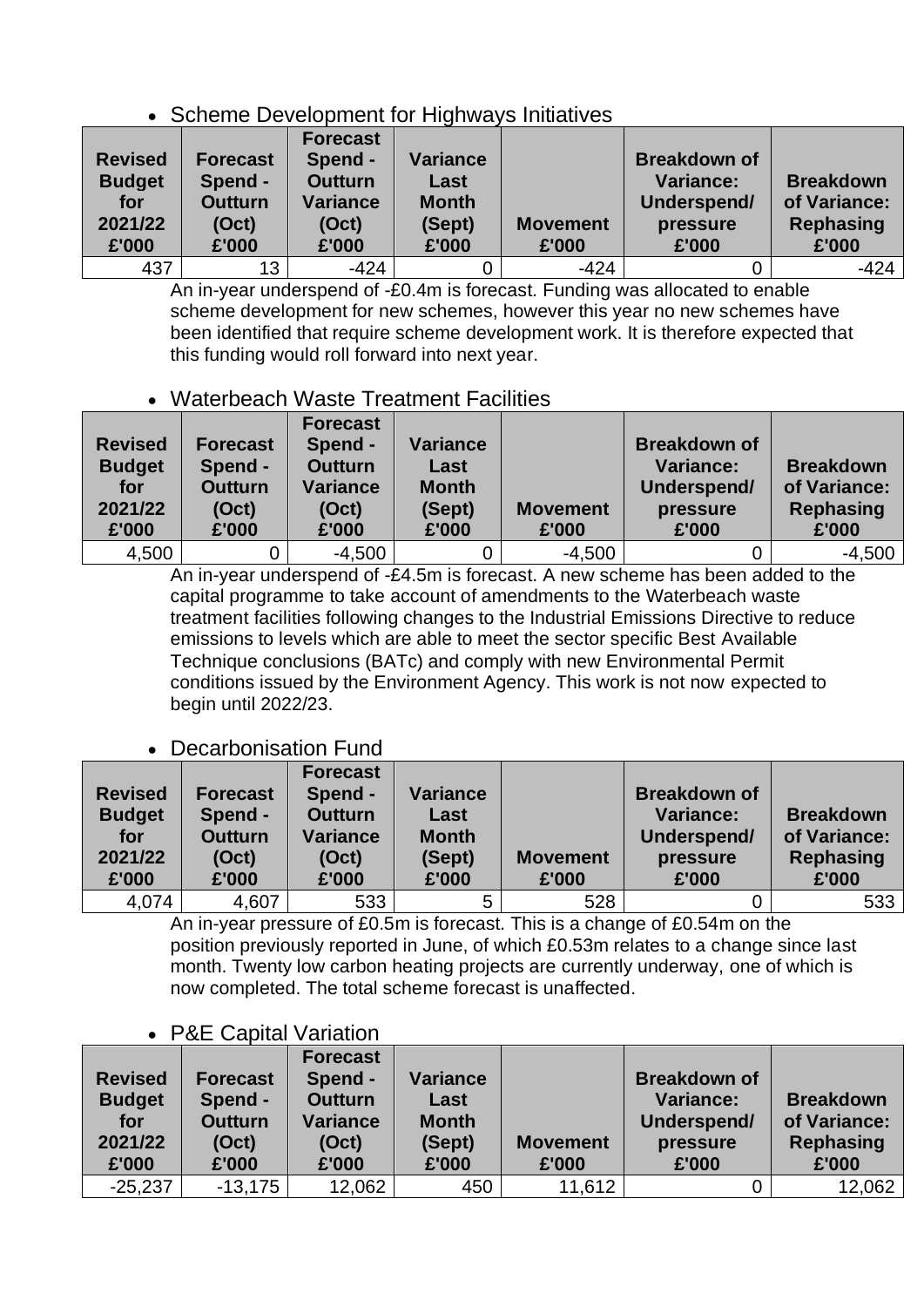As agreed by the Capital Programme Board, any forecast underspend in the capital programme is offset against the capital programme variations budget, leading to a balanced outturn overall up to the point when rephasing exceeds this budget. Therefore, the net £12.1m underspend is balanced by use of the capital variations budget. The £11.6m change since last month relates primarily to the variances as reported above, together with more minor variances.

• For full and previously reported details, see the [P&E Finance Monitoring Report.](https://www.cambridgeshire.gov.uk/asset-library/place-and-economy-finance-monitoring-report-october-2021-v3.pdf)

## 7.3.2 People & Communities:

A -£3.507m (-8.1%) underspend is forecast at year-end.

| <b>Revised</b><br><b>Budget</b><br>for<br>2021/22<br>£'000 | <b>Forecast</b><br>Spend -<br><b>Outturn</b><br>(Oct)<br>£'000 | <b>Forecast</b><br>Spend -<br><b>Outturn</b><br><b>Variance</b><br>(Oct)<br>£'000 | <b>Variance</b><br>Last<br><b>Month</b><br>(Sept)<br>£'000 | <b>Movement</b><br>£'000 | <b>Breakdown of</b><br><b>Variance:</b><br>Underspend/<br>pressure<br>£'000 | <b>Breakdown</b><br>of Variance:<br><b>Rephasing</b><br>£'000 |
|------------------------------------------------------------|----------------------------------------------------------------|-----------------------------------------------------------------------------------|------------------------------------------------------------|--------------------------|-----------------------------------------------------------------------------|---------------------------------------------------------------|
| 5,822                                                      | 3,820                                                          | $-2,002$                                                                          | $-1,952$                                                   | $-100$                   | 89                                                                          | $-2,090$                                                      |

• An in-year underspend of -£2.0m is forecast across Basic Need- Secondary schemes. This is an increase of £0.3m on the underspend position previously reported in May, of which £0.100m relates to a change since last month. The main scheme included in the £0.3m change since May is the one outlined below, together with other more minor variances below £250k:

## o New secondary capacity to serve Wisbech

| <b>Revised</b><br><b>Budget</b><br>for<br>2021/22<br>£'000 | <b>Forecast</b><br>Spend -<br><b>Outturn</b><br>(Oct)<br>£'000 | <b>Forecast</b><br>Spend -<br><b>Outturn</b><br><b>Variance</b><br>(Oct)<br>£'000 | <b>Variance</b><br>Last<br><b>Month</b><br>(Sept)<br>£'000 | <b>Movement</b><br>£'000 | <b>Breakdown of</b><br><b>Variance:</b><br>Underspend/<br>pressure<br>£'000 | <b>Breakdown</b><br>of Variance:<br>Rephasing<br>£'000 |
|------------------------------------------------------------|----------------------------------------------------------------|-----------------------------------------------------------------------------------|------------------------------------------------------------|--------------------------|-----------------------------------------------------------------------------|--------------------------------------------------------|
| 1,984                                                      | 500                                                            | $-1,484$                                                                          | $-1,484$                                                   |                          |                                                                             | $-1,484$                                               |

An in-year underspend of £1.5m is forecast. This is an increase of £0.1m on the underspend position previously reported in May, which relates to a change since August. Rephasing has taken place after significant delays in the announcement by the Department for Education (DfE) of the outcome of Wave 14 free school applications. Subject to approval of the 2022-23 Business Plan, this project will now only commence as a Social, Emotional and Mental Health (SEMH) needs provision.

• For full and previously reported details, see the P&C and PH Finance Monitoring [Report.](https://www.cambridgeshire.gov.uk/asset-library/people-and-communities-and-public-health-finance-monitoring-report-october-2021.pdf)

#### • Basic Need- Secondary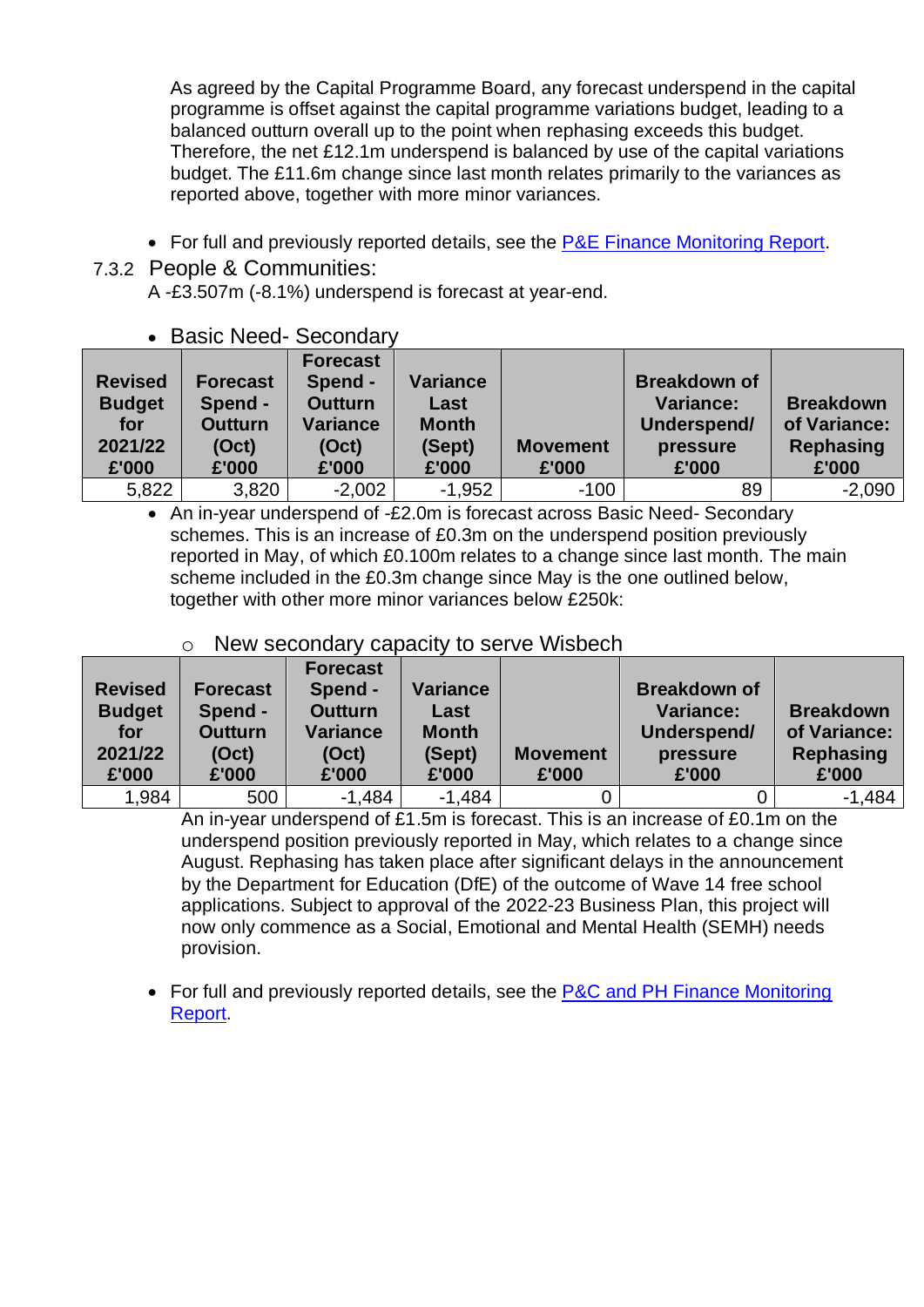7.3.3 Corporate Services:

A -£3.781m (-15.9%) underspend is forecast at year-end.

| <b>Revised</b><br><b>Budget</b><br>for<br>2021/22<br>£'000 | <b>Forecast</b><br>Spend -<br><b>Outturn</b><br>(Oct)<br>£'000 | <b>Forecast</b><br>Spend -<br><b>Outturn</b><br><b>Variance</b><br>(Oct)<br>£'000 | <b>Variance</b><br>Last<br><b>Month</b><br>(Sept)<br>£'000 | <b>Movement</b><br>£'000 | <b>Breakdown of</b><br><b>Variance:</b><br>Underspend/<br>pressure<br>£'000 | <b>Breakdown</b><br>of Variance:<br><b>Rephasing</b><br>£'000 |
|------------------------------------------------------------|----------------------------------------------------------------|-----------------------------------------------------------------------------------|------------------------------------------------------------|--------------------------|-----------------------------------------------------------------------------|---------------------------------------------------------------|
| 1,682                                                      | 1,342                                                          | $-340$                                                                            | $-150$                                                     | $-190$                   | $-340$                                                                      |                                                               |

• Capitalisation of Transformation Team

An in-year underspend of -£0.3m is forecast. The forecast for this scheme has been updated to reflect staff vacancies.

• For full and previously reported details, see the [CS Finance Monitoring Report.](https://www.cambridgeshire.gov.uk/asset-library/corporate-services-finance-monitoring-report-october-2021.pdf)

## 7.4 Capital Total Scheme Key Exceptions

A more detailed analysis of total scheme key exceptions this month by programme for individual schemes of £0.25m or greater is identified below:

#### 7.4.1 Place & Economy:

A +£0.03m (0.0%) total scheme pressure is forecast. There are no exceptions to report this month; for full and previously reported details, see the  $P\&E$  Finance [Monitoring Report.](https://www.cambridgeshire.gov.uk/asset-library/place-and-economy-finance-monitoring-report-october-2021-v3.pdf)

#### 7.4.2 People & Communities:

A -£1.2m (-0.2%) total scheme underspend is forecast. There are no exceptions to report this month; for full and previously reported details, see the P&C and PH [Finance Monitoring Report.](https://www.cambridgeshire.gov.uk/asset-library/people-and-communities-and-public-health-finance-monitoring-report-october-2021.pdf)

#### 7.4.3 Corporate Services:

A -£0.3m (-0.2%) total scheme underspend is forecast.

• Capitalisation of Transformation Team

| <b>Total Scheme</b><br><b>Revised</b><br><b>Budget</b><br>£'000 | <b>Total</b><br><b>Scheme</b><br><b>Forecast</b><br>Spend -<br><b>Outturn</b><br>(Oct)<br>£'000 | <b>Total</b><br><b>Scheme</b><br><b>Forecast</b><br>Spend -<br><b>Outturn</b><br><b>Variance</b><br>(Oct)<br>£'000 | <b>Variance Last</b><br><b>Month</b><br>(Sept)<br>£'000 | <b>Movement</b><br>£'000 |
|-----------------------------------------------------------------|-------------------------------------------------------------------------------------------------|--------------------------------------------------------------------------------------------------------------------|---------------------------------------------------------|--------------------------|
| 8,382                                                           | 8,042                                                                                           | $-340$                                                                                                             | $-150$                                                  | -190                     |

A total scheme underspend of -£0.3m is forecast on the Capitalisation of Transformation Team scheme as noted earlier in section 7.3.3.

• For full and previously reported details, see the [CS Finance Monitoring Report.](https://www.cambridgeshire.gov.uk/asset-library/corporate-services-finance-monitoring-report-october-2021.pdf)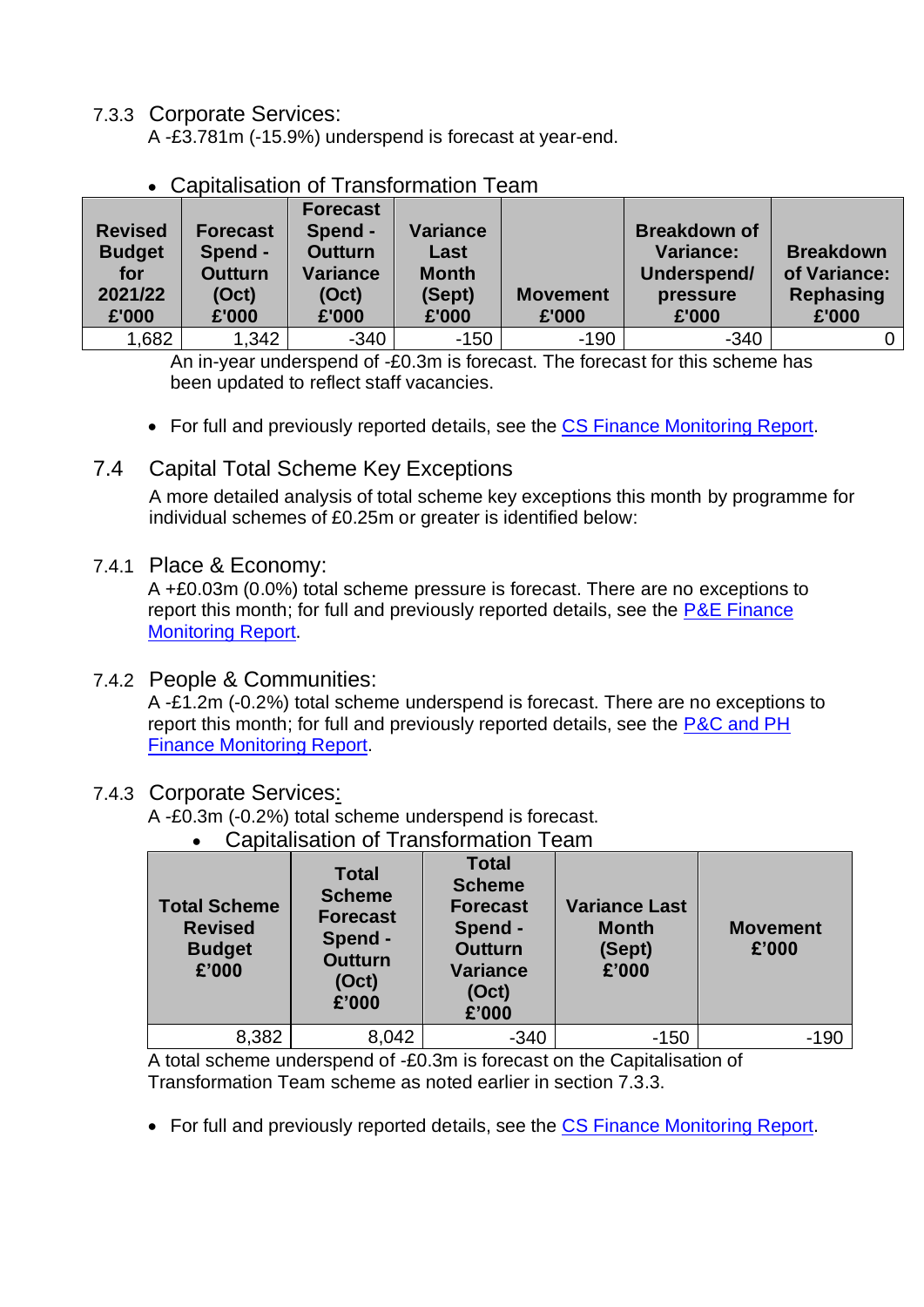## 7.5 Capital Funding Changes

A breakdown of the changes to funding has been identified in the table below.

| <b>Funding</b><br><b>Source</b>                                              | <b>B'ness</b><br>Plan<br><b>Budget</b><br>£m | <b>Rolled</b><br><b>Forward</b><br>Funding1<br>£m | <b>Revised</b><br><b>Phasing</b><br>£m | <b>Additional/</b><br><b>Reduction</b><br>in Funding<br>£m | <b>Revised</b><br><b>Budget</b><br>£m | <b>Outturn</b><br><b>Funding</b><br>£m | <b>Funding</b><br><b>Variance</b><br>£m |
|------------------------------------------------------------------------------|----------------------------------------------|---------------------------------------------------|----------------------------------------|------------------------------------------------------------|---------------------------------------|----------------------------------------|-----------------------------------------|
| <b>Department</b><br>for Transport<br>(DfT) Grant                            | 16.1                                         | 3.5                                               | $-2.0$                                 | 4.0                                                        | 21.6                                  | 21.3                                   | $-0.3$                                  |
| <b>Basic Need</b><br>Grant                                                   | 0.0                                          | 1.0                                               | 0.0                                    | 0.0                                                        | 1.0                                   | 1.0                                    | 0.0                                     |
| <b>Capital</b><br><b>Maintenance</b><br>Grant                                | 3.1                                          | 2.2                                               | 0.0                                    | 0.7                                                        | 6.1                                   | 6.1                                    | 0.0                                     |
| <b>Devolved</b><br><b>Formula</b><br>Capital                                 | 0.8                                          | 1.3                                               | 0.0                                    | $-0.0$                                                     | 2.0                                   | 2.0                                    | 0.0                                     |
| <b>Specific</b><br><b>Grants</b>                                             | 20.3                                         | 4.0                                               | $-2.4$                                 | 3.8                                                        | 25.7                                  | 22.5                                   | $-3.2$                                  |
| S106<br><b>Contributions</b><br>& Community<br><b>Infrastructure</b><br>Levy | 23.5                                         | $-0.3$                                            | $-3.8$                                 | 0.7                                                        | 20.1                                  | 19.2                                   | $-0.9$                                  |
| <b>Capital</b><br><b>Receipts</b>                                            | 1.6                                          | 0.0                                               | 0.0                                    | $-0.3$                                                     | 1.3                                   | 1.3                                    | $-0.0$                                  |
| <b>Other</b><br><b>Contributions</b>                                         | 16.0                                         | 0.6                                               | $-2.8$                                 | 6.8                                                        | 20.6                                  | 19.0                                   | $-1.6$                                  |
| <b>Revenue</b><br><b>Contributions</b>                                       | 0.0                                          | 0.0                                               | 0.0                                    | 0.0                                                        | 0.0                                   | 0.0                                    | 0.0                                     |
| <b>Prudential</b><br><b>Borrowing</b>                                        | 70.4                                         | 21.6                                              | $-18.6$                                | 1.3                                                        | 74.7                                  | 73.4                                   | $-1.3$                                  |
| <b>TOTAL</b>                                                                 | 151.8                                        | 33.8                                              | $-29.6$                                | 17.0                                                       | 173.1                                 | 165.8                                  | $-7.3$                                  |

1 Reflects the difference between the anticipated 2020/21 year-end position used at the time of building the initial Capital Programme budget, as incorporated within the 2021/22 Business Plan, and the actual 2020/21 year-end position.

## 7.6 Key funding changes (of greater than £0.25m or requiring approval):

| <b>Funding</b>                                                     | Service | Amount<br>(£m) | Reason for Change                                                                                                                                                                                                                                                                                                                                                                                                                                  |
|--------------------------------------------------------------------|---------|----------------|----------------------------------------------------------------------------------------------------------------------------------------------------------------------------------------------------------------------------------------------------------------------------------------------------------------------------------------------------------------------------------------------------------------------------------------------------|
| Additional/<br>Reduction in<br>Funding<br>(Other<br>contributions) | P&E     | $-E1.9$        | Following a decision made by the Combined Authority in<br>August, the scope of the Wisbech Town Centre Access<br>Study scheme has been reduced to delivering Design and<br>Land purchase only. This scheme is fully funded by<br>contributions from the Combined Authority. Any funding<br>above the cost of the scheme will have to be repaid. The<br>funding budget is therefore being reducing accordingly,<br>covering the spend in this year. |
|                                                                    |         |                | Strategy & Resources Committee is asked to note<br>the Combined Authority funding reduction of £1.9m                                                                                                                                                                                                                                                                                                                                               |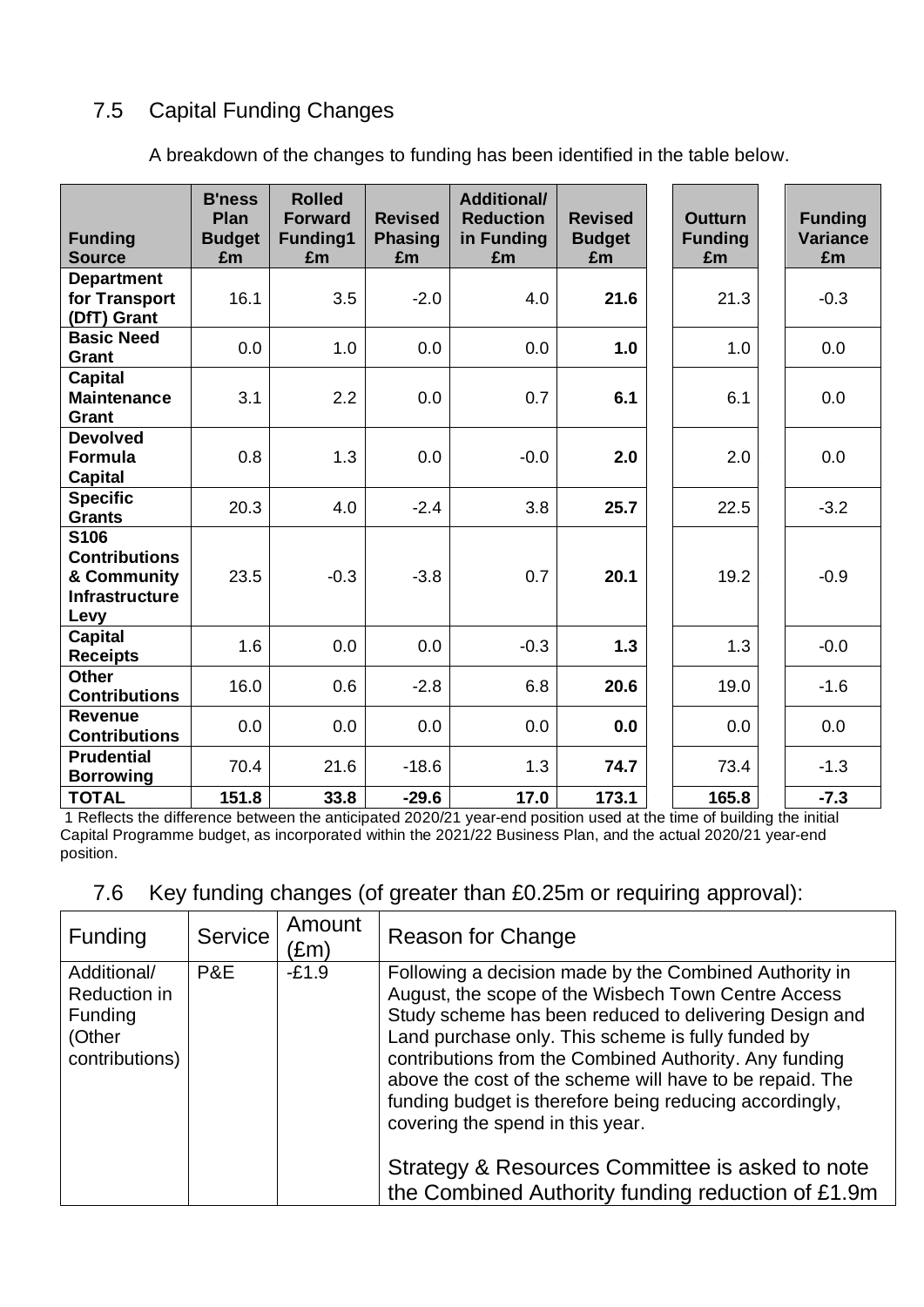| <b>Funding</b> | Amount<br>$\sim$ Service $\left  \frac{1}{2m} \right $ | <b>Reason for Change</b>                                                                   |
|----------------|--------------------------------------------------------|--------------------------------------------------------------------------------------------|
|                |                                                        | in line with the reduced scope of the Wisbech Town<br>Centre Access Study scheme as above. |

## 7.7 IT – Education Replacement System

## Scheme outline

Advance notice is being given to committee members of a requirement for additional prudential borrowing of £2,460k for the IT - Education Replacement System scheme. This will span three financial years, starting in 2021-22, increasing the 2021-22 prudential borrowing requirement by £70k. This programme gathers the system information workflows across the Education Directorate, including the student journey and the touch points across the teams. With a myriad of systems in use there is a business challenge in maintaining consistent, accurate data, especially within shared data sets. Where the current systems are identified as not fit for purpose in supporting education services, the projects under the Education Systems Programme will then procure and implement the most suitable IT system solution, ensuring that separate reporting for both Cambridgeshire County Council and Peterborough City Council is preserved. £4.1m is the total cost expected across Cambridgeshire and Peterborough for this scheme. The scheme will need to be funded by borrowing; the annual cost of borrowing starting in 2024/25 is estimated at £511k and decreases each year thereafter.

Preliminary work is taking place around this scheme, which is funded through the existing IT budget. However, as this major investment is a key decision we will bring a more detailed report on this scheme back to Strategy and Resources committee in January 2022.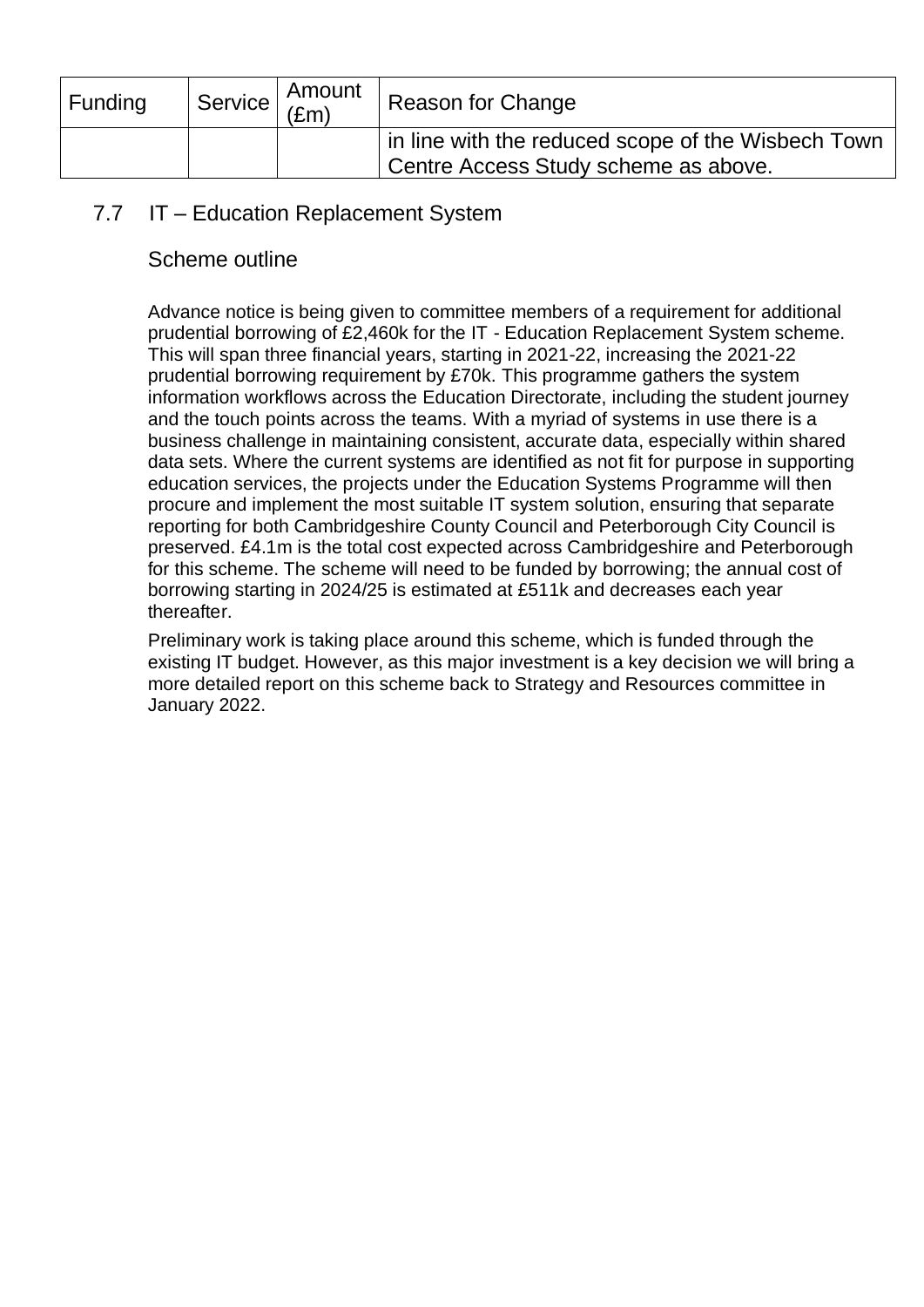## 8. Balance Sheet

#### 8.1 A more detailed analysis of balance sheet health issues is included below:

| <b>Measure</b>                                                                      | <b>Year End</b><br><b>Target</b> | <b>Actual as</b><br>at the end of<br>Oct 2021 <sup>1</sup> |
|-------------------------------------------------------------------------------------|----------------------------------|------------------------------------------------------------|
| % of income collected (owed to the council) within 90<br>days: Adult Social Care    | 85%                              | 87%                                                        |
| Level of debt outstanding (owed to the council) 91<br>days +, £m: Adult Social Care | £3.37m                           | £10.20m                                                    |
| Level of debt outstanding (owed to the council) 91<br>days +, £m: Sundry            | £1.71m                           | £3.34m                                                     |
| % of Undisputed Commercial Supplier Invoices<br>Paid Within 30 Days                 | 95.0%                            | 96.2%                                                      |
| % of Undisputed Commercial Supplier Invoices<br><b>Paid Within Terms</b>            | 85.0%                            | 78.5%                                                      |

<sup>1</sup> The debt figures exclude Cambridgeshire & Peterborough CCG debts as these are considered collectable and are subject to separate reconciliation. The amount of debt owed by Cambridgeshire & Peterborough CCG exceeding one year hold was £4.62m (a reduction from £6.1m reported in 2020- 21). The overdue amounts primarily relate to funding contributions to nursing care and for aftercare provided under section 117 of the Mental Health Act. The CCG now funds care homes for nursing care directly, rather than via the Council, so this issue relates to historic sums accrued between 2017 and 2019. Individual payments continue to be received and officers are working to reconcile these to payments owed and allocate against specific invoiced amounts. Both the Council and the CCG continue to work together to agree, expedite and reconcile payments for clients eligible for NHS funding.

8.2 The graph below shows the estimated split of the net borrowing between necessary borrowing and Invest to Save borrowing. Of the gross borrowing in 2021-22, it is estimated that £269m relates to borrowing for Invest to Save or Invest to Earn schemes, including loans we have issued to  $3<sup>rd</sup>$  parties in order to receive a financial return.



8.3 The graph below shows net borrowing (borrowings less investments) on a month-bymonth basis and compares the position with previous financial years. At the end of October 2021, investments held totalled £138.4m (excluding all 3<sup>rd</sup> party loans, Equity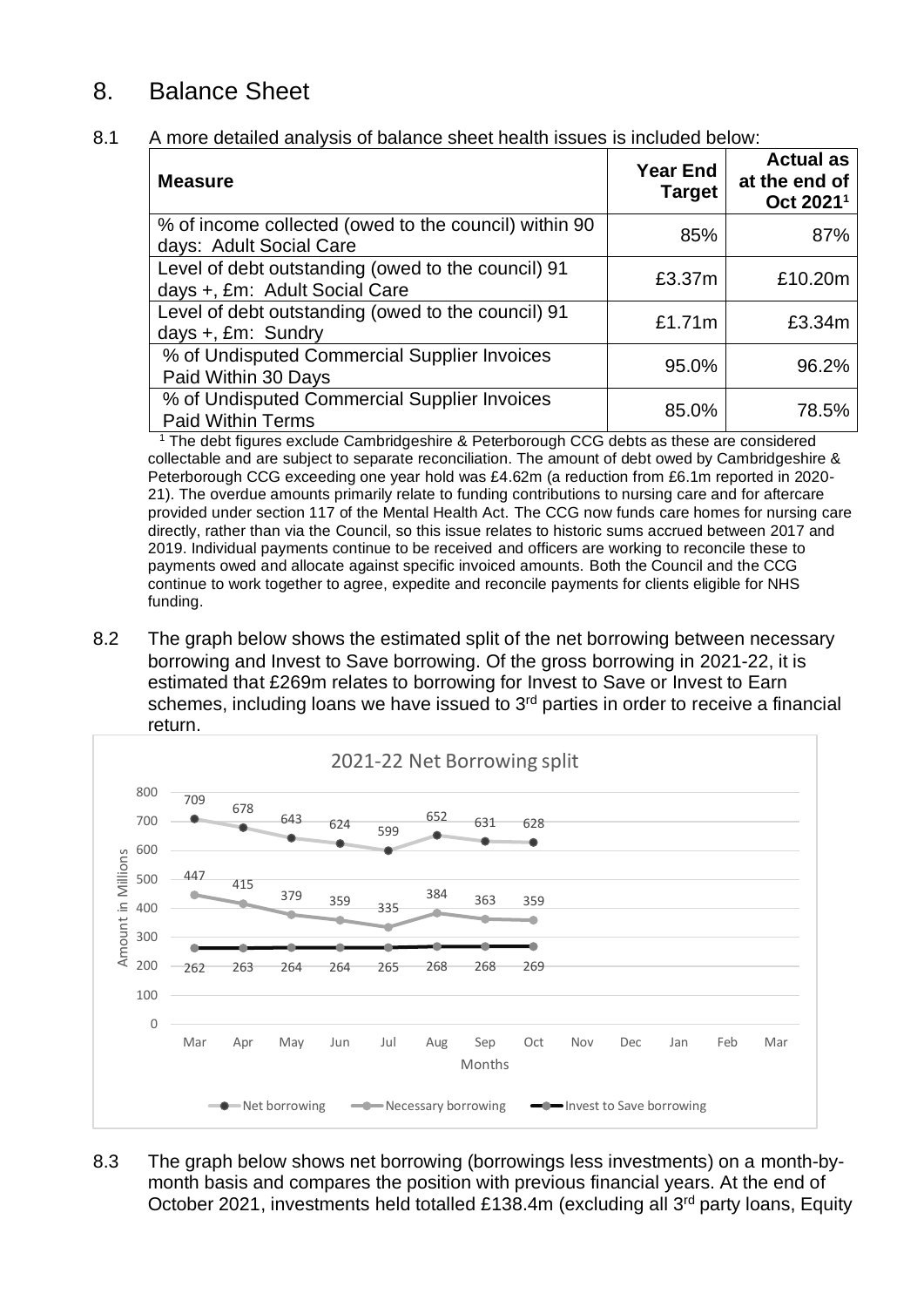

and This Land) and gross borrowing totalled £766.4m, equating to a net borrowing position of £628.0m.

- 8.4 The Council's cash flow profile which influences the net borrowing requirement varies considerably during the year, due to the timing difference between outgoing payments (payroll, supplier payments etc.) and income streams (grants, council tax etc.). As illustrated by 2020-21 actual net borrowing positions, cash flows at the beginning of the year are typically stronger than at the end of the year, as many grant receipts are received in advance of spend (and due to the current Covid-19 pandemic the Council is in receipt of further grants compared to before the pandemic). The 2021-22 net borrowing position is expected to take a similar path, rising more substantially towards the end of the financial year as capital projects are progressed to completion and financed.
- 8.5 The Treasury Management Strategy Statement (TMSS) sets out the plan for treasury management activities over the forthcoming year. It identifies the expected levels of borrowing and investments based upon the Council's financial position and forecast capital programme. When the 2021-22 TMSS was set in February 2021, it anticipated that net borrowing would reach £805.0m by the end of this financial year.
- 8.6 From a strategic perspective, the Council continues to temporarily utilise cash-backed resources in lieu of additional borrowing (known as internal borrowing) and where borrowing is undertaken loans are raised for shorter terms, both to generate net interest cost savings and consequently holding less investments reduces the Councils exposure to credit risk. However, this approach carries with it interest rate risk and officers continue to monitor options as to the timing of any potential longer-term borrowing should underlying interest rates be forecast to rise in a sustained manner.
- 8.7 There is a link between the capital financing borrowing requirement, the net borrowing position and consequently net interest costs. However, the Debt Charges budget is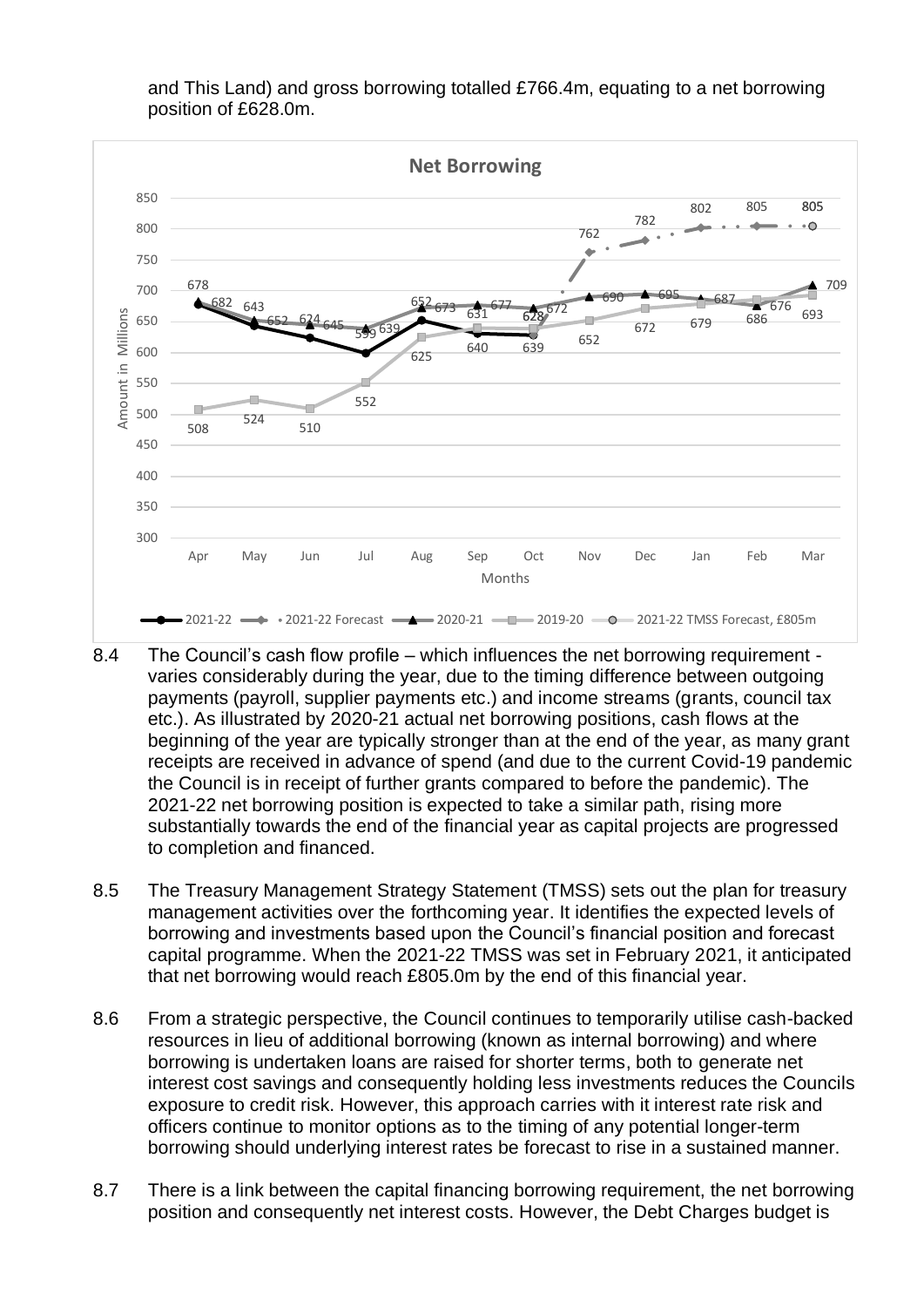prudently formulated with sensitivity to additional factors including projected levels of cash-backed reserves, forecast movements in interest rates, and the overall borrowing requirement for the Council over the life of the Business Plan and beyond.

- 8.8 Further detail around the Treasury Management activities can be found in the latest [Treasury Management Report.](https://cambridgeshire.cmis.uk.com/CCC_live/Document.ashx?czJKcaeAi5tUFL1DTL2UE4zNRBcoShgo=UFsL63wEJ%2flfZgTRLoeD6IeM2XcCmTTRqNFTF0JPNFIzDlN0j5bjuw%3d%3d&rUzwRPf%2bZ3zd4E7Ikn8Lyw%3d%3d=pwRE6AGJFLDNlh225F5QMaQWCtPHwdhUfCZ%2fLUQzgA2uL5jNRG4jdQ%3d%3d&mCTIbCubSFfXsDGW9IXnlg%3d%3d=hFflUdN3100%3d&kCx1AnS9%2fpWZQ40DXFvdEw%3d%3d=hFflUdN3100%3d&uJovDxwdjMPoYv%2bAJvYtyA%3d%3d=ctNJFf55vVA%3d&FgPlIEJYlotS%2bYGoBi5olA%3d%3d=NHdURQburHA%3d&d9Qjj0ag1Pd993jsyOJqFvmyB7X0CSQK=ctNJFf55vVA%3d&WGewmoAfeNR9xqBux0r1Q8Za60lavYmz=ctNJFf55vVA%3d&WGewmoAfeNQ16B2MHuCpMRKZMwaG1PaO=ctNJFf55vVA%3d)
- 8.9 The Council's reserves include various earmarked reserves (held for specific purposes), as well as provisions (held for potential liabilities) and capital funding. A schedule of the Council's reserves and provisions can be found in [Appendix 2.](#page-28-0)
- 9. Alignment with corporate priorities
- 9.1 Communities at the heart of everything we do

There are no significant implications for this priority.

9.2 A good quality of life for everyone

There are no significant implications for this priority.

9.3 Helping our children learn, develop and live life to the full

There are no significant implications for this priority.

9.4 Cambridgeshire: a well-connected, safe, clean, green environment

There are no significant implications for this priority.

9.5 Protecting and caring for those who need us

There are no significant implications for this priority.

## 10. Significant Implications

10.1 Resource Implications

This report provides the latest resources information for the Council and so has a direct impact.

10.2 Procurement/Contractual/Council Contract Procedure Rules Implications

There are no significant implications within this category.

10.3 Statutory, Legal and Risk Implications

There are no significant implications within this category.

10.4 Equality and Diversity Implications

There are no significant implications within this category.

10.5 Engagement and Consultation Implications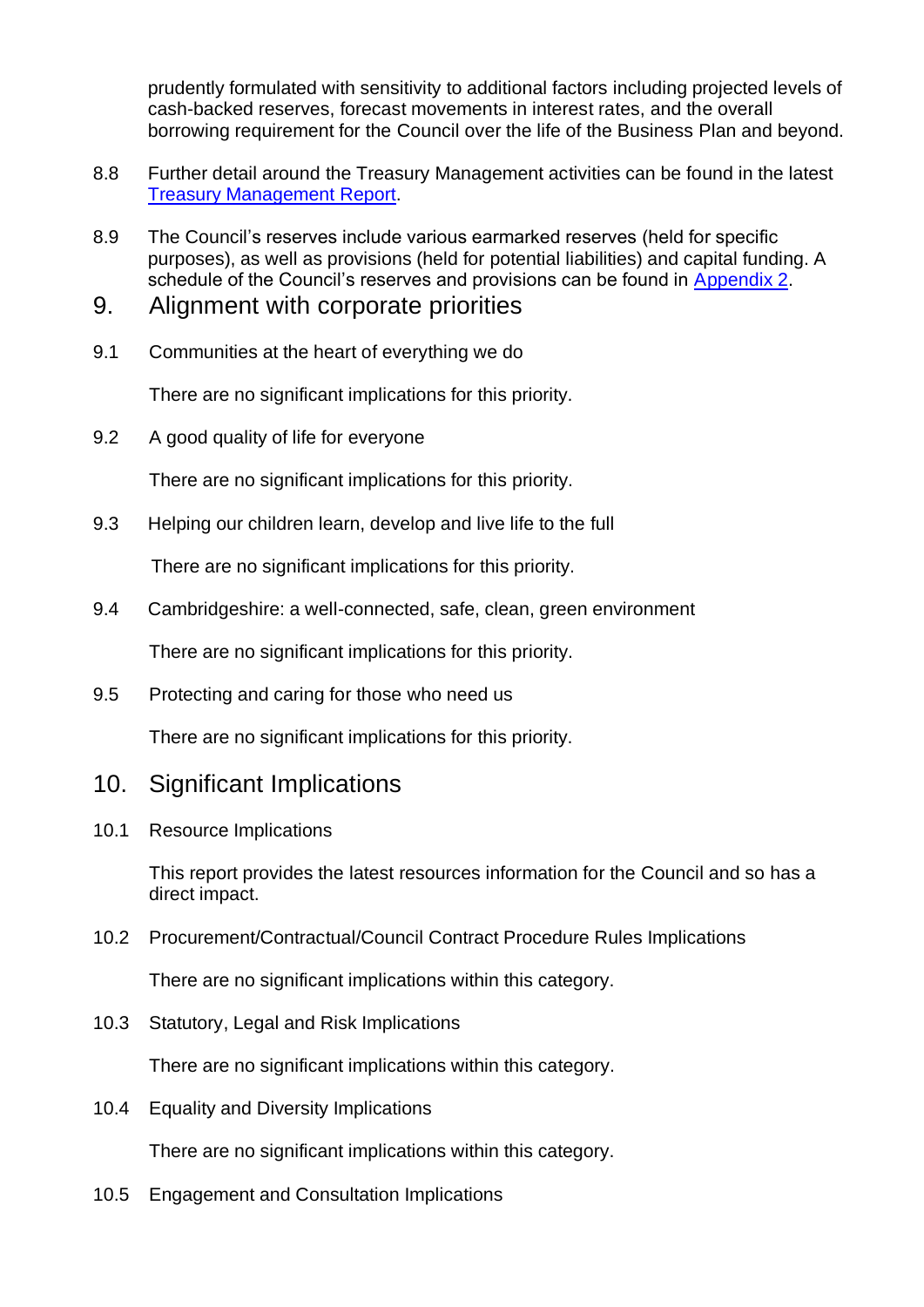No public engagement or consultation is required for the purpose of this report.

10.6 Localism and Local Member Involvement

There are no significant implications within this category.

10.7 Public Health Implications

There are no significant implications within this category.

- 10.8 Environment and Climate Change Implications on Priority Areas
- 10.8.1 Implication 1: Energy efficient, low carbon buildings.

Status: Neutral

Explanation: There are no significant implications within this category

10.8.2 Implication 2: Low carbon transport.

Status: Neutral

Explanation: There are no significant implications within this category

10.8.3 Implication 3: Green spaces, peatland, afforestation, habitats and land management.

Status: Neutral

Explanation: There are no significant implications within this category

10.8.4 Implication 4: Waste Management and Tackling Plastic Pollution.

Status: Positive

Explanation: In section 6.1 S&R is requested to earmark £1.55m to offset one-off revenue costs related to works to meet waste emissions standards.

10.8.5 Implication 5: Water use, availability and management:

Status: Neutral

Explanation: There are no significant implications within this category

#### 10.8.6 Implication 6: Air Pollution.

Status: Neutral

Explanation: There are no significant implications within this category

10.8.7 Implication 7: Resilience of our services and infrastructure, and supporting vulnerable people to cope with climate change.

Status: Neutral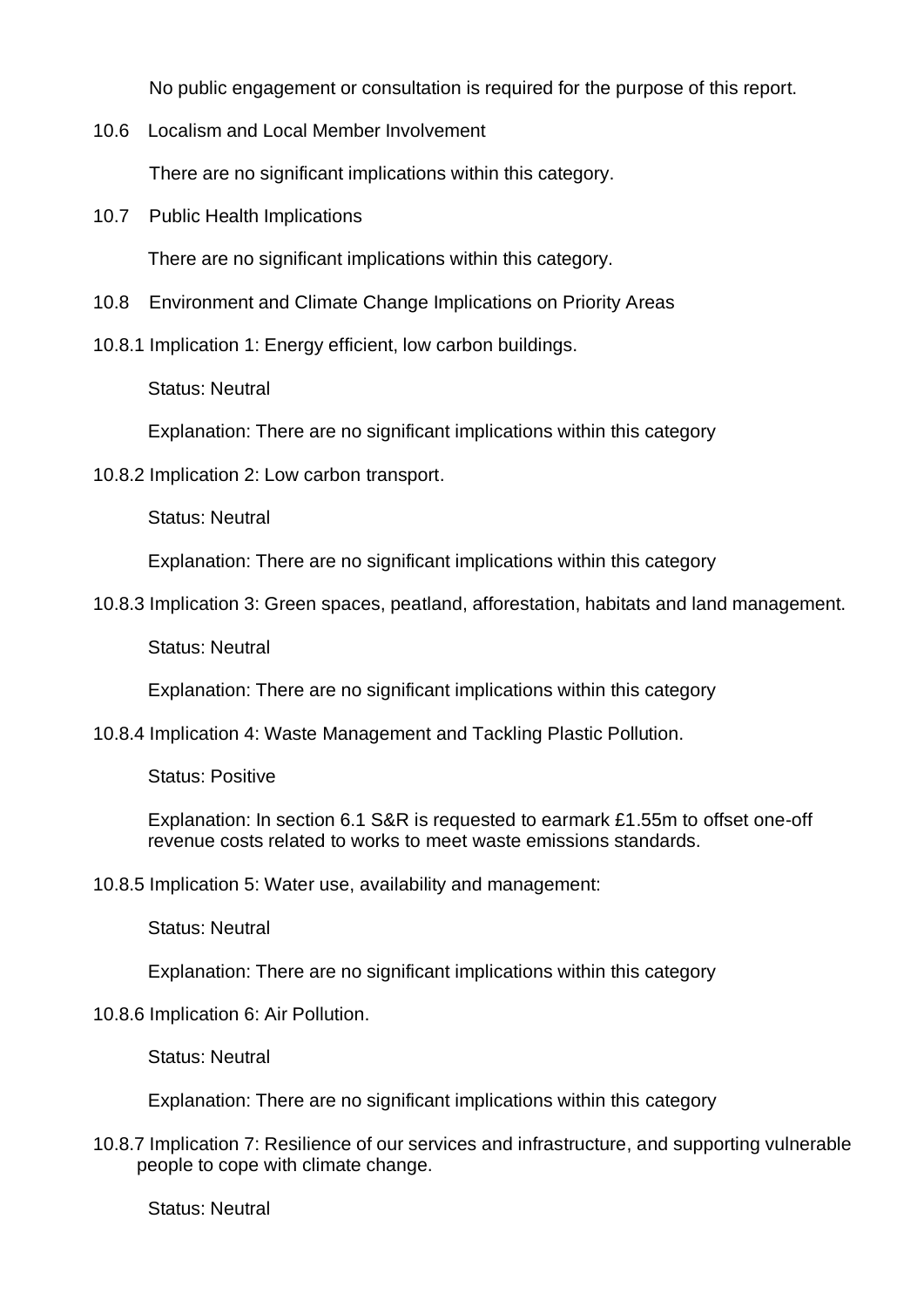Explanation: There are no significant implications within this category

Have the resource implications been cleared by Finance? Yes Name of Financial Officer: Tom Kelly

Have the procurement/contractual/ Council Contract Procedure Rules implications been cleared by the Head of Procurement? No Name of Officer: Not applicable

Has the impact on statutory, legal and risk implications been cleared by the Council's Monitoring Officer or LGSS Law? No Name of Legal Officer: Not applicable

Have the equality and diversity implications been cleared by your Service Contact? No Name of Officer: Not applicable

Have any engagement and communication implications been cleared by Communications? No

Name of Officer: Not applicable

Have any localism and Local Member involvement issues been cleared by your Service Contact? No Name of Officer: Not applicable

Have any Public Health implications been cleared by Public Health? No Name of Officer: Not applicable

If a Key decision, have any Environment and Climate Change implications been cleared by the Climate Change Officer? Yes Name of Officer: Emily Bolton

## 11. Source documents

11.1 Source documents

P&E Finance Monitoring Report (October 21) P&C and PH Finance Monitoring Report (October 21) CS Finance Monitoring Report (October 21) Capital Monitoring Report (October 21) CCC Debt Reporting Pack (October 2021) CCC Prompt Payment KPIs (October 2021)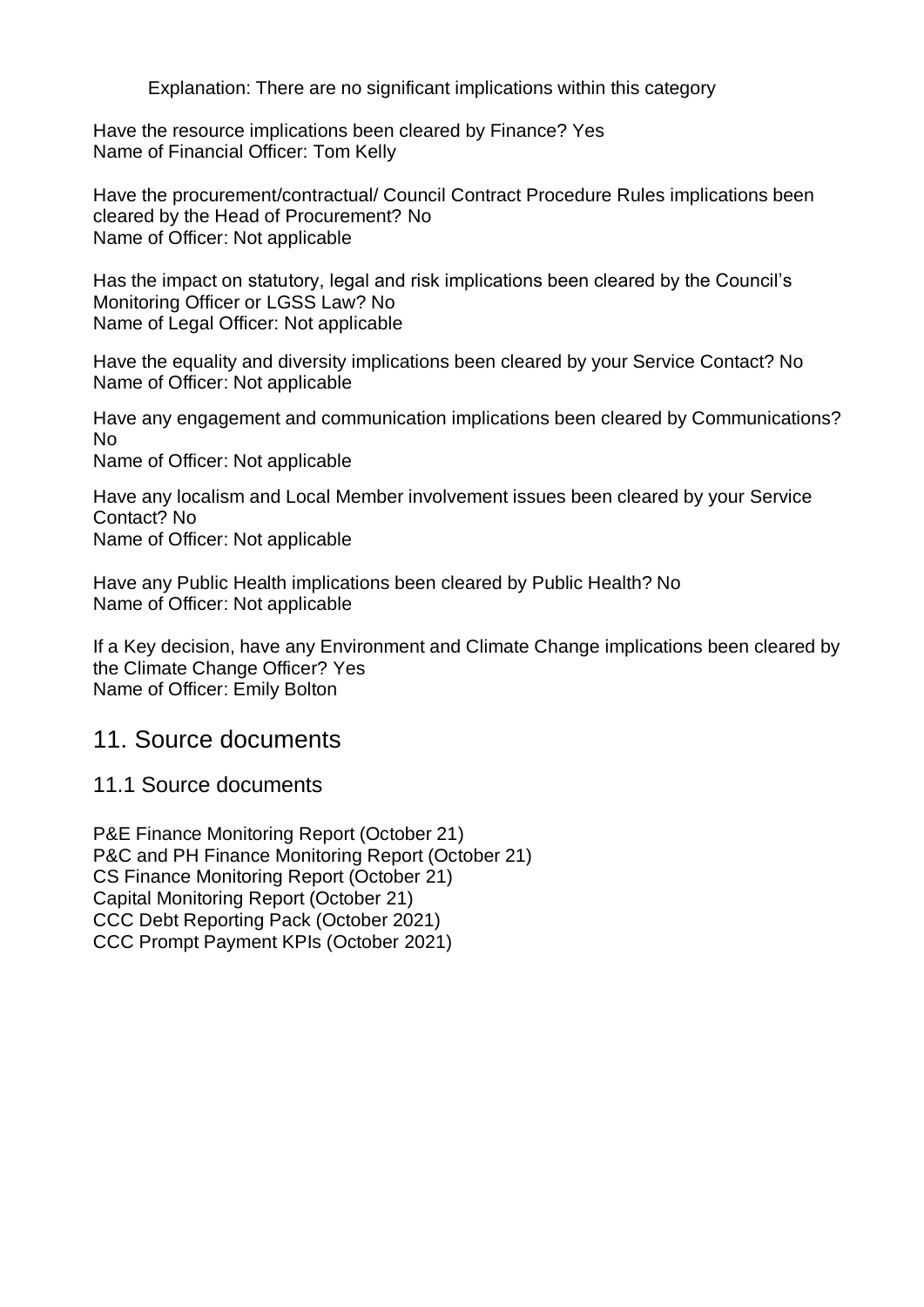## Appendix 1 – transfers between Services throughout the year

(Only virements of £1k and above (total value) are shown below)

<span id="page-27-0"></span>

| <b>Budgets and Movements</b>                                       | P&C<br>£'000 | P&E<br>£'000 | $\mathsf{cs}$<br><b>Financing</b><br>£'000 | Corporate<br><b>Services</b><br>£'000 | <b>Financing</b><br><b>Items</b><br>£'000 |
|--------------------------------------------------------------------|--------------|--------------|--------------------------------------------|---------------------------------------|-------------------------------------------|
| <b>Opening Cash Limits as per Business Plan</b>                    | 302,530      | 64,317       | 31,295                                     | 25,489                                | 11,745                                    |
| Adult's and Children's Recruitment transfer to HR                  | -177         |              |                                            | 177                                   |                                           |
| Permanent element of 2021-26 BP mileage saving C/R.6.104           | -164         | -5           |                                            | 169                                   |                                           |
| Centralisation of postage budget                                   | -93          | -40          |                                            | 133                                   |                                           |
| Redundancy and Pensions Corporate Services budget move to P&C      | 846          |              |                                            | -846                                  |                                           |
| ICT Service (Education) transfer from CS to P&C                    | $-200$       |              |                                            | 200                                   |                                           |
| Communications transfer                                            | $-21$        |              |                                            | 21                                    |                                           |
| Budget rebaselining as approved by S&R, 6th July                   | $-2,411$     |              |                                            | 716                                   | 1,695                                     |
| Transfer of Qtr 1 Mileage Savings                                  | $-234$       | -7           |                                            | 240                                   |                                           |
| PPE budget to Property                                             | $-7$         |              |                                            |                                       |                                           |
| Transferring three Property budgets from P&C to Corporate services | -93          |              |                                            | 93                                    |                                           |
| Transfer of Qtr 2 Mileage Savings                                  | $-205$       | -9           |                                            | 214                                   |                                           |
| <b>Current budget</b>                                              | 299,771      | 64,257       | 31,295                                     | 26,613                                | 13,440                                    |
| Rounding                                                           | $\Omega$     | 0            | 0                                          | 0                                     | 0                                         |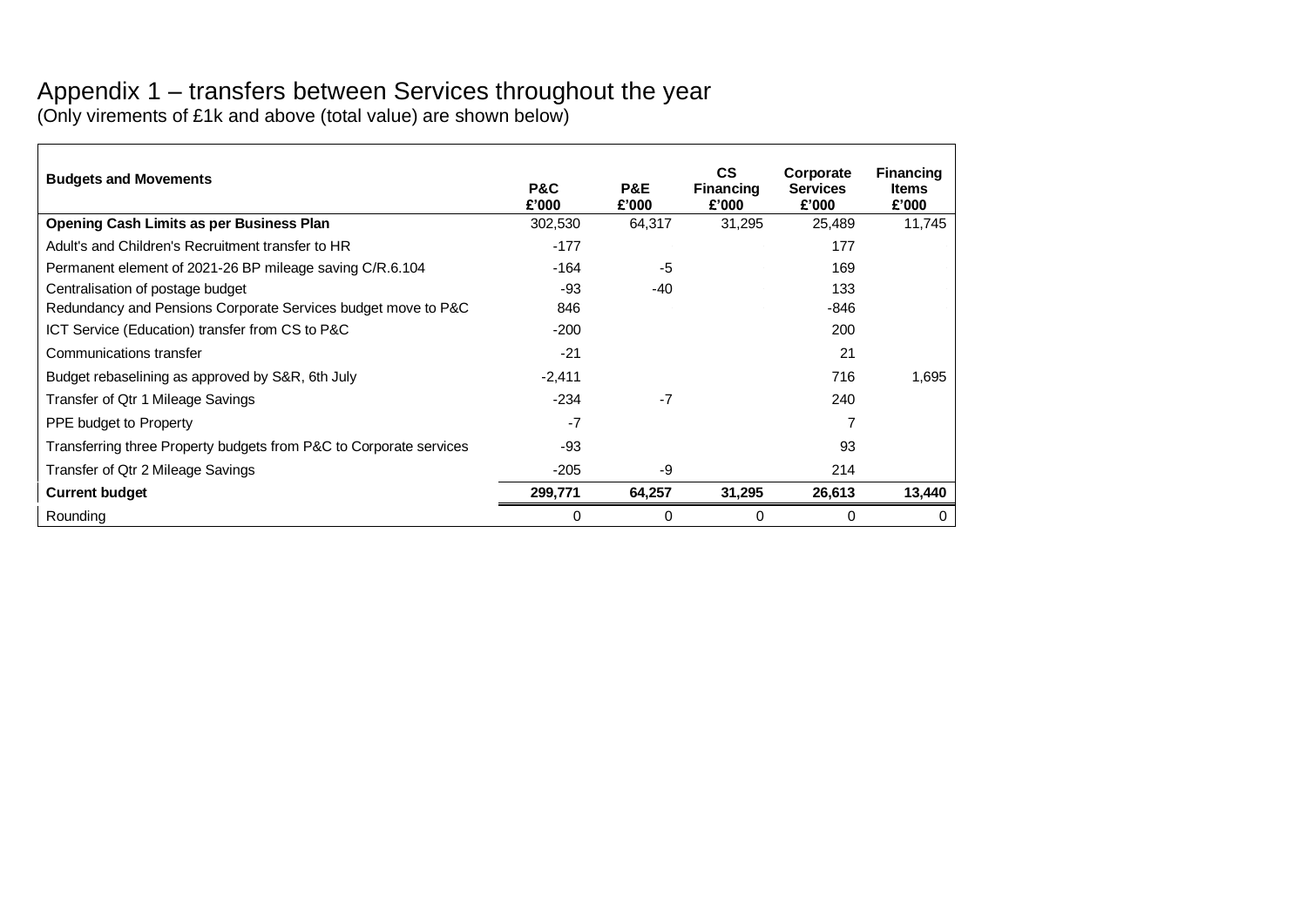# <span id="page-28-0"></span>Appendix 2 – Reserves and Provisions

| <b>Fund Description</b>                                 | <b>Balance</b><br>at      |                                         | <b>Balance</b><br>at    | <b>Forecast</b><br><b>Balance</b><br>at | <b>Notes</b>                                                                                                                                                                                  |
|---------------------------------------------------------|---------------------------|-----------------------------------------|-------------------------|-----------------------------------------|-----------------------------------------------------------------------------------------------------------------------------------------------------------------------------------------------|
|                                                         | 31 March<br>2021<br>£000s | <b>Movements</b><br>in 2021-22<br>£000s | 31 Oct<br>2021<br>£000s | 31 March<br>2022<br>£000s               |                                                                                                                                                                                               |
| - County Fund Balance                                   | 26,094                    | 1,619                                   | 27,713                  | 34,741                                  |                                                                                                                                                                                               |
| 1 P&C                                                   | 0                         | 0                                       | 0                       | 0                                       |                                                                                                                                                                                               |
| 2 P&E                                                   | 0                         | 0                                       | 0                       | 0                                       |                                                                                                                                                                                               |
| 3 CS (LGSS Cambridge & Shared Services)                 | 925                       | $-22$                                   | 903                     | 903                                     |                                                                                                                                                                                               |
| <b>General Reserves subtotal</b>                        | 27,019                    | 1,597                                   | 28,617                  | 35,644                                  |                                                                                                                                                                                               |
| 4 Insurance                                             | 4,830                     | -94                                     | 4,737                   | 4,737                                   |                                                                                                                                                                                               |
| <b>Specific Earmarked Reserves subtotal</b>             | 4,830                     | $-94$                                   | 4,737                   | 4,737                                   |                                                                                                                                                                                               |
| 5 P&C                                                   | 0                         | 0                                       | 0                       | 0                                       |                                                                                                                                                                                               |
| 6 P&E                                                   | 0                         | 0                                       | 0                       | 0                                       |                                                                                                                                                                                               |
| 7 Corporate Services                                    | 0                         | 0                                       | 0                       | 0                                       |                                                                                                                                                                                               |
| <b>Equipment Earmarked Reserves subtotal</b>            | $\Omega$                  | 0                                       | $\Omega$                | $\mathbf 0$                             |                                                                                                                                                                                               |
| 8 P&C                                                   | 8,547                     | 153                                     | 8,700                   | 7,241                                   |                                                                                                                                                                                               |
| 9 PH                                                    | 4,624                     | 0                                       | 4,624                   | 3,231                                   |                                                                                                                                                                                               |
| 10 P&E                                                  | 5,184                     | $-17$                                   | 5,167                   | 3,626                                   |                                                                                                                                                                                               |
| 11 Corporate Services                                   | 3,867                     | 581                                     | 4,448                   | 2,850                                   |                                                                                                                                                                                               |
| 12 Transformation Fund                                  | 30,653                    | $-4,545$                                | 26,108                  | 21,628                                  | Savings realised through<br>change in MRP policy.                                                                                                                                             |
| 13 Innovate & Cultivate Fund                            | 687                       | 37                                      | 724                     | 365                                     |                                                                                                                                                                                               |
| 14 Corporate- COVID                                     | 26,987                    | $\mathbf 0$                             | 26,987                  | 26,987                                  | Includes remainder of<br><b>COVID-19 Support Grant</b><br>1st, 2nd, 3rd and 4th<br>tranches                                                                                                   |
| 15 Council Tax Counter-Fraud work                       | 0                         | 464                                     | 464                     | 464                                     | £464k as approved by<br>S&R 2nd Nov 2021.                                                                                                                                                     |
| 16 Specific Risks Reserve                               | 2,140                     | 0                                       | 2,140                   | 2,140                                   |                                                                                                                                                                                               |
| 17 This Land Credit Loss & Equity Offset                | 5,850                     | 0                                       | 5,850                   | 5,850                                   |                                                                                                                                                                                               |
| 18 Revaluation & Repair Usable<br>(Commercial Property) | 2,940                     | 0                                       | 2,940                   | 2,940                                   |                                                                                                                                                                                               |
| 19 Collection Fund Volatility & Appeals<br>Account      | 3,690                     | 0                                       | 3,690                   | 3,690                                   |                                                                                                                                                                                               |
| 20 Grant carry forwards                                 | 18,646                    | $-18,646$                               | 0                       | $\Omega$                                | Carry forward of unspent<br>grant to spend in<br>accordance with purposes<br>for which the grant was<br>given. At 2020-21 year-<br>end £14.6m related to<br>specific Covid related<br>grants. |
| <b>Other Earmarked Funds subtotal</b>                   | 113,815                   | $-21,973$                               | 91,842                  | 81,012                                  |                                                                                                                                                                                               |
| <b>SUBTOTAL</b>                                         | 145,664                   | $-20,469$                               | 125,195                 | 121,392                                 |                                                                                                                                                                                               |
| 21 P&C                                                  | 3,592                     | 0                                       | 3,592                   | 0                                       |                                                                                                                                                                                               |
| 22 P&E                                                  | 7,315                     | 941                                     | 8,256                   | 0                                       |                                                                                                                                                                                               |
| 23 Corporate Services                                   | 10,861                    | 1,151                                   | 12,012                  | 0                                       |                                                                                                                                                                                               |
| 24 Corporate                                            | 49,816                    | 18,958                                  | 68,775                  | 52,063                                  | Section 106 and<br>Community Infrastructure<br>Levy balances.                                                                                                                                 |
| <b>Capital Reserves subtotal</b>                        | 71,584                    | 21,050                                  | 92,635                  | 52,063                                  |                                                                                                                                                                                               |
| <b>GRAND TOTAL</b>                                      | 217,249                   | 581                                     | 217,830                 | 173,455                                 |                                                                                                                                                                                               |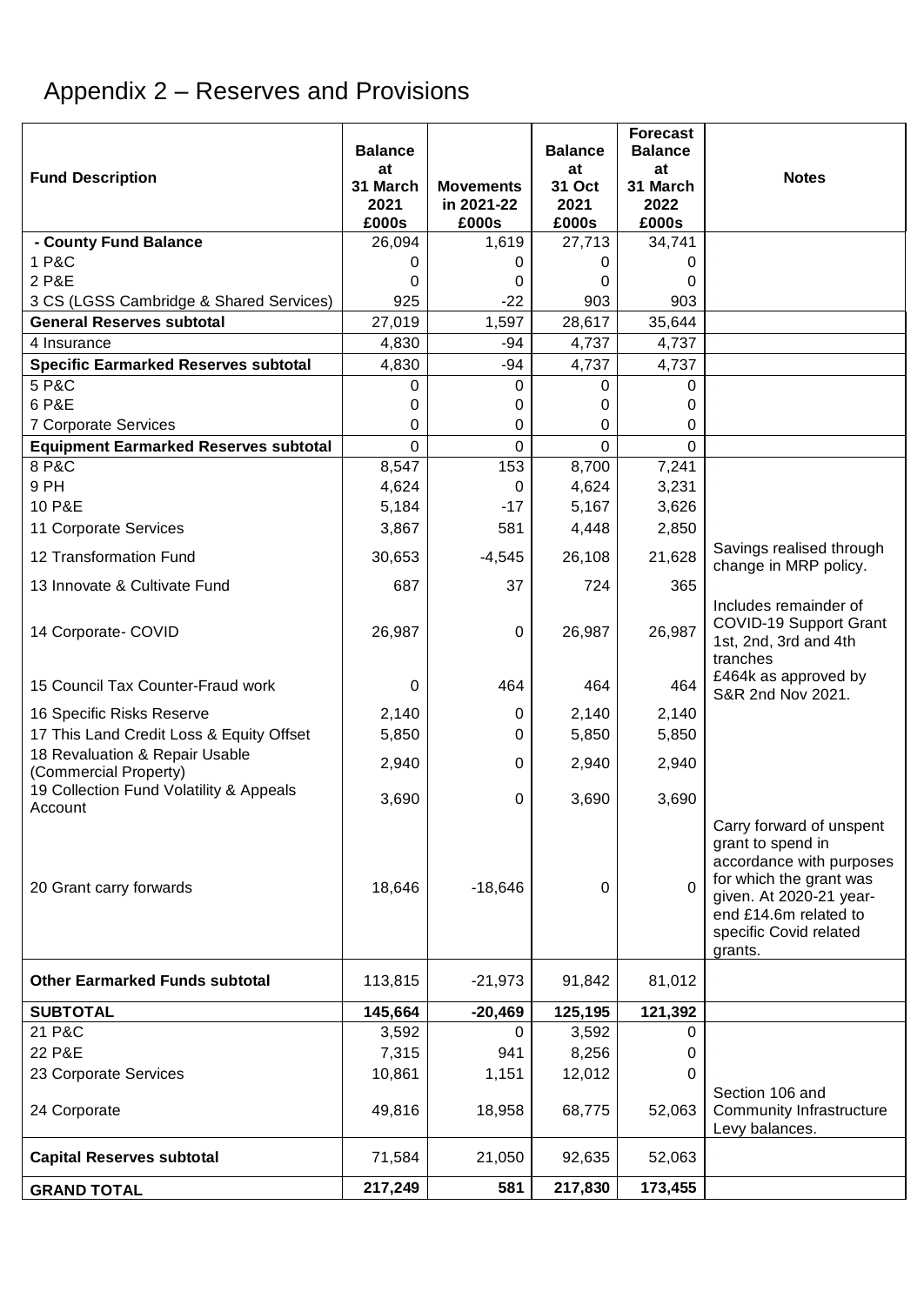In addition to the above reserves, specific provisions have been made that set aside sums to meet both current and long-term liabilities that are likely or certain to be incurred, but where the amount or timing of the payments are not known. These are:

| <b>Fund Description</b>               | <b>Balance</b><br>at<br>31<br><b>March</b><br>2021<br>£000s | <b>Movements</b><br>in 2021-22<br>£000s | <b>Balance at</b><br>31 Oct<br>2021<br>£000s | <b>Forecast</b><br><b>Balance at</b><br>31 March<br>2022<br>£000s | <b>Notes</b> |
|---------------------------------------|-------------------------------------------------------------|-----------------------------------------|----------------------------------------------|-------------------------------------------------------------------|--------------|
| 1 P&E                                 |                                                             | 0                                       | 0                                            | 0                                                                 |              |
| 2 P&C                                 | 1,955                                                       | -425                                    | 1,530                                        | 1,530                                                             |              |
| 3 Corporate Services                  | 2,093                                                       | 0                                       | 2,093                                        | 2,093                                                             |              |
| <b>Short Term Provisions subtotal</b> | 4,048                                                       | $-425$                                  | 3,623                                        | 3,623                                                             |              |
| 4 Corporate Services                  | 3,613                                                       | 0                                       | 3,613                                        | 3,613                                                             |              |
| <b>Long Term Provisions subtotal</b>  | 3,613                                                       | 0                                       | 3,613                                        | 3,613                                                             |              |
| <b>GRAND TOTAL</b>                    | 7,661                                                       | $-425$                                  | 7,236                                        | 7,236                                                             |              |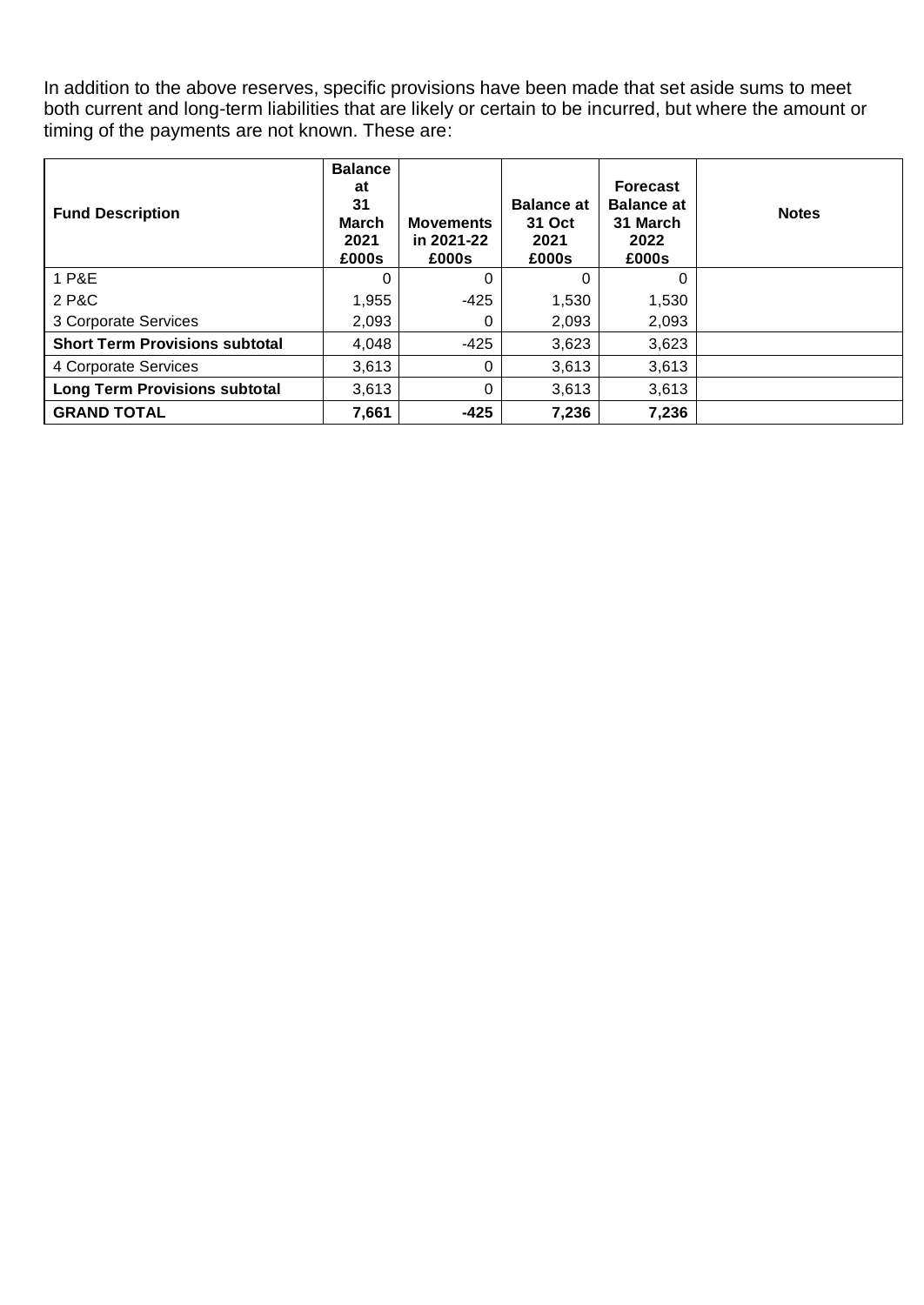# <span id="page-30-0"></span>Appendix 3 - Savings Tracker 2021-22 Quarter 2

| ıce | <b>Direction</b><br>of travel | <b>Forecast Commentary</b>                                                                                                                                                                                                                                                                     |
|-----|-------------------------------|------------------------------------------------------------------------------------------------------------------------------------------------------------------------------------------------------------------------------------------------------------------------------------------------|
|     | $\leftrightarrow$             | Saving delayed to later in the year but mitigated by the<br>identification of out of county placements that should be 100%<br>health funded.                                                                                                                                                   |
|     | ↑                             | In year saving on track.<br>Brought forward demand management saving continues to be<br>impacted by the pandemic, particularly in the Reablement<br>workstream with the service continuing to support the NHS.                                                                                 |
|     | $\leftrightarrow$             | On track                                                                                                                                                                                                                                                                                       |
|     | $\leftrightarrow$             | On track                                                                                                                                                                                                                                                                                       |
|     | ↓                             | Potential savings have been identified through route<br>optimisation. It is still expected that savings of £250k should be<br>achieved, but the majority will be delayed until 22/23 because of<br>the complexity of ensuring the route optimisation identified<br>meets service users' needs. |
|     | $\leftrightarrow$             | On track.                                                                                                                                                                                                                                                                                      |
|     | $\leftrightarrow$             | On Track                                                                                                                                                                                                                                                                                       |

| <b>RAG</b> | Reference | <b>Title</b>                                                         | <b>Description</b>                                                                                                                                                                                                                                                                                                                                                                                                                                                                                                                                                                                                                                                                                                                                                                                                                                                                                                                      | Service | Committee | Original<br><b>Saving</b><br>$21 - 22$ | Current<br>Forecast<br>Phasing -<br>Q1 | <b>Current</b><br><b>Forecast</b><br>Phasing -<br>Q <sub>2</sub> | <b>Current</b><br>Forecast<br>Phasing -<br>Q <sub>3</sub> | <b>Current</b><br>Forecast<br>Phasing -<br>Q4 | <b>Forecast</b><br>Saving<br>$21 - 22$ | Variance<br>from<br>Plan<br>£000 | %<br>Variance | <b>Direction</b><br>of travel | <b>Forecast</b>                                           |
|------------|-----------|----------------------------------------------------------------------|-----------------------------------------------------------------------------------------------------------------------------------------------------------------------------------------------------------------------------------------------------------------------------------------------------------------------------------------------------------------------------------------------------------------------------------------------------------------------------------------------------------------------------------------------------------------------------------------------------------------------------------------------------------------------------------------------------------------------------------------------------------------------------------------------------------------------------------------------------------------------------------------------------------------------------------------|---------|-----------|----------------------------------------|----------------------------------------|------------------------------------------------------------------|-----------------------------------------------------------|-----------------------------------------------|----------------------------------------|----------------------------------|---------------|-------------------------------|-----------------------------------------------------------|
| Green      | A/R.6.114 | <b>Learning Disabilities</b><br>Commissioning                        | A programme of work commenced in Learning Disability Services in<br>2016/17 to ensure service-users had the appropriate level of care;<br>some additional work remains, particularly focussing on high cost<br>placements outside of Cambridgeshire and commissioning approaches,<br>as well as the remaining part-year impact of savings made part-way<br>through 2019/20.                                                                                                                                                                                                                                                                                                                                                                                                                                                                                                                                                             | P&C     | Adults    | $-250$                                 | $\Omega$                               | -62                                                              | $-62$                                                     | $-126$                                        | $-250$                                 | $\Omega$                         | 0.00          | $\leftrightarrow$             | Saving de<br>identifica<br>health fu                      |
| Amber      | A/R.6.176 | <b>Adults Positive Challenge</b><br>Programme - demand<br>management | New Saving 21/22 £100k<br>Carry-forward saving 20/21 £2,239k<br>Through the Adults Positive Challenge Programme, the County<br>Council has set out to design a new service model for Adult Social<br>Care, which will continue to improve outcomes whilst also being<br>economically sustainable in the face of the huge pressure on the<br>sector. This is the second year of saving through demand<br>management, building on work undertaken through 2019/20, focussing<br>on promoting independence and changing the conversation with staff<br>and service-users to enable people to stay independent for<br>longer. The programme also has a focus of working<br>collaboratively with partner organisations in 2020/21. In later years,<br>the effect of the Preparing for Adulthood workstream will continue to<br>have an effect by reducing the level of demand on services from<br>young people transitioning into adulthood. | P&C     | Adults    | $-2,339$                               |                                        |                                                                  |                                                           |                                               | $-1,983$                               | 356                              | 15.22         | $\uparrow$                    | In year sa<br><b>Brought</b><br>impacted<br>workstre      |
| Green      | A/R.6.179 | Mental Health Commissioning                                          | A retender of supported living contracts gives an opportunity to<br>increase capacity and prevent escalation to higher cost services, over<br>several years. In addition, a number of contract changes have taken<br>place in 2019/20 that have enabled a saving to be taken.                                                                                                                                                                                                                                                                                                                                                                                                                                                                                                                                                                                                                                                           | P&C     | Adults    | $-24$                                  | $-6$                                   | -6                                                               | -6                                                        | -6                                            | $-24$                                  | $\Omega$                         | 0.00          | $\leftrightarrow$             | On track                                                  |
| Green      | A/R.6.185 | Additional block beds - inflation<br>saving                          | Through commissioning additional block beds, referred to in A/R.5.005,<br>we can reduce the amount of inflation funding needed for residential<br>and nursing care. Block contracts have set uplifts each year, rather<br>than seeing inflationary increases each time new spot places are<br>commissioned.                                                                                                                                                                                                                                                                                                                                                                                                                                                                                                                                                                                                                             | P&C     | Adults    | $-606$                                 | $-152$                                 | $-151$                                                           | $-152$                                                    | $-151$                                        | $-606$                                 | $\Omega$                         | 0.00          | $\leftrightarrow$             | On track                                                  |
| Amber      | A/R.6.186 | <b>Adult Social Care Transport</b>                                   | Savings can be made in transport costs through a project to review<br>commissioning arrangements, best value, route optimisation and<br>demand management opportunities. This may require transformation<br>funded resource to achieve fully.                                                                                                                                                                                                                                                                                                                                                                                                                                                                                                                                                                                                                                                                                           | P&C     | Adults    | $-250$                                 | $\mathbf 0$                            | $\Omega$                                                         | $-15$                                                     | $-35$                                         | $-50$                                  | 200                              | 80.00         | ↓                             | Potential<br>optimisa<br>achieved<br>the comp<br>meets se |
| Green      | A/R.6.187 | Additional vacancy factor                                            | Whilst effort is made to ensure all critical posts are filled within People<br>and Communities, slippage in staffing spend always occurs. For many<br>years, a vacancy factor has existed in P&C budgets to account for this;<br>following a review of the level of vacancy savings achieved in recent<br>years we are able to increase that vacancy factor.                                                                                                                                                                                                                                                                                                                                                                                                                                                                                                                                                                            | P&C     | Adults    | $-150$                                 | $-40$                                  | -40                                                              | -40                                                       | -30                                           | $-150$                                 | $\Omega$                         | 0.00          | $\leftrightarrow$             | On track                                                  |
| Green      | A/R.6.188 | Micro-enterprises Support                                            | Transformation funding has been agreed for new approach to<br>supporting the care market, focussing on using micro-enterprises to                                                                                                                                                                                                                                                                                                                                                                                                                                                                                                                                                                                                                                                                                                                                                                                                       | P&C     | Adults    | $-30$                                  | $\mathbf 0$                            | $\Omega$                                                         | $-15$                                                     | $-15$                                         | $-30$                                  | 0                                | 0.00          | $\leftrightarrow$             | On Track                                                  |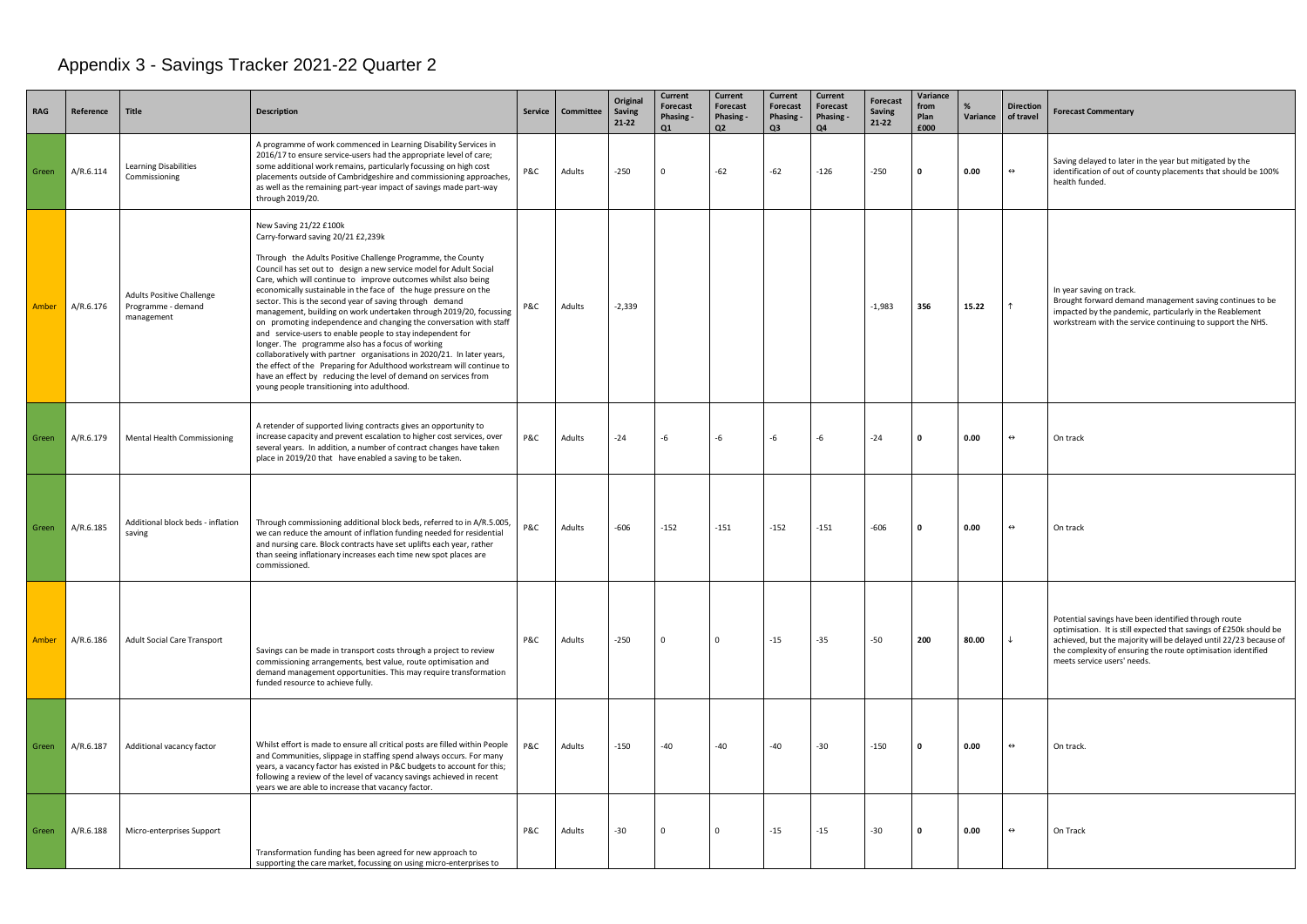| <b>RAG</b>   | Reference | <b>Title</b>                                                            | <b>Description</b>                                                                                                                                                                                                                                                                                                                                                                                                                                                                                                                                                                                                                                                                                                                                     | Service | Committee | Original<br>Saving<br>$21-22$ | <b>Current</b><br>Forecast<br>Phasing -<br>Q1 | <b>Current</b><br>Forecast<br><b>Phasing -</b><br>Q <sub>2</sub> | <b>Current</b><br>Forecast<br>Phasing -<br>Q <sub>3</sub> | <b>Current</b><br>Forecast<br>Phasing -<br>Q <sub>4</sub> | <b>Forecast</b><br><b>Saving</b><br>$21 - 22$ | Variance<br>from<br>Plan<br>£000 | %<br>Variance | <b>Direction</b><br>of travel | <b>Forecast</b>                               |
|--------------|-----------|-------------------------------------------------------------------------|--------------------------------------------------------------------------------------------------------------------------------------------------------------------------------------------------------------------------------------------------------------------------------------------------------------------------------------------------------------------------------------------------------------------------------------------------------------------------------------------------------------------------------------------------------------------------------------------------------------------------------------------------------------------------------------------------------------------------------------------------------|---------|-----------|-------------------------------|-----------------------------------------------|------------------------------------------------------------------|-----------------------------------------------------------|-----------------------------------------------------------|-----------------------------------------------|----------------------------------|---------------|-------------------------------|-----------------------------------------------|
|              |           |                                                                         | enable a more local approach to domiciliary care and personal<br>assistants. As well as benefits to an increased local approach and<br>competition, this work should result in a lower cost of care overall.                                                                                                                                                                                                                                                                                                                                                                                                                                                                                                                                           |         |           |                               |                                               |                                                                  |                                                           |                                                           |                                               |                                  |               |                               |                                               |
| Green        | A/R.6.210 | <b>Unaccompanied Asylum Seeking</b><br>Young People: Support Costs      | During 2020/21, the Government increased the weekly amount it<br>provides to local authorities to support unaccompanied asylum seeking<br>young people. This means that the grant now covers more of the<br>costs of meeting the accommodation and support needs of<br>unaccompanied asylum seeking young people and care leavers.<br>Accordingly, it is possible to make a saving in the contribution to these<br>costs that the Council has historically made from core budgets of<br>£300K per annum. Also the service has worked to ensure that<br>placement costs are kept a minimum, without compromising quality,<br>and that young people move from their 'care' placement promptly at<br>age 18 to appropriately supported housing provision. | P&C     | C&YP      | $-300$                        | $-75$                                         | $-75$                                                            | $-75$                                                     | $-75$                                                     | $-300$                                        | 0                                | 0.00          | $\leftrightarrow$             | On Track                                      |
| Green        | A/R.6.211 | Adoption and Special<br><b>Guardianship Order Allowances</b>            | A reduction in the number of children coming into care, due to<br>implementation of the Family Safeguarding model and less active care<br>proceedings, means that there are fewer children progressing to<br>adoption or to permanent arrangements with relatives under Special<br>Guardianship Orders. This in turn means that there are fewer carers<br>who require and/or are entitled to receiving financial support in the<br>form of adoption and Special Guardianship Order allowances.                                                                                                                                                                                                                                                         | P&C     | C&YP      | -500                          | $-125$                                        | -125                                                             | $-125$                                                    | $-125$                                                    | -500                                          | 0                                | 0.00          | $\leftrightarrow$             | On Track                                      |
| Green        | A/R.6.212 | Clinical Services; Children and<br>young people                         | Changes to the clinical offer will include a reduction in clinical staff<br>input in the Family Safeguarding Service (previously social work Units)<br>due to changes resulting from the implementation of the Family<br>Safeguarding model, including the introduction of non-case holding<br>Team Managers and Adult practitioners. Additional investment is to be<br>made in developing a shared clinical service for Cambridgeshire and<br>Peterborough for corporate parenting, however a residual saving of<br>£250k can be released. In 2022-23 this will be re-invested in the<br>Family Group Conferencing Service (see proposal A/R.5.008)                                                                                                   | P&C     | C&YP      | $-250$                        | $-62$                                         | $-62$                                                            | $-62$                                                     | $-64$                                                     | $-250$                                        | 0                                | 0.00          | $\leftrightarrow$             | On Track                                      |
| <b>Black</b> | A/R.6.255 | Children in Care - Placement<br>composition and reduction in<br>numbers | Through a mixture of continued recruitment of our own foster<br>carers (thus reducing our use of Independent Foster Agencies) and a<br>reduction in overall numbers of children in care, overall<br>costs of looking after children and young people can be reduced in<br>2021/22.                                                                                                                                                                                                                                                                                                                                                                                                                                                                     | P&C     | C&YP      | $-246$                        | $\mathbf 0$                                   | 0                                                                | 0                                                         | 0                                                         | $\mathbf 0$                                   | 246                              | 100.00        | $\leftrightarrow$             | On Track                                      |
| <b>Black</b> | A/R.6.266 | Children in Care Stretch Target -<br>Demand Management                  | Please see A/R.6.255 above.                                                                                                                                                                                                                                                                                                                                                                                                                                                                                                                                                                                                                                                                                                                            | P&C     | C&YP      | $-1,000$                      | 0                                             | 0                                                                | 0                                                         | 0                                                         | $\mathbf 0$                                   | 1,000                            | 100.00        |                               | Due to ir<br>of need,<br>expected<br>the unac |
| Green        | A/R.6.267 | Children's Disability: Reduce<br>overprescribing                        | The Children's Disability 0-25 service has been restructured into teams<br>(from units) to align with the structure in the rest of children's social<br>care. This has released a £50k saving on staffing budgets. In future<br>years, ways to reduce expenditure on providing services to children will<br>be explored in order to bring our costs down to a level closer to that of<br>our statistical neighbours.                                                                                                                                                                                                                                                                                                                                   | P&C     | C&YP      | -50                           | $-50$                                         |                                                                  |                                                           |                                                           | -50                                           | $\Omega$                         | 0.00          |                               | Savings t<br>structure                        |

| ıce | <b>Direction</b><br>of travel | <b>Forecast Commentary</b>                                                                                                                                                                                                         |
|-----|-------------------------------|------------------------------------------------------------------------------------------------------------------------------------------------------------------------------------------------------------------------------------|
|     |                               |                                                                                                                                                                                                                                    |
|     | $\leftrightarrow$             | On Track                                                                                                                                                                                                                           |
|     | $\leftrightarrow$             | On Track                                                                                                                                                                                                                           |
|     | $\leftrightarrow$             | On Track                                                                                                                                                                                                                           |
| J   | $\leftrightarrow$             | On Track                                                                                                                                                                                                                           |
| )   | ↓                             | Due to increasing pressure around placement mix and complexity<br>of need, we do not anticipate meeting this saving target. It is<br>expected that underspends within Childrens Social Care will offset<br>the unachieved savings. |
|     | ↑                             | Savings taken at budget build so considered achieved as new<br>structure fits inside revised budget.                                                                                                                               |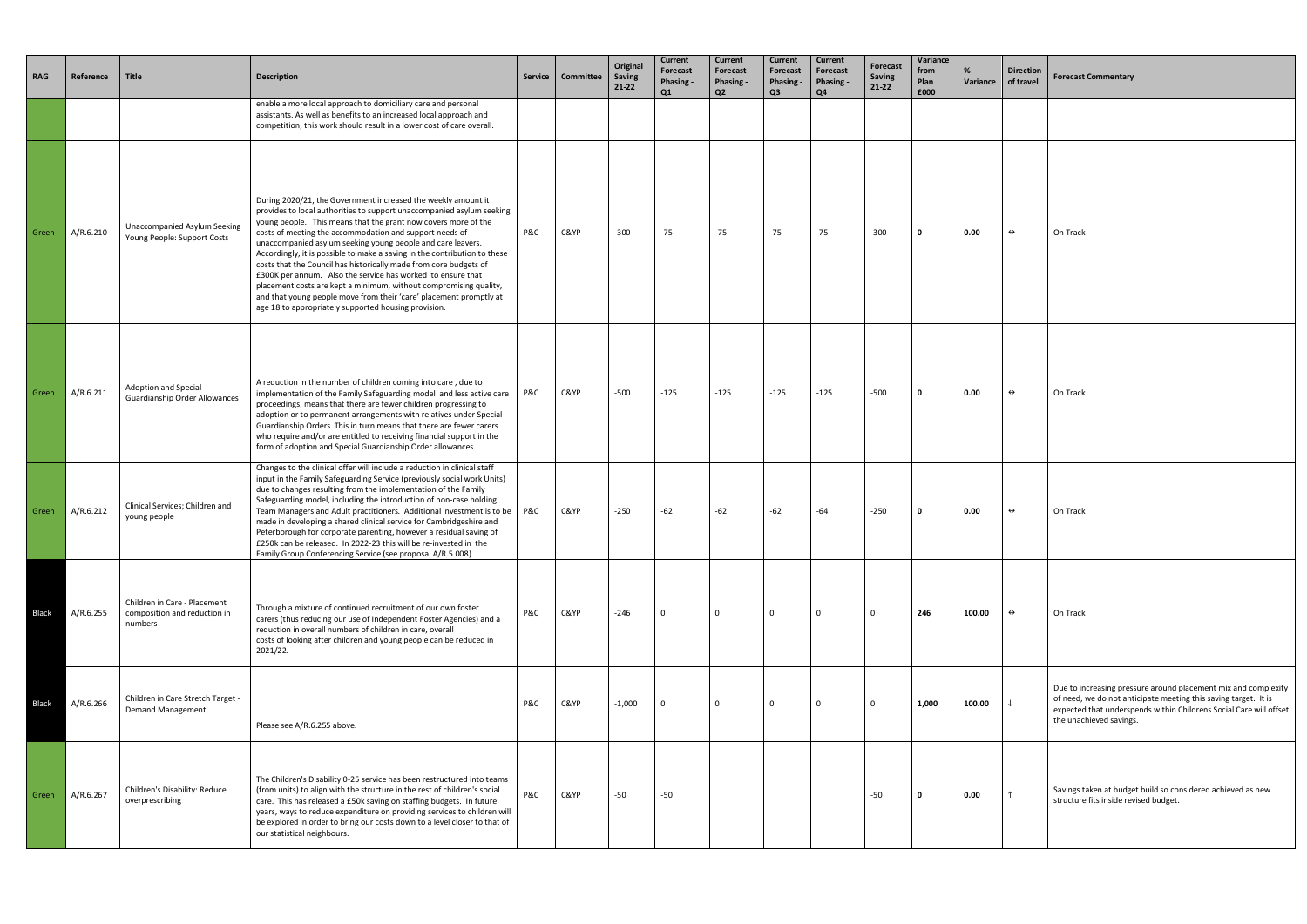| ıce | <b>Direction</b><br>of travel | <b>Forecast Commentary</b>                                                                                                                                                                                                                        |
|-----|-------------------------------|---------------------------------------------------------------------------------------------------------------------------------------------------------------------------------------------------------------------------------------------------|
|     | $\leftrightarrow$             | Savings taken at budget build so considered achieved. Additional<br>pressures coming through to the service which are being<br>addressed in FMR.                                                                                                  |
|     | ↓                             | <b>Under Review</b>                                                                                                                                                                                                                               |
|     | $\leftrightarrow$             | Annual in-year savings target of £150k not expected to be fully<br>achieved.                                                                                                                                                                      |
|     | ↓                             | Ongoing difficulties in recruitment have continued to delay the<br>reassessments project. The shortfall in savings delivery is fully<br>mitigated in the forecast by increases in client contributions not<br>directly linked with reassessments. |
|     | $\leftrightarrow$             |                                                                                                                                                                                                                                                   |
|     | $\leftrightarrow$             |                                                                                                                                                                                                                                                   |
|     | $\leftrightarrow$             |                                                                                                                                                                                                                                                   |
|     | $\leftrightarrow$             |                                                                                                                                                                                                                                                   |
|     | $\leftrightarrow$             |                                                                                                                                                                                                                                                   |
|     | ↔                             | Q1 & Q2 saving achieved.                                                                                                                                                                                                                          |

| <b>RAG</b>  | Reference | Title                                                                                      | <b>Description</b>                                                                                                                                                                                                                                                                                               | <b>Service</b> | Committee      | Original<br><b>Saving</b><br>$21 - 22$ | Current<br><b>Forecast</b><br>Phasing -<br>Q1 | <b>Current</b><br>Forecast<br>Phasing -<br>Q <sub>2</sub> | <b>Current</b><br><b>Forecast</b><br>Phasing -<br>Q <sub>3</sub> | Current<br>Forecast<br><b>Phasing -</b><br>Q <sub>4</sub> | <b>Forecast</b><br><b>Saving</b><br>$21 - 22$ | Variance<br>from<br>Plan<br>£000 | %<br>Variance | <b>Direction</b><br>of travel | <b>Forecast Commentary</b>                                                                                           |
|-------------|-----------|--------------------------------------------------------------------------------------------|------------------------------------------------------------------------------------------------------------------------------------------------------------------------------------------------------------------------------------------------------------------------------------------------------------------|----------------|----------------|----------------------------------------|-----------------------------------------------|-----------------------------------------------------------|------------------------------------------------------------------|-----------------------------------------------------------|-----------------------------------------------|----------------------------------|---------------|-------------------------------|----------------------------------------------------------------------------------------------------------------------|
| Green       | A/R.6.268 | Transport - Children in Care                                                               | The impact of ongoing process improvements in the commissioning of<br>transport for children in care.                                                                                                                                                                                                            | P&C            | C&YP           | $-300$                                 | -300                                          | $\mathbf 0$                                               | 0                                                                | $\Omega$                                                  | $-300$                                        | $\Omega$                         | 0.00          | $\leftrightarrow$             | Savings taken at budget b<br>pressures coming througl<br>addressed in FMR.                                           |
| Amber       | A/R.6.269 | Communities and Partnership<br>Review                                                      | A review of services within C&P where efficiencies, or increased<br>income, can be found.                                                                                                                                                                                                                        | P&C            | C&P            | -200                                   | $-25$                                         | $-25$                                                     | $-25$                                                            | $-25$                                                     | $-100$                                        | 100                              | 50.00         | $\downarrow$                  | <b>Under Review</b>                                                                                                  |
| Amber       | A/R.7.105 | Income from utilisation of vacant<br>block care provision by self-<br>funders              | Carry-forward saving - incomplete in 20/21.<br>We currently have some vacancies in block purchased provision in<br>care homes. Income can be generated to offset the vacancy cost by<br>allowing people who pay for their own care to use these beds                                                             | P&C            | Adults         | -150                                   | $-37$                                         | $-13$                                                     | $-10$                                                            | $\Omega$                                                  | $-60$                                         | 90                               | 60.00         | $\leftrightarrow$             | Annual in-year savings ta<br>achieved.                                                                               |
| Red         | A/R.7.106 | <b>Client Contributions Policy</b><br>Change                                               | Carry-forward saving - incomplete in 20/21<br>In January 2020, Adults Committee agreed a set of changes to the<br>charging policy for adult social care service-user contributions. We<br>expect this to generate new income of around £1.4m in 2020/21, and<br>are modelling the full-year impact into 2021/22. | P&C            | Adults         | $-1,192$                               | $-250$                                        | $-250$                                                    | $-75$                                                            | $-30$                                                     | $-605$                                        | 587                              | 49.24         | $\downarrow$                  | Ongoing difficulties in red<br>reassessments project. Tl<br>mitigated in the forecast<br>directly linked with reasse |
| Green       | B/R.6.201 | <b>Review Winter Operations</b>                                                            | Review winter operations - increase number of weather domains from<br>3 to 5                                                                                                                                                                                                                                     | P&E            | H&CI           | $-17$                                  | $\mathbf 0$                                   | $\mathbf 0$                                               | $-17$                                                            | $\Omega$                                                  | $-17$                                         | $\mathbf 0$                      | 0.00          | $\leftrightarrow$             |                                                                                                                      |
| Green       | B/R.6.202 | Highways: Removal of Old VAS<br>Signs                                                      | Removal of old VAS signs                                                                                                                                                                                                                                                                                         | P&E            | H&CI           | $-4$                                   | $-4$                                          |                                                           |                                                                  |                                                           | $-4$                                          | $\mathbf 0$                      | 0.00          | $\leftrightarrow$             |                                                                                                                      |
| Green       | B/R.7.119 | Income from Bus Lane<br>Enforcement                                                        | Carry-forward saving - unachieved in 20/21.<br>Due to COVID, existing income target not met in 20/21<br>Utilising additional bus lane enforcement income to fund highways<br>and transport works, as allowed by current legislation.                                                                             | P&E            | H&CI           | $-650$                                 | $-163$                                        | $-162$                                                    | $-163$                                                           | $-162$                                                    | $-650$                                        | $\mathbf 0$                      | 0.00          | $\leftrightarrow$             |                                                                                                                      |
| Green       | B/R.7.120 | Deployment of current surpluses<br>in civil parking enforcement to<br>transport activities | Carry-forward saving - unachieved in 20/21<br>Due to COVID, existing income target not met in 20/21.<br>Deployment of current surpluses in civil parking enforcement to<br>transport activities, including a contribution to Park & Ride, as<br>allowed by current legislation.                                  | P&E            | H&CI           | $-340$                                 | $-85$                                         | $-85$                                                     | $-85$                                                            | $-85$                                                     | -340                                          | $\Omega$                         | 0.00          | $\leftrightarrow$             |                                                                                                                      |
| Green       | C/R.6.103 | <b>External Auditor fee</b>                                                                | Carry-forward saving - not achieved in 20/21Saving to be achieved<br>from reduction in expenditure on External Audit, as per fees set by<br>Public Sector Audit Appointments                                                                                                                                     | <b>CS</b>      | <b>S&amp;R</b> | $-15$                                  | $-3$                                          | $-4$                                                      | $-4$                                                             | $-4$                                                      | $-15$                                         | $\mathbf 0$                      | 0.00          | $\leftrightarrow$             |                                                                                                                      |
| <b>Blue</b> | C/R.6.104 | Reduction in staff mileage                                                                 | A reduction in staff travel is expected to continue.                                                                                                                                                                                                                                                             | CS             | <b>S&amp;R</b> | $-564$                                 | $-474$                                        | $-254$                                                    |                                                                  |                                                           | -728                                          | $-164$                           | $-29.08$      | $\leftrightarrow$             | Q1 & Q2 saving achieved                                                                                              |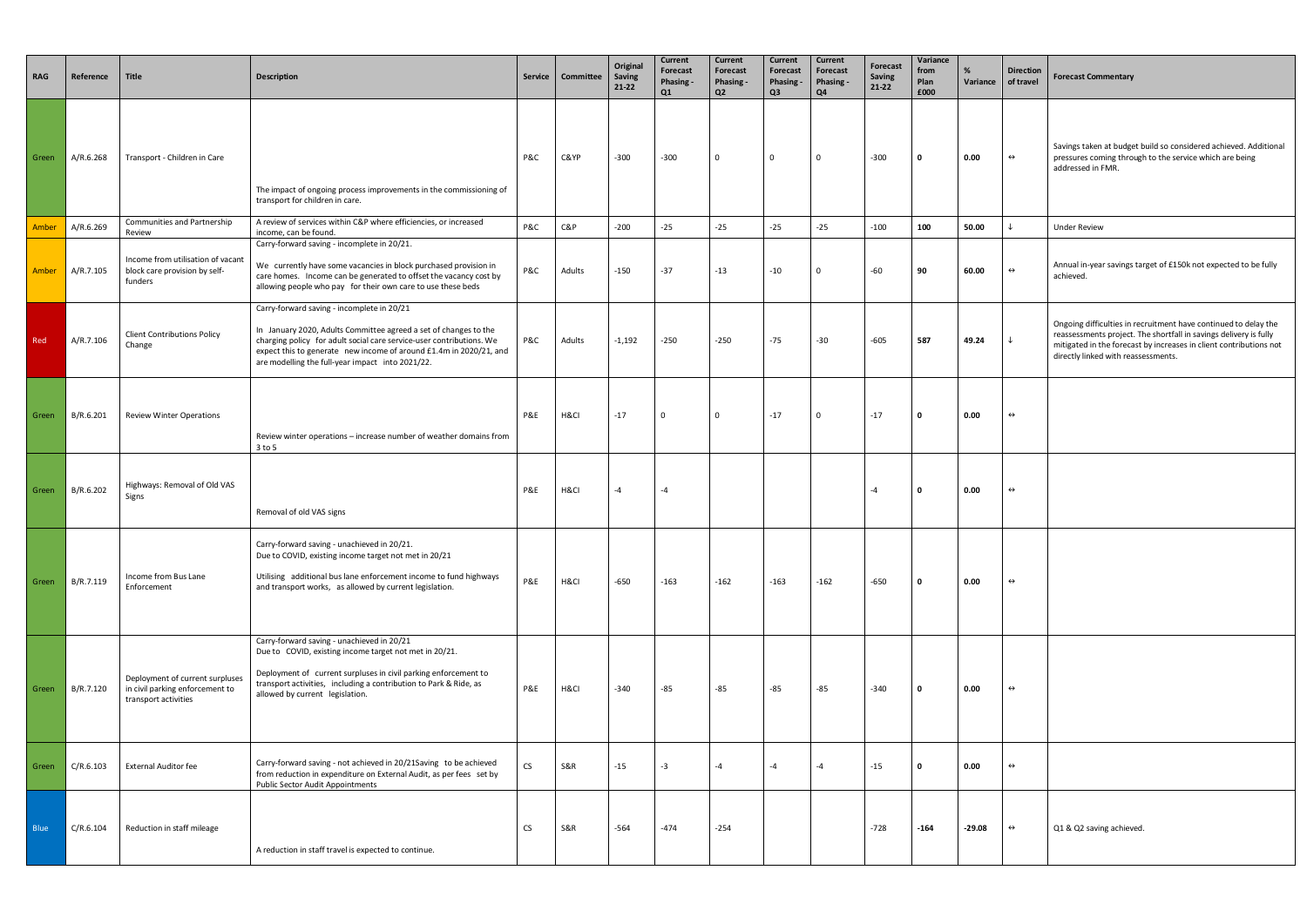| <b>RAG</b>   | Reference | Title                                                                            | <b>Description</b>                                                                                                                                                                                                                                                                                                                                                                                             |           | Service   Committee | Original<br>Saving<br>21-22 | <b>Current</b><br>Forecast<br>Phasing -<br>Q1 | Current<br>Forecast<br>Phasing -<br>Q2 | Current<br><b>Forecast</b><br>Phasing -<br>Q3 | Current<br>Forecast<br>Phasing -<br>Q4 | <b>Forecast</b><br>Saving<br>21-22 | Variance<br>from<br>Plan<br>£000 | Variance | <b>Direction</b><br>of travel | <b>Forecast Commentary</b>                                                                                                                             |
|--------------|-----------|----------------------------------------------------------------------------------|----------------------------------------------------------------------------------------------------------------------------------------------------------------------------------------------------------------------------------------------------------------------------------------------------------------------------------------------------------------------------------------------------------------|-----------|---------------------|-----------------------------|-----------------------------------------------|----------------------------------------|-----------------------------------------------|----------------------------------------|------------------------------------|----------------------------------|----------|-------------------------------|--------------------------------------------------------------------------------------------------------------------------------------------------------|
| Green        | C/R.6.105 | <b>Customer Services</b>                                                         | Customer Services have scrutinised their budget, and trends over<br>recent years, and have determined a reduction of £85k is achievable<br>from their base revenue. This is the equivalent to 3 full-time Customer<br>Service Advisors. This reduction will be delivered by removing vacant<br>posts.                                                                                                          | CS        | S&R                 | -85                         | $-20$                                         | $-20$                                  | $-20$                                         | $-25$                                  | $-85$                              | 0                                | 0.00     | $\leftrightarrow$             | Vacant posts removed.                                                                                                                                  |
| Green        | E/R.6.033 | Drug & Alcohol service - funding<br>reduction built into new service<br>contract | This saving has been built into the contract for Adult Drug and Alcohol<br>Treatment Services which was awarded to Change Grow Live (CGL) and<br>implemented in October 2018. The savings are being achieved through<br>a new service model with strengthened recovery services using cost<br>effective peer support models to avoid readmission, different staffing<br>models, and a mobile outreach service. | PH        | Health              | -63                         | $-16$                                         | $-16$                                  | $-16$                                         | $-16$                                  | $-63$                              | $\mathbf 0$                      | 0.00     | $\leftrightarrow$             | On track                                                                                                                                               |
| Green        | E/R.6.043 | Joint re-procurement of<br>Integrated Lifestyle Services                         | Carry-forward saving - incomplete in 20/21<br>Delivery of this saving has been delayed due to Covid-19<br>Re-commissioning of the integrated lifestyle services as one service<br>across Cambridgeshire and Peterborough. Peterborough City Council<br>will delegate authority to Cambridgeshire County Council to<br>commission, contract and performance manage the new provider.                            | PH        | Health              | $-17$                       | -4                                            | $-4$                                   | $-4$                                          | $-4$                                   | $-17$                              | $\mathbf{0}$                     | 0.00     | $\leftrightarrow$             | On track                                                                                                                                               |
| Green        | F/R.6.003 | <b>Babbage House closure</b>                                                     | The lease on Babbage House is due to end in 2020-21, and will not be<br>renewed.                                                                                                                                                                                                                                                                                                                               | <b>CS</b> | S&R                 | $-198$                      | $-198$                                        |                                        |                                               |                                        | $-198$                             | - 0                              | 0.00     | $\leftrightarrow$             | Lease has ended.                                                                                                                                       |
| <b>Black</b> | F/R.6.109 | Cambs 2020 Operational Savings                                                   | Savings to the running costs of corporate buildings as a result of the<br>Cambs 2020 programme.                                                                                                                                                                                                                                                                                                                | <b>CS</b> | S&R                 | $-605$                      | $\Omega$                                      | $\Omega$                               | $\Omega$                                      | $\Omega$                               | $\Omega$                           | 605                              | 100.00   | $\downarrow$                  | The savings from Shire Hall will not be achieved until such time as<br>the sale is complete.                                                           |
| <b>Black</b> | F/R.7.106 | Utilisation/commercialisation of<br>physical assets                              | Carry-forward saving - unachieved in 20/21.<br>One Public Estate                                                                                                                                                                                                                                                                                                                                               | <b>CS</b> | S&R                 | -36                         | $\Omega$                                      | $\Omega$                               | $\mathbf 0$                                   | $\Omega$                               | $\Omega$                           | 36                               | 100.00   | $\leftrightarrow$             | There has been no development in this area.                                                                                                            |
| Green        | F/R.7.110 | Return on Commercial Property<br>Investments                                     | Carry-forward saving - unachieved in 20/21<br>The Council is developing a portfolio of commercial property<br>investments. This is the rental income generated from the leases of<br>these properties.                                                                                                                                                                                                         | <b>CS</b> | <b>S&amp;R</b>      | $-105$                      | $-26$                                         | $-26$                                  | $-26$                                         | $-27$                                  | $-105$                             | 0                                | 0.00     | $\leftrightarrow$             |                                                                                                                                                        |
| Green        | F/R.7.127 | County Farms - Commercial uses                                                   | Conversion of barns on the County Farms Estate for non-agricultural<br>commercial uses, including storage and distribution.                                                                                                                                                                                                                                                                                    | CS        | S&R                 | -45                         | $-11$                                         | $-11$                                  | $-11$                                         | $-12$                                  | -45                                | $\mathbf 0$                      | 0.00     | $\leftrightarrow$             |                                                                                                                                                        |
| Black        | F/R.7.131 | <b>Commercial Income</b>                                                         | Commercial return from the Council's Commercial Strategy, to be<br>generated by the newly developed Commercial Team.                                                                                                                                                                                                                                                                                           | <b>CS</b> | S&R                 | $-232$                      | - 0                                           | $\Omega$                               | $\mathbf 0$                                   | $\Omega$                               | $\Omega$                           | 232                              | 100.00   | $\leftrightarrow$             | Saving not achieved. However, as part of the budget rebaselining<br>exercise approved by S&R at the July 2021 meeting this pressure<br>is now removed. |
| Green        | F/R.7.140 | Tesco - Income Generation                                                        | Estimated annual rent increase.                                                                                                                                                                                                                                                                                                                                                                                | <b>CS</b> | S&R                 | $-77$                       | $\Omega$                                      | $\mathbf 0$                            | $\mathbf{0}$                                  | $-77$                                  | $-77$                              | $\mathbf{0}$                     | 0.00     | $\leftrightarrow$             |                                                                                                                                                        |
| Green        | F/R.7.141 | <b>Evolution Business Park - Income</b><br>Generation                            | Estimated annual rent increase.                                                                                                                                                                                                                                                                                                                                                                                | <b>CS</b> | S&R                 | $-12$                       | $-3$                                          | $-3$                                   | $-3$                                          | $-3$                                   | $-12$                              | $\mathbf{0}$                     | 0.00     | $\leftrightarrow$             |                                                                                                                                                        |
| Green        | F/R.7.142 | Kingsbridge - Income Generation                                                  | Estimated annual rent increase.                                                                                                                                                                                                                                                                                                                                                                                | <b>CS</b> | S&R                 | -11                         | $-3$                                          | $-3$                                   | $-3$                                          | $-2$                                   | $-11$                              | $\mathbf{0}$                     | 0.00     | $\leftrightarrow$             |                                                                                                                                                        |
| <b>Black</b> | F/R.7.143 | Brunswick House - Income<br>Generation                                           | Estimated annual rent increase.                                                                                                                                                                                                                                                                                                                                                                                | <b>CS</b> | S&R                 | -66                         |                                               | $\Omega$                               | 0                                             | 0                                      | $\Omega$                           | 66                               | 100.00   | $\downarrow$                  | The percentage increase for 21-22 was not in line with the<br>estimated investment figure.                                                             |
| Green        | F/R.7.144 | County Farms                                                                     | Increase in rental income for the county farms estate.                                                                                                                                                                                                                                                                                                                                                         | <b>CS</b> | <b>S&amp;R</b>      | -40                         | $\Omega$                                      | $\Omega$                               | $-20$                                         | $-20$                                  | -40                                | $\mathbf 0$                      | 0.00     | $\leftrightarrow$             |                                                                                                                                                        |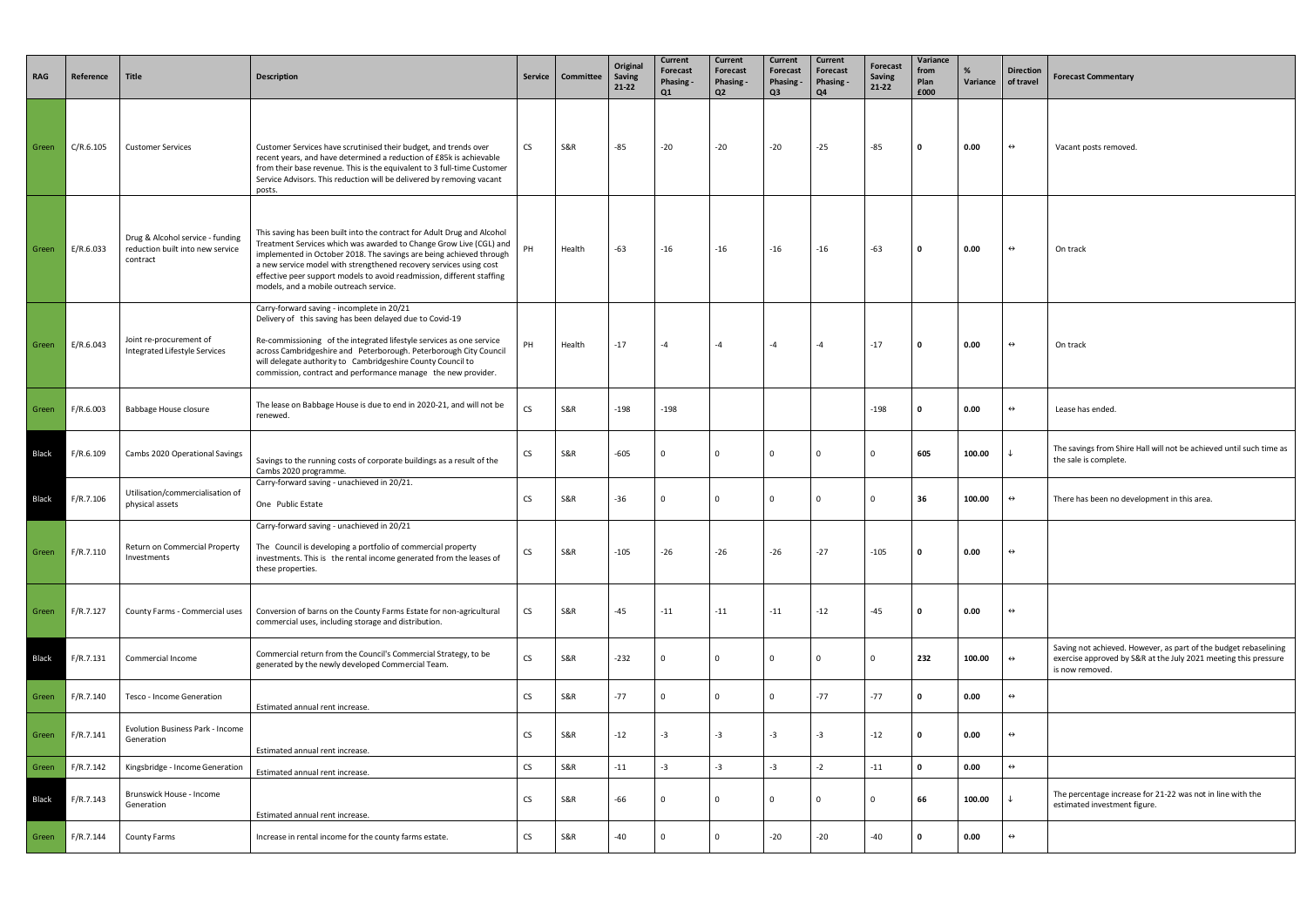| <b>RAG</b> | Reference | Title                                              | <b>Description</b>                                                                                                                                                                                                                                                                                                                                                                                                                                                                                                                                                                                                                                                                                               | Service   | Committee      | Original<br>Saving<br>21-22 | Current<br>Forecast<br>Phasing -<br>Q1 | Current<br>Forecast<br>Phasing -<br>Q2 | <b>Current</b><br>Forecast<br>Phasing -<br>Q <sub>3</sub> | <b>Current</b><br>Forecast<br>Phasing -<br>Q4 | Forecast<br>Saving<br>21-22 | Variance<br>from<br>Plan<br>£000 | Variance | <b>Direction</b><br>of travel | <b>Forecast Commentary</b> |
|------------|-----------|----------------------------------------------------|------------------------------------------------------------------------------------------------------------------------------------------------------------------------------------------------------------------------------------------------------------------------------------------------------------------------------------------------------------------------------------------------------------------------------------------------------------------------------------------------------------------------------------------------------------------------------------------------------------------------------------------------------------------------------------------------------------------|-----------|----------------|-----------------------------|----------------------------------------|----------------------------------------|-----------------------------------------------------------|-----------------------------------------------|-----------------------------|----------------------------------|----------|-------------------------------|----------------------------|
| Green      | G/R.6.003 | MRP: Accountable Body (effect<br>of capital swaps) | As Accountable Body the Council incurs certain administrative costs in<br>undertaking this role. However, it also holds the cash on an interim<br>basis pending utilisation by those parties. The Council maximises the<br>use of these resources whilst not detrimentally affecting those<br>resources. This is only possible where the body or partnership does not<br>use the funds that have been awarded in the financial year in which<br>they are provided. This is an adverse effect, it is the reversal of savings<br>made in previous years as the cash received in prior years is utilised<br>by the parties for whom we hold the funds and can no longer be used<br>to offset borrowing requirements | <b>CS</b> | <b>S&amp;R</b> | $-355$                      | $-88$                                  | -89                                    | -89                                                       | $-89$                                         | $-355$                      | - 0                              | 0.00     | $\leftrightarrow$             |                            |

# Key to RAG ratings

| <b>Total saving</b> | Over £500k                             | £100-500k                            | <b>Below £100k</b>                   |
|---------------------|----------------------------------------|--------------------------------------|--------------------------------------|
| <b>Black</b>        | 100% non-achieving                     | 100% non-achieving                   | 100% non-achieving                   |
| Red                 | Percentage variance more<br>than $19%$ |                                      |                                      |
| Amber               | Under-achieving by 14% to<br>19%       | Percentage variance<br>more than 19% | Percentage variance<br>more than 19% |
| Green               | Percentage variance less<br>than $14%$ | Percentage variance<br>less than 19% | Percentage variance<br>less than 19% |
| <b>Blue</b>         | Over-achieving                         | Over-achieving                       | Over-achieving                       |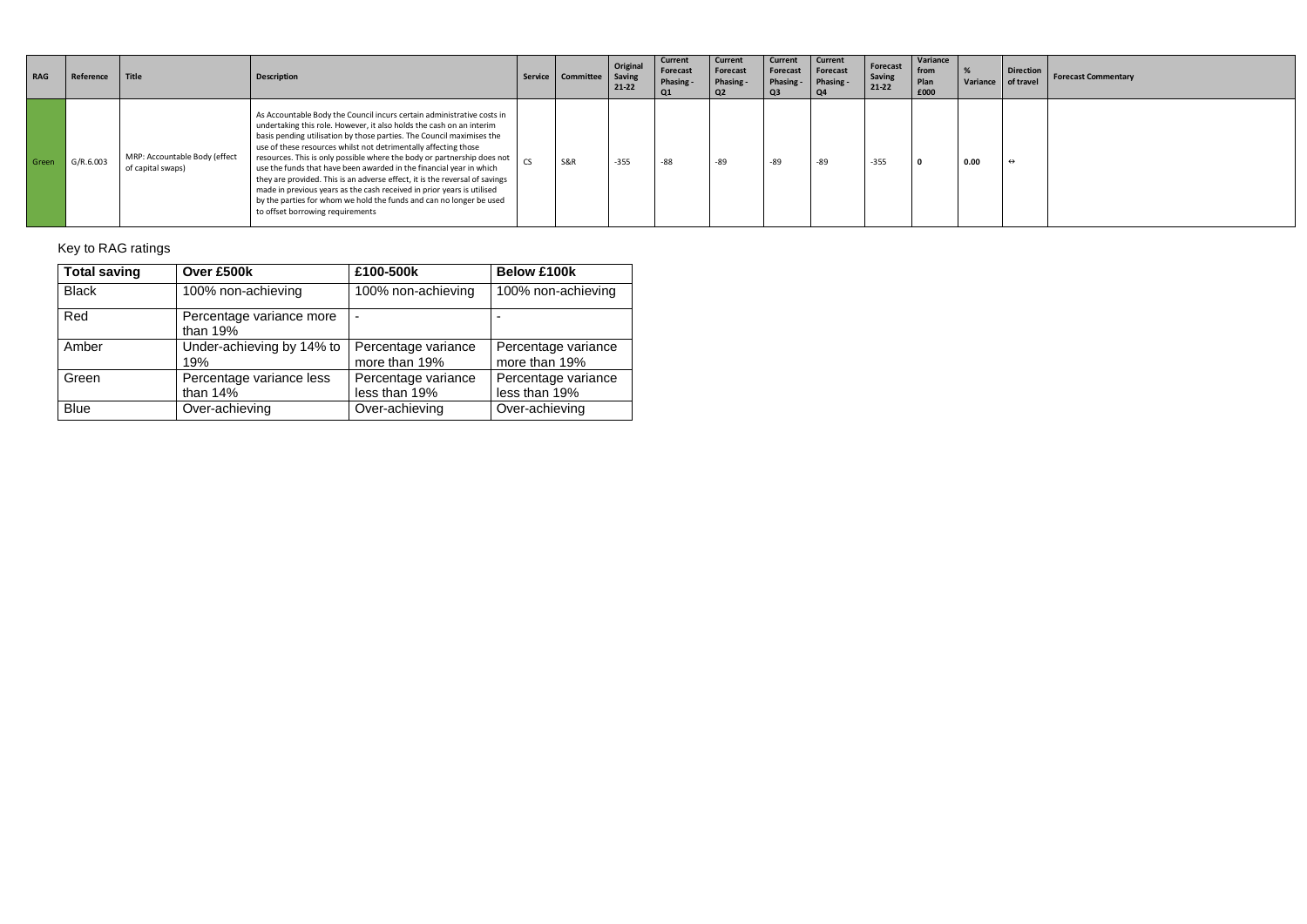# Appendix 4

# Service: Corporate Services Subject: Finance Monitoring Report – October 2021

# Key Indicators

| <b>Previous</b><br><b>Status</b> | Category               | <b>Target</b>                      | <b>Current</b><br><b>Status</b> | <b>Section</b><br>Ref. |
|----------------------------------|------------------------|------------------------------------|---------------------------------|------------------------|
| <b>Green</b>                     | Income and Expenditure | Balanced year end<br>position      | <b>Amber</b>                    | $1.1 - 1.3$            |
| <b>Green</b>                     | Capital Programme      | Remain within overall<br>resources | <b>Green</b>                    | 2                      |

# **Contents**

| <b>Section</b> | <b>Item</b>                            | <b>Description</b>                                                                                         | Page     |
|----------------|----------------------------------------|------------------------------------------------------------------------------------------------------------|----------|
|                | <b>Revenue Executive</b><br>Summary    | High level summary of information; By Directorate<br>Narrative on key issues in revenue financial position | $2 - 6$  |
|                | <b>Capital Executive</b><br>Summary    | Summary of the position of the Capital programme                                                           | 7-8      |
| 3              | <b>Savings Tracker</b><br>Summary      | Summary of the latest position on delivery of savings                                                      | 8        |
| 4              | <b>Technical Note</b>                  | Explanation of technical items that are included in<br>some reports                                        | 8        |
| Appx 1         | Service Level Financial<br>Information | Detailed financial tables for Corporate Services                                                           | $9 - 10$ |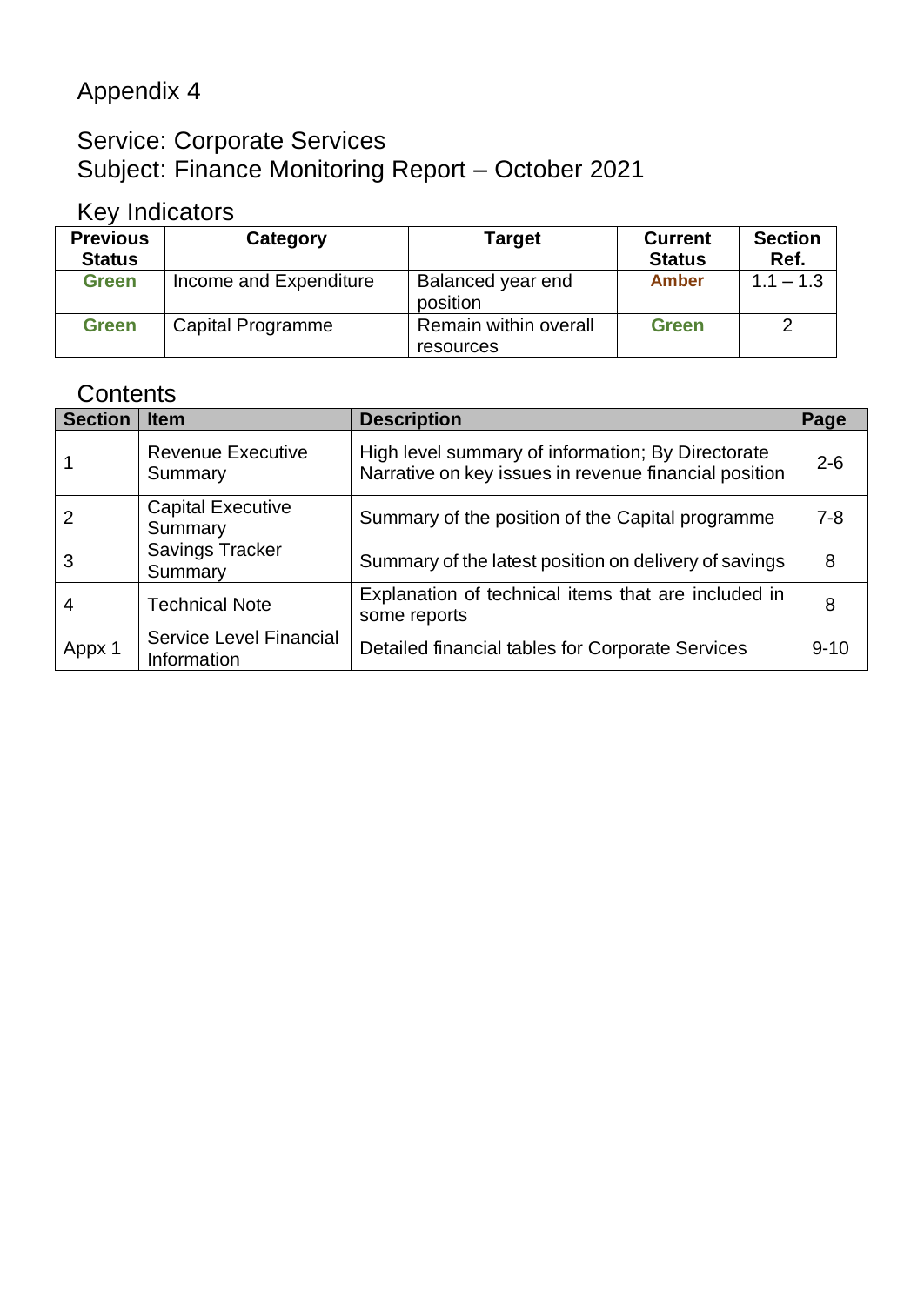# 1. Revenue Executive Summary

## 1.1 Overall Position

Corporate Services & Financing has a budget of £57,909k in 2021/22 and is currently forecasting an underspend of £699k.

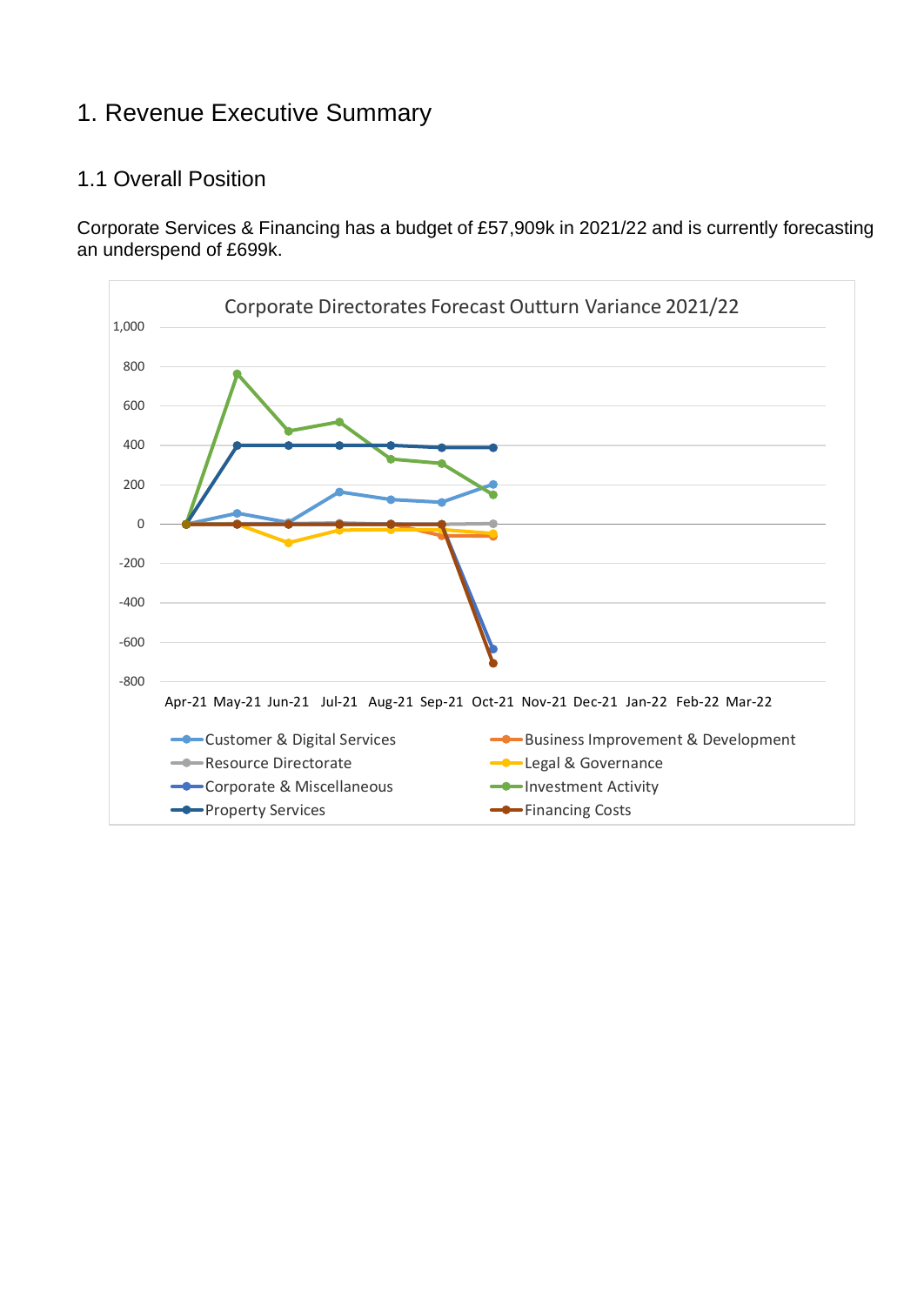## 1.2 Summary of Revenue position by Directorate

The service level budgetary control report for Corporate Services & Financing Costs for the year 2021/22 can be found in [appendix 1.](#page-43-0)

| <b>Outturn</b><br>Variance<br>(previous)<br>£'000 | <b>Directorate</b>                     | <b>Budget</b><br>£'000 | <b>Actual</b><br>£'000 | Outturn<br>Variance<br>£'000 | <b>Outturn</b><br><b>Variance</b><br>% | <b>Status</b> |
|---------------------------------------------------|----------------------------------------|------------------------|------------------------|------------------------------|----------------------------------------|---------------|
| 111                                               | <b>Customer &amp; Digital Services</b> | 16,878                 | 12,526                 | 203                          | 1.2%                                   | <b>Amber</b>  |
| $-57$                                             | Business Improvement &<br>Development  | 1,656                  | 1,876                  | $-60$                        | -3.6%                                  | <b>Green</b>  |
| $\Omega$                                          | <b>Resources Directorate</b>           | 6,975                  | 2,423                  | 4                            | 0.1%                                   | <b>Amber</b>  |
| $-26$                                             | Legal & Governance                     | 2,333                  | 1,310                  | -47                          | $-2.0%$                                | <b>Green</b>  |
| $-0$                                              | Corporate & Miscellaneous              | 7,177                  | 1,399                  | $-634$                       | $-8.8%$                                | <b>Green</b>  |
| 310                                               | <b>Investment Activity</b>             | $-11,056$              | $-6,139$               | 150                          | $1.4\%$                                | <b>Amber</b>  |
| 391                                               | <b>Property Services</b>               | 2,650                  | 477                    | 391                          | 14.8%                                  | Amber         |
| $\overline{0}$                                    | <b>Financing Costs</b>                 | 31,295                 | 3,212                  | $-705$                       | $-2\%$                                 | <b>Green</b>  |
| 729                                               | Total                                  | 57,909                 | 17,084                 | $-699$                       | $-1 \%$                                | Amber         |

Further analysis can be found in appendix 2 for Corporate Services

## 1.3 Significant Issues

Corporate Services are currently forecasting an underspend of £699k, a decrease of £1,428k since last month.

Significant issues are detailed below:

#### Customer and Digital Services

Customer and Digital Services budgets are currently forecasting an overspend of £203k, an increase of £92k from the previous forecast. Customer Services continued to have a high level of vacancies, which has increased the underspend by 23k since last month.

There is an overspend in IT & Digital Services of £315k, an increase of £101k from the previous forecast. This is due to a further increase for the cost of licenses and a £70k increase in the original cost of the Microsoft Enterprise Agreement, due to an early purchase of upgraded Crystal Dynamics and new Power app licensing. Both applications are part of supporting the long-term IT strategy, but the purchase was brought forward to take advantage of Microsoft's latest MOU with Crown Commercial Services offering a short-term price reduction on these items.

#### Business Improvement & Development

Business Improvement & Development budgets are currently forecasting an underspend of £60k.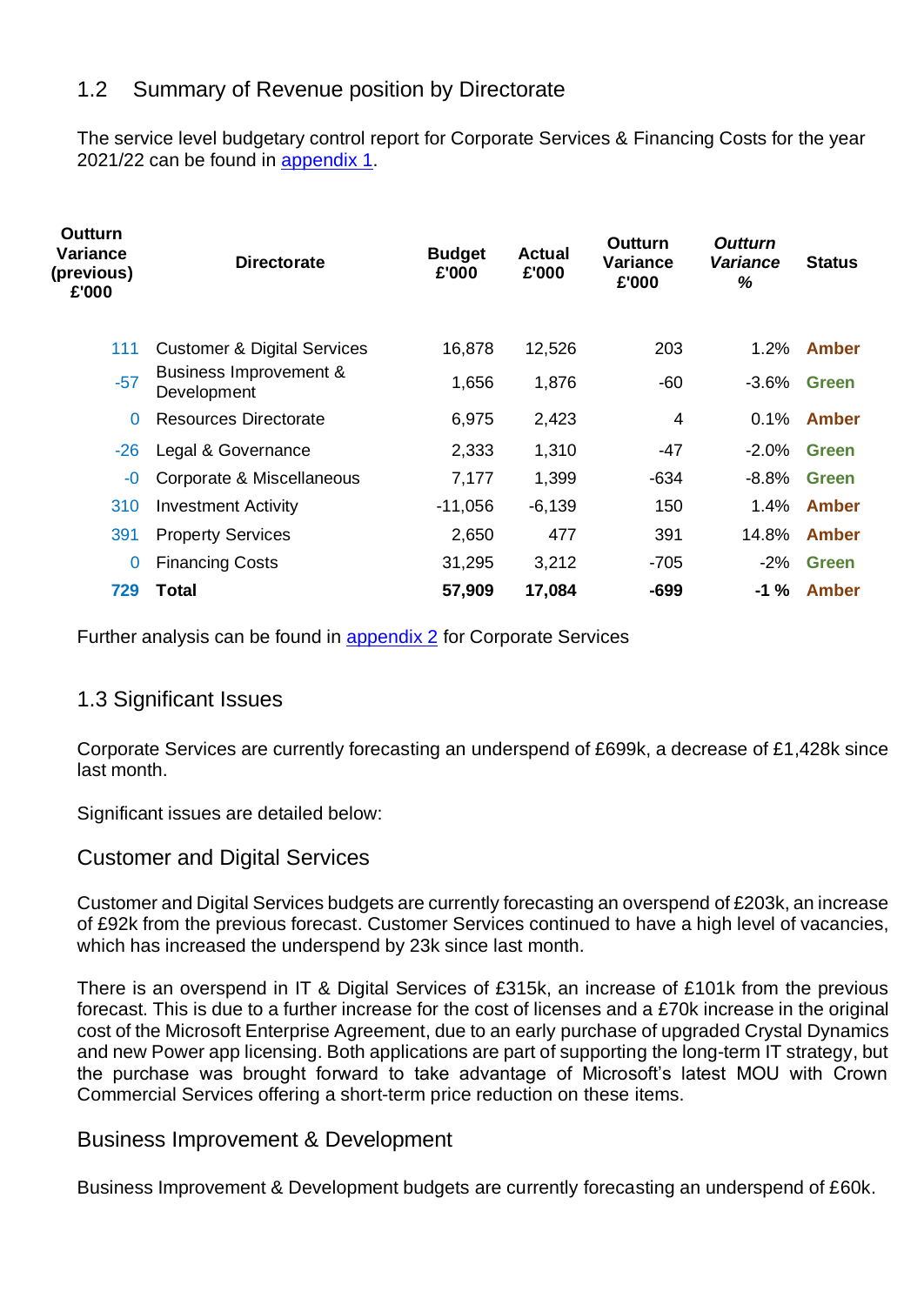There are no exceptions to report this month.

#### Resources Directorate

The Resources Directorate budgets is currently forecasting an overspend of £4k.

There are no exceptions to report this month.

#### Legal and Governance

Legal and Governance budgets are currently forecasting an underspend of £47k, an increase of £21k from the previous forecast. This is mainly due to increased income in Democratic & Member services.

#### Corporate & Miscellaneous

Corporate & Miscellaneous budgets are currently forecasting an underspend of £634k due to -

The Investment in Social Care Capacity budget, which is contingency budget held to offset any pressures resulting from Covid-19 in adult or children's social care, is forecasting an underspend of £650k. As a result of the pandemic significant additional grant funding has been received that has mitigated pressures, and in 2021/22 budget allocations to social care departments appear sufficient. This underspend reflects that no call on this budget was made in the first 6 months of the year. This has been re-planned as part of business planning for 2021-26 with this budget permanently reduced and an additional investment made in the demand impact of the pandemic recovery.

The Subscriptions budget is currently forecasting an overspend of £16k. This is due to an additional cost relating to 2020-21, £3,445 for the Society of County Treasurers and increased costs for the current subscriptions.

#### Investment Activity

Investment Activity is currently forecasting an overspend of £150k, a decrease of £160k from the previous forecast. The return expected from collective investment funds has increased; this is due to receiving a higher % return during the first 2 quarters of 2021 than had previously been anticipated.

#### Property Services

Property Services is currently forecasting an overspend of £391k, same as last month.

There are no exceptions to report this month.

#### Financing Costs

Financing costs is currently forecasting an underspend of £705k, primarily due to a forecast underspend on interest payable partially offset by a higher than budgeted Minimum Revenue Provision (MRP). Following a review of cashflow forecasts and borrowing requirements, the interest payable forecast has been revised giving a £1,493k forecast underspend. The Council has been able to take advantage of lower rates on both PWLB and Local Authority borrowing for new loans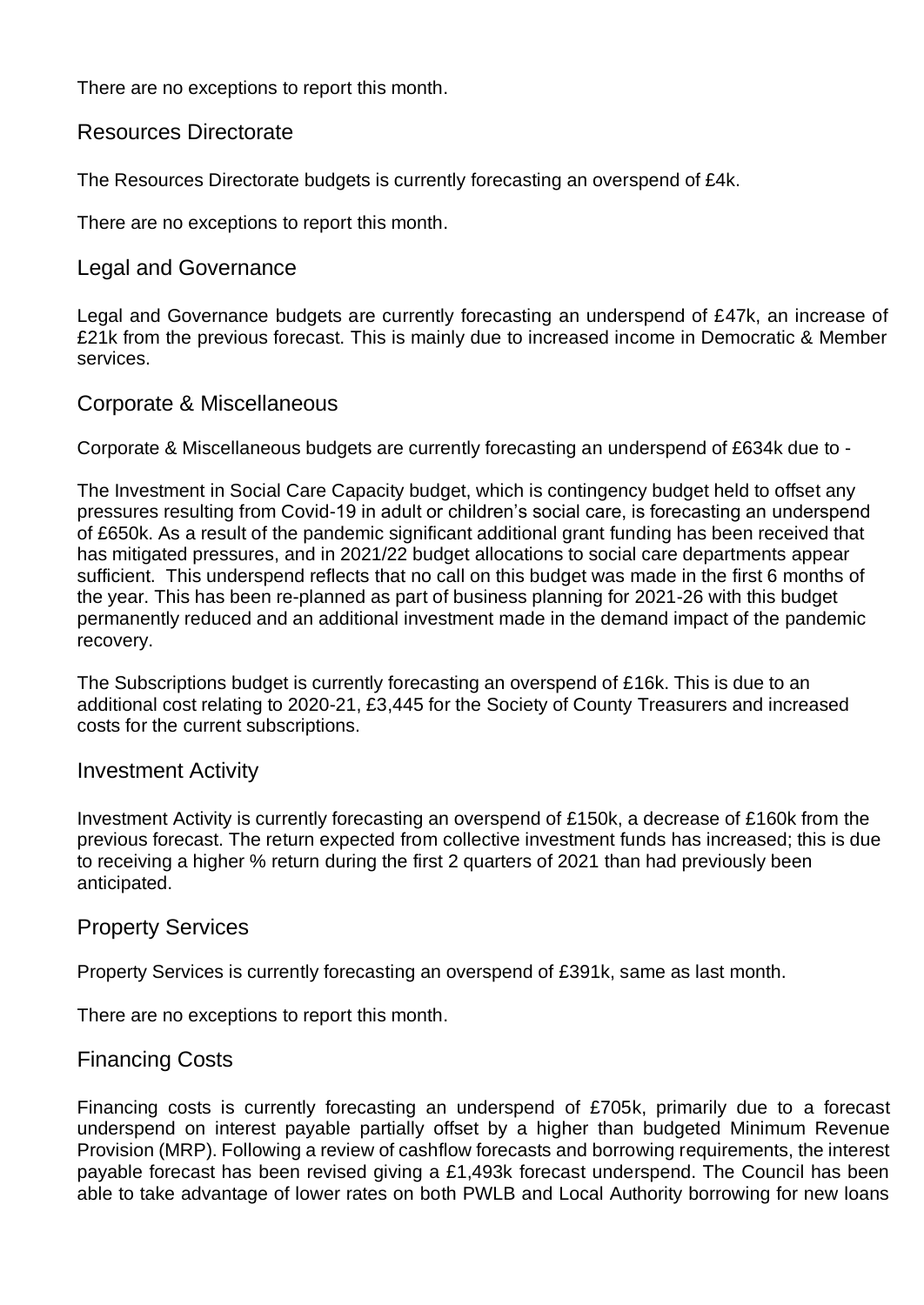and also when refinancing some of its existing loans. The cashflow position will continue to be monitored closely over the remaining months of the year and levels of borrowing will be adjusted accordingly. The Council is required to repay an element of the accumulated General Fund capital spend each year through a revenue charge (the MRP). Following analysis of capital schemes completed in 2020/21 and how they were funded, the MRP payment for 2021/22 has been recalculated and the forecast year-end position is £900k higher than budgeted.

#### **Covid 19 – Financial Impact**

Financial costs associated with managing the implications of the Coronavirus pandemic, including any loss of income:

| <b>Service Area</b>                             | <b>Details</b>                                                                                                                                                          | <b>Estimated</b><br>cost<br>2021/22<br>£000 | Oct<br>2021<br>impact<br>£000 |
|-------------------------------------------------|-------------------------------------------------------------------------------------------------------------------------------------------------------------------------|---------------------------------------------|-------------------------------|
| $IT$ – continued<br>remote working              | Remote working continues as per government<br>guidance.                                                                                                                 | 378                                         | 220                           |
| <b>Postage</b>                                  | Postage directly related to Covid-19                                                                                                                                    | 23                                          | 18                            |
| <b>Temporary</b><br>mortuary                    | Site cost for provision of body storage                                                                                                                                 | 30                                          | 29                            |
| <b>Communications-</b><br><b>Test and Trace</b> | Staff and advertising costs towards the Test and<br><b>Trace Service</b>                                                                                                | 276                                         | 108                           |
| <b>Information</b><br><b>Management</b>         | Cambs 2020 programme removal costs - delays<br>due to Covid-19 pandemic                                                                                                 | 46                                          | 43                            |
| Democratic &<br><b>Member Services</b>          | Hire of external venues for Council AGM                                                                                                                                 | 21                                          | 9                             |
| <b>Elections</b>                                | 25% uplift in costs expected for the election                                                                                                                           | 161                                         | $\overline{0}$                |
| <b>Council Tax</b>                              | Income saving rephased due to pressures on<br>the District Council's Revenue & Benefits teams<br>impacting timeline for project mobilisation                            | 650                                         | 379                           |
| <b>Cromwell Leisure</b>                         | We anticipate that in the current climate, two of<br>the restaurant units will generate minimal<br>income during 2021-22 and the cinema is facing<br>further challenges | 395                                         | 201                           |
| <b>County Farms</b>                             | Reduction in income from new investments & a<br>small decline on existing income                                                                                        | 205                                         | 205                           |
| <b>Pools Property</b><br><b>Fund Investment</b> | Expecting the risk of further challenges ahead, a<br>forecast of 5% income reduction is likely.                                                                         | 21                                          | 10                            |
| <b>Property Services</b>                        | Health and Safety supplies, cleaning, water<br>testing, additional resource.                                                                                            | 76                                          | 60                            |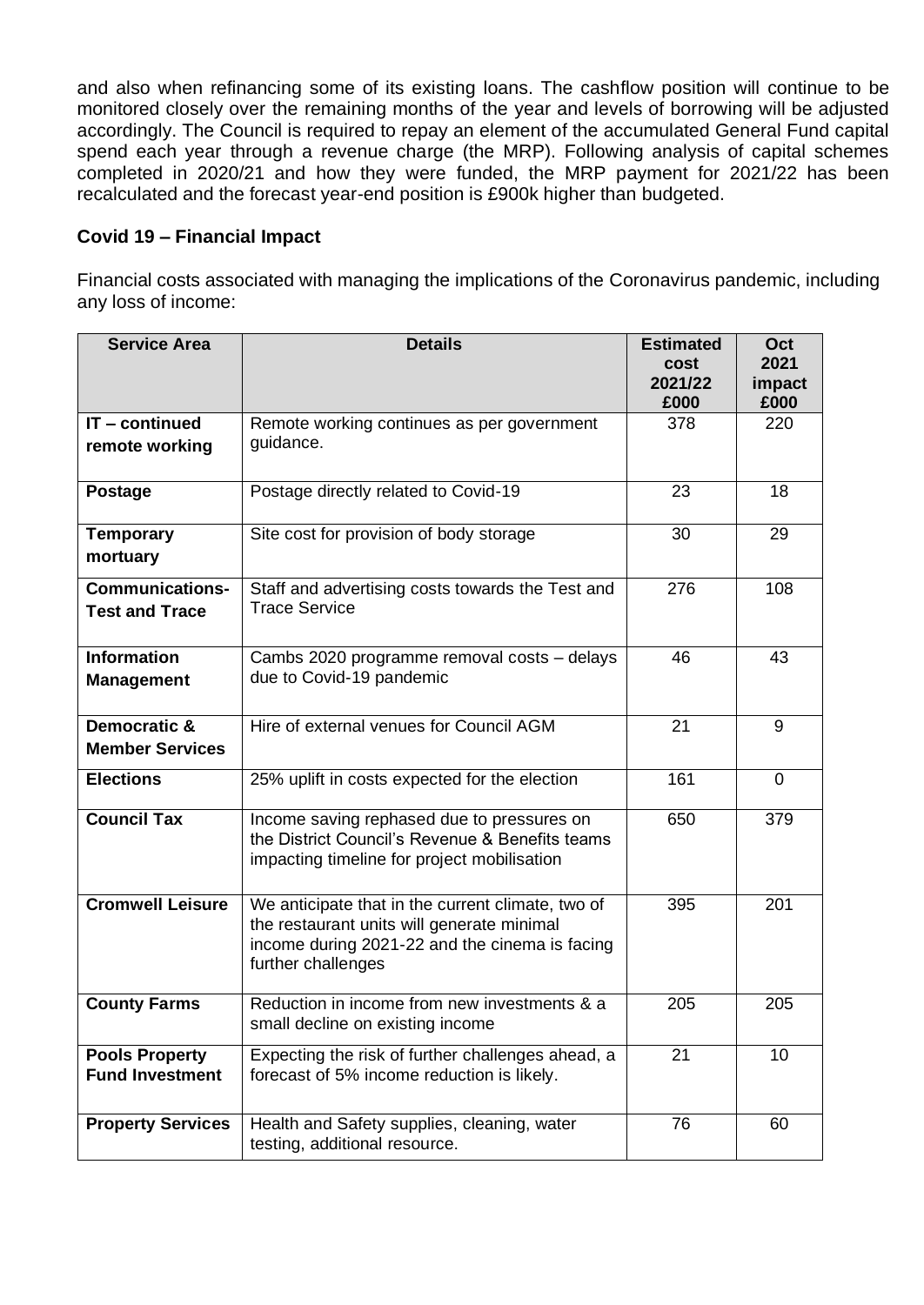| <b>Service Area</b>    | <b>Details</b>                                                                                                                                                                              | <b>Estimated</b><br>cost<br>2021/22<br>£000 | Oct<br>2021<br>impact<br>£000 |
|------------------------|---------------------------------------------------------------------------------------------------------------------------------------------------------------------------------------------|---------------------------------------------|-------------------------------|
| <b>Brunswick House</b> | A reduction in the occupancy levels since it is<br>expected that some students will stay at home<br>and opt for online learning and a drop in<br>international student numbers is expected. | 668                                         | 534                           |
| <b>Compliance</b>      | To carry out ventilation surveys to 109 buildings<br>to ensure the safe capacities of our buildings for<br>Covid-19 management                                                              | 83                                          | 59                            |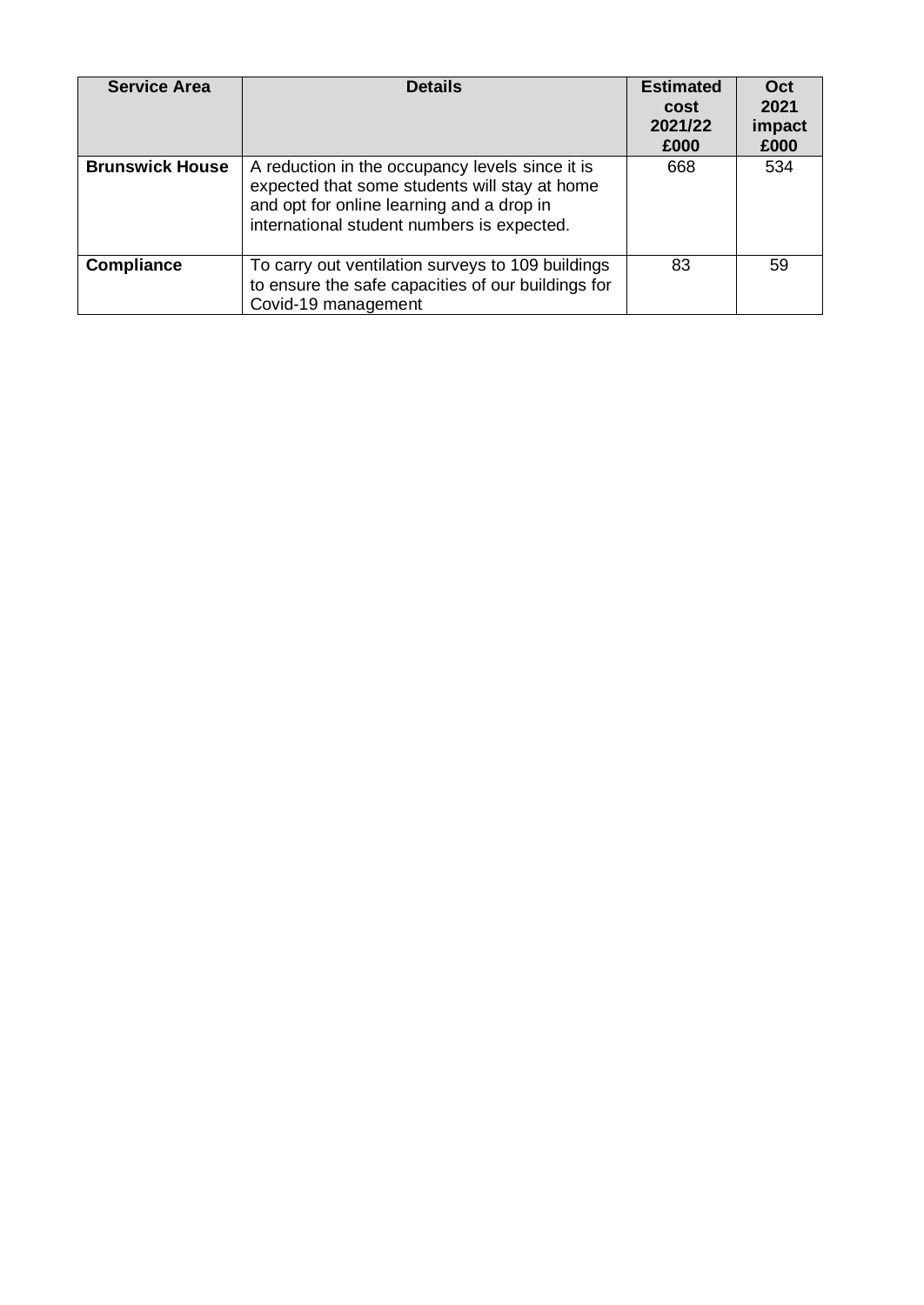# 2. Capital Executive Summary

#### 2.1 Expenditure

Corporate Services has a capital budget of £23,758k and expenditure to date of £10,643k in 2021/22.



Please note the variations budget has been updated to reflect the recent changes to the hierarchy, resulting in a lower figure and therefore increasing the overall budget from £15m to £23m.

There is one exception to report this month.

The Capitalisation of the Transformation team is forecasting an in-year underspend of £340k. The forecast for this scheme has been updated to reflect staff vacancies.

Details of the capital variances and funding can be found in appendix 3

## 2.2 Funding

Corporate Services has a capital budget of £23m in 2021/22. This includes £5m of funding carried forward from 2020/21.

#### IT – Education Replacement System

Additional prudential borrowing of £2,460k is requested for the Education Replacement System scheme. This will span across 3 financial years, starting in 2021-22. This will increase the 2021-22 prudential borrowing requirement by £70k.

This programme gathers the system information workflows across the Education Directorate, including the student journey and the touch points across the teams. With a myriad of systems in use there is a business challenge in maintaining consistent, accurate data,

especially within shared data sets. Where the current systems are identified as not fit for purpose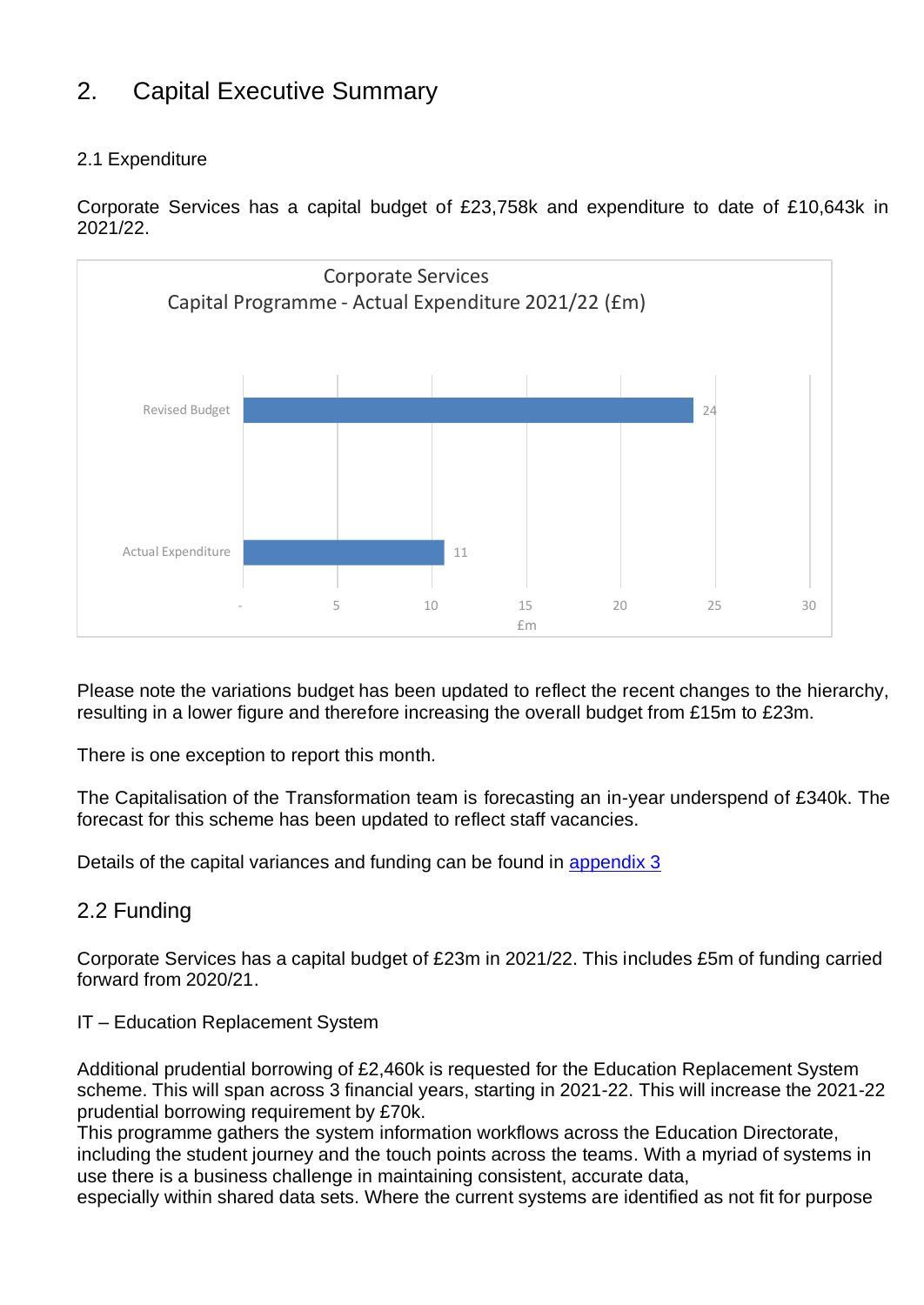in supporting education services, the projects under the Education Systems Programme will then procure and implement the most suitable IT system solution, ensuring that separate reporting for both authorities is preserved. £4.1m is the total cost expected across Cambridgeshire and Peterborough City Council.

# 3. Savings Tracker Summary

The savings tracker is produced quarterly. The Q2 table can be found in appendix 4

## 4. Technical Notes

A technical financial appendix has been included as appendix 5 for Corporate Services.

This appendix covers:

- Grants that have been received by the service, and where these have been more or less than expected
- Budget movements (virements) into or out of corporate services from other services (but not within corporate services), to show why the budget might be different from that agreed by Full Council
- Service reserves funds held for specific purposes that may be drawn down in-year or carried-forward – including use of funds and forecast draw-down.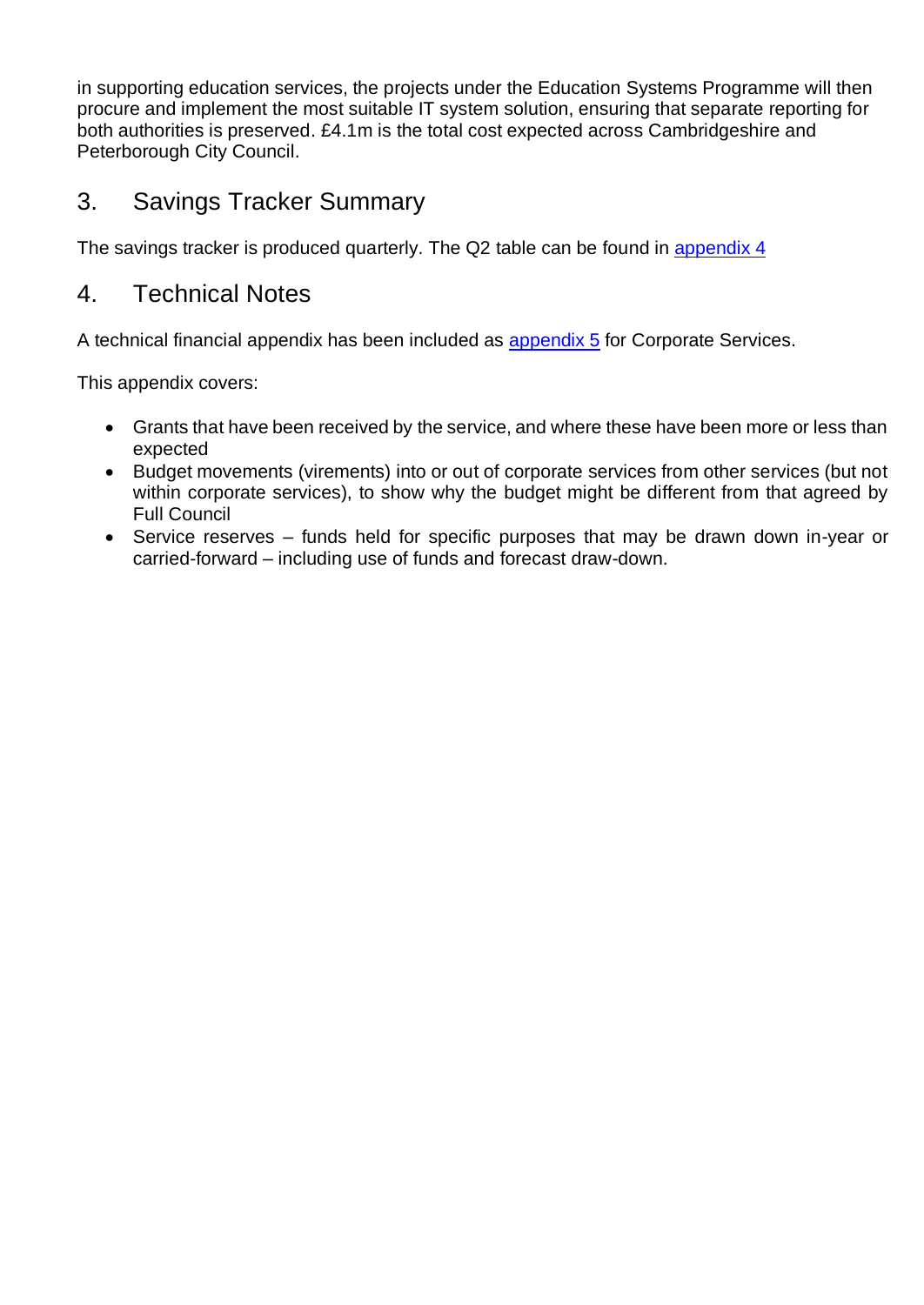| יי"<br><b>Previous</b> |                                                     |               |                        |                            |                         |
|------------------------|-----------------------------------------------------|---------------|------------------------|----------------------------|-------------------------|
| <b>Forecast</b>        |                                                     | <b>Budget</b> | <b>Actual</b>          | <b>Forecast</b>            | <b>Forecast</b>         |
| Outturn                | <b>Service</b>                                      | 2021/22       | <b>October</b><br>2021 | <b>Outturn</b><br>Variance | <b>Outturn</b>          |
| Variance               |                                                     | £000's        |                        |                            | <b>Variance</b><br>$\%$ |
| £000's                 |                                                     |               | £000's                 | £000's                     |                         |
|                        | <b>Customer &amp; Digital Services</b>              |               |                        |                            |                         |
| 30                     | Director, Customer & Digital Services               | 414           | 342                    | 30                         | 7%                      |
| 3                      | <b>Chief Executive</b>                              | 130           | 92                     | 6                          | 4%                      |
| 18                     | Communication and Information                       | 737           | 523                    | 25                         | 3%                      |
|                        | -146 Customer Services                              | 2,034         | 1,340                  | $-170$                     | $-8%$                   |
|                        | 214 IT & Digital Service                            | 2,563         | 2,662                  | 245                        | 10%                     |
| $-1$                   | <b>IT Managed</b>                                   | 7,126         | 5,522                  | 70                         | 1%                      |
| $\pmb{0}$              | Elections                                           | 170           | 52                     | 0                          | 0%                      |
|                        | -42 Human Resources                                 | 1,617         | 956                    | $-14$                      | $-1%$                   |
| 0                      | Health, Safety & Wellbeing                          | 180           | 12                     | 0                          | 0%                      |
| 35                     | Learning & Development                              | 1,907         | 1,026                  | 10                         | 1%                      |
| 111                    | <b>Customer &amp; Digital Services Total</b>        | 16,878        | 12,526                 | 203                        | 1%                      |
|                        | <b>Business Improvement &amp; Development</b>       |               |                        |                            |                         |
| 3                      | Policy, Design and Delivery                         | 613           | 1,011                  | $\mathbf 0$                | 0%                      |
| -60                    | <b>Business Intelligence</b>                        | 1,043         | 866                    | $-60$                      | -6%                     |
| $-57$                  | <b>Business Improvement &amp; Development Total</b> | 1,656         | 1,876                  | $-60$                      | -4%                     |
|                        | <b>Resources Directorate</b>                        |               |                        |                            |                         |
| 0                      | <b>Resources Directorate</b>                        | 373           | 185                    | 0                          | 0%                      |
| 0                      | <b>Professional Finance</b>                         | 1,830         | 905                    | 0                          | 0%                      |
| 0                      | Procurement                                         | 613           | 363                    | 0                          | 0%                      |
| 0                      | <b>CCC Finance Operations</b>                       | 338           | 216                    | 4                          | $1\%$                   |
| 0                      | <b>Shared Finance Operations</b>                    | 434           | 519                    | 0                          | 0%                      |
| 0                      | Insurance                                           | 2,229         | 239                    | 0                          | 0%                      |
| 0                      | <b>External Audit</b>                               | 75            | $-96$                  | 0                          | 0%                      |
| 0                      | <b>Shared Services</b>                              | 1,082         | 93                     | $\pmb{0}$                  | 0%                      |
| $\bf{0}$               | <b>Resources Directorate Total</b>                  | 6,975         | 2,423                  | 4                          | 0%                      |
|                        | <b>Legal &amp; Governance</b>                       |               |                        |                            |                         |
| 0                      | Legal & Governance Services                         | 103           | 106                    | 0                          | 0%                      |
| $\pmb{0}$              | <b>Information Management</b>                       | 875           | 476                    | 0                          | 0%                      |
| 16                     | Democratic & Member Services                        | 325           | 164                    | 2                          | 1%                      |
| $-43$                  | Members' Allowances                                 | 1,030         | 564                    | $-50$                      | -5%                     |
| $-26$                  | <b>Legal &amp; Governance Total</b>                 | 2,333         | 1,310                  | $-47$                      | $-2%$                   |
|                        | <b>Corporate &amp; Miscellaneous</b>                |               |                        |                            |                         |
| 0                      | Central Services and Organisation-Wide Risks        | 4,244         | 0                      | $\mathbf 0$                | 0%                      |
| 0                      | Investment in Social Care Capacity                  | 1,300         | 0                      | $-650$                     | -50%                    |
| 0                      | Subscriptions                                       | 110           | 126                    | 16                         | 15%                     |
| 0                      | Authority-wide Miscellaneous                        | 94            | $-157$                 | 0                          | 0%                      |
| 0                      | <b>Transformation Fund</b>                          | 1,429         | 1,429                  | 0                          | 0%                      |
| 0                      | <b>Corporate &amp; Miscellaneous Total</b>          | 7,177         | 1,399                  | $-634$                     | -9%                     |
|                        | <b>Investment Activity</b>                          |               |                        |                            |                         |
| 522                    | <b>Property Investments</b>                         | $-3,544$      | $-2,624$               | 522                        | 15%                     |
| $\mathbf 0$            | Shareholder Company Dividends & Fees                | $-491$        | 16                     | 0                          | 0%                      |
| $-24$                  | Housing Investment (This Land Company)              | $-6,063$      | $-2,894$               | $-24$                      | 0%                      |
| 101                    | <b>Contract Efficiencies &amp; Other Income</b>     | $-201$        | $-0$                   | 101                        | 50%                     |
| $-290$                 | <b>Collective Investment Funds</b>                  | $-544$        | 11                     | $-293$                     | $-54%$                  |
| 0                      | Investments                                         | 26            | 131                    | $-157$                     | $-603%$                 |
| 0                      | Renewable Energy Investments                        | $-239$        | $-779$                 | 0                          | 0%                      |
| 310                    | <b>Commercial Activity Total</b>                    | $-11,056$     | $-6,139$               | 150                        | 1%                      |
|                        | <b>Property Services</b>                            |               |                        |                            |                         |
| 400                    | <b>Facilities Management</b>                        | 5,274         | 3,329                  | 400                        | 8%                      |
| 0                      | <b>Property Services</b>                            | 799           | 500                    | 0                          | 0%                      |
| 0                      | <b>Property Compliance</b>                          | 204           | $-65$                  | 0                          | 0%                      |
| 0                      | <b>County Farms</b>                                 | $-4,329$      | $-3,189$               | 0                          | 0%                      |
| -9                     | <b>Strategic Assets</b>                             | 703           | $-98$                  | -9                         | $-1%$                   |
| 391                    | <b>Property Services Total</b>                      | 2,650         | 477                    | 391                        | 15%                     |
|                        | Einanaing Caato                                     |               |                        |                            |                         |

# <span id="page-43-0"></span>Appendix 1 – Corporate Services Level Financial Information

**Financing Costs**